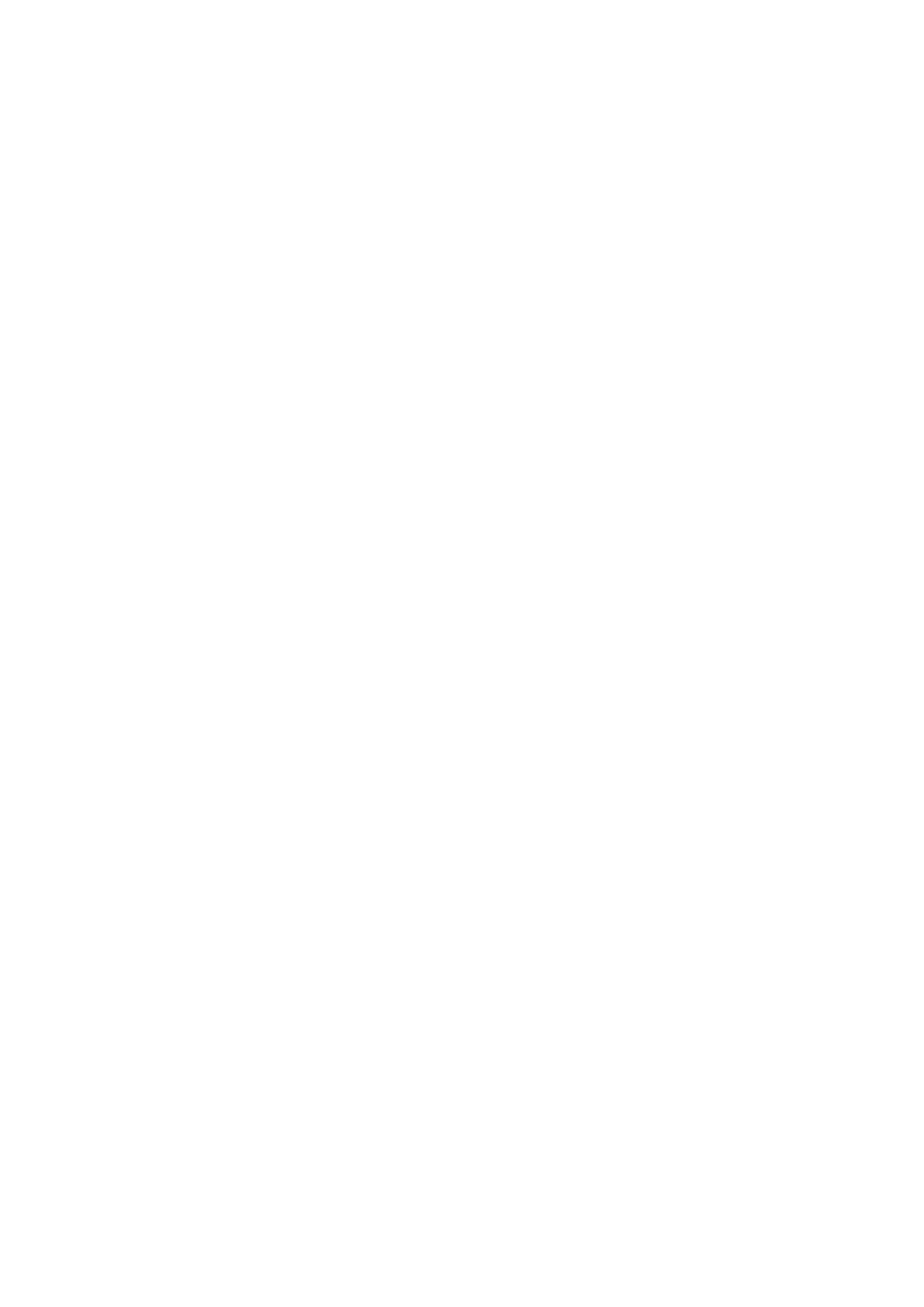### Annex

- 1.1 This document is designed as an Annex to the *Affordable Housing Viability Study Report* produced for the City of York by Fordham Research and dated April 2010.
- 1.2 It provides a replacement for the final parts of that Report (Chapter 9 and Appendix 4). Chapters 1 to 8 and Appendices 1 to 4 are unchanged.

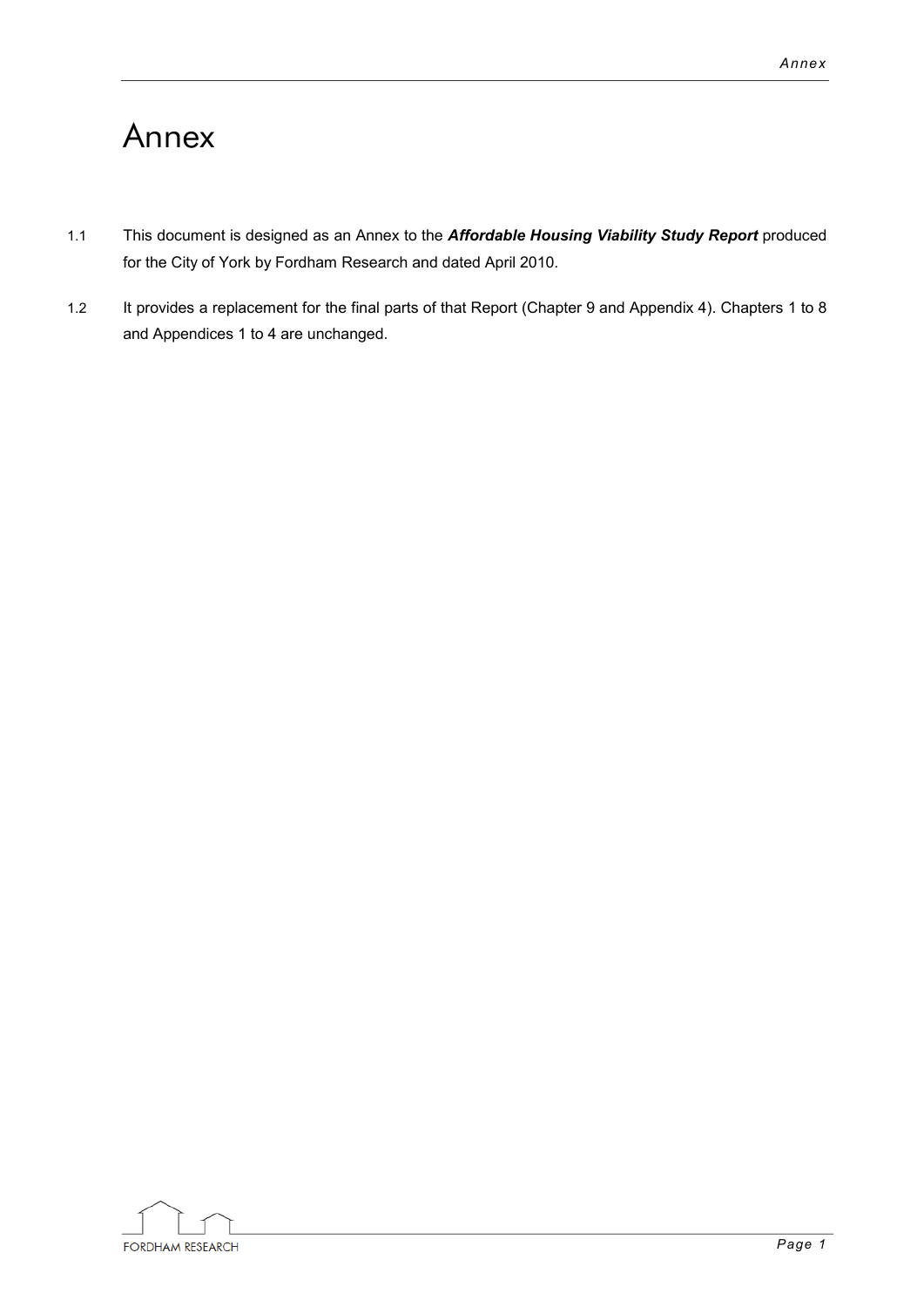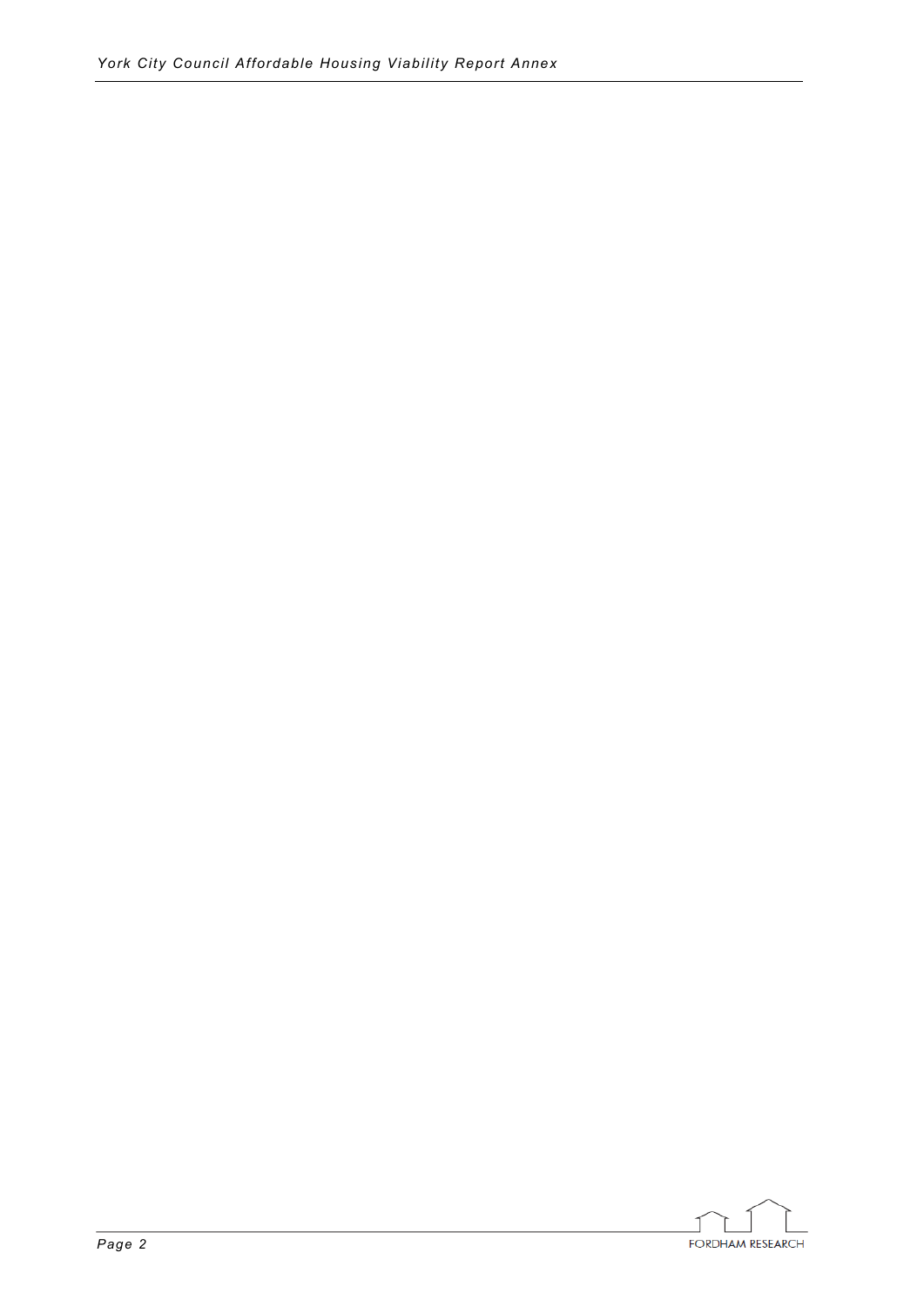### Table of Contents

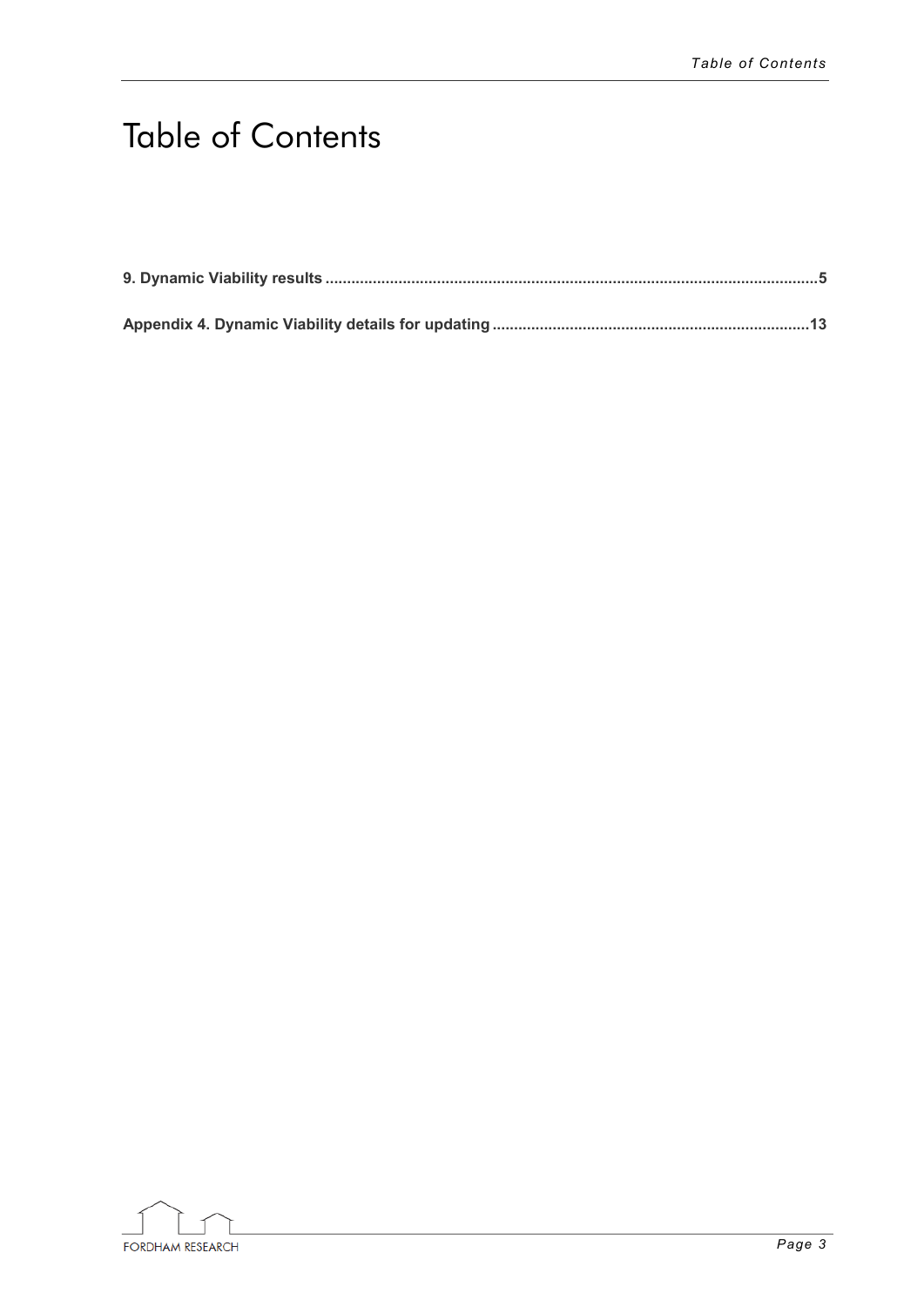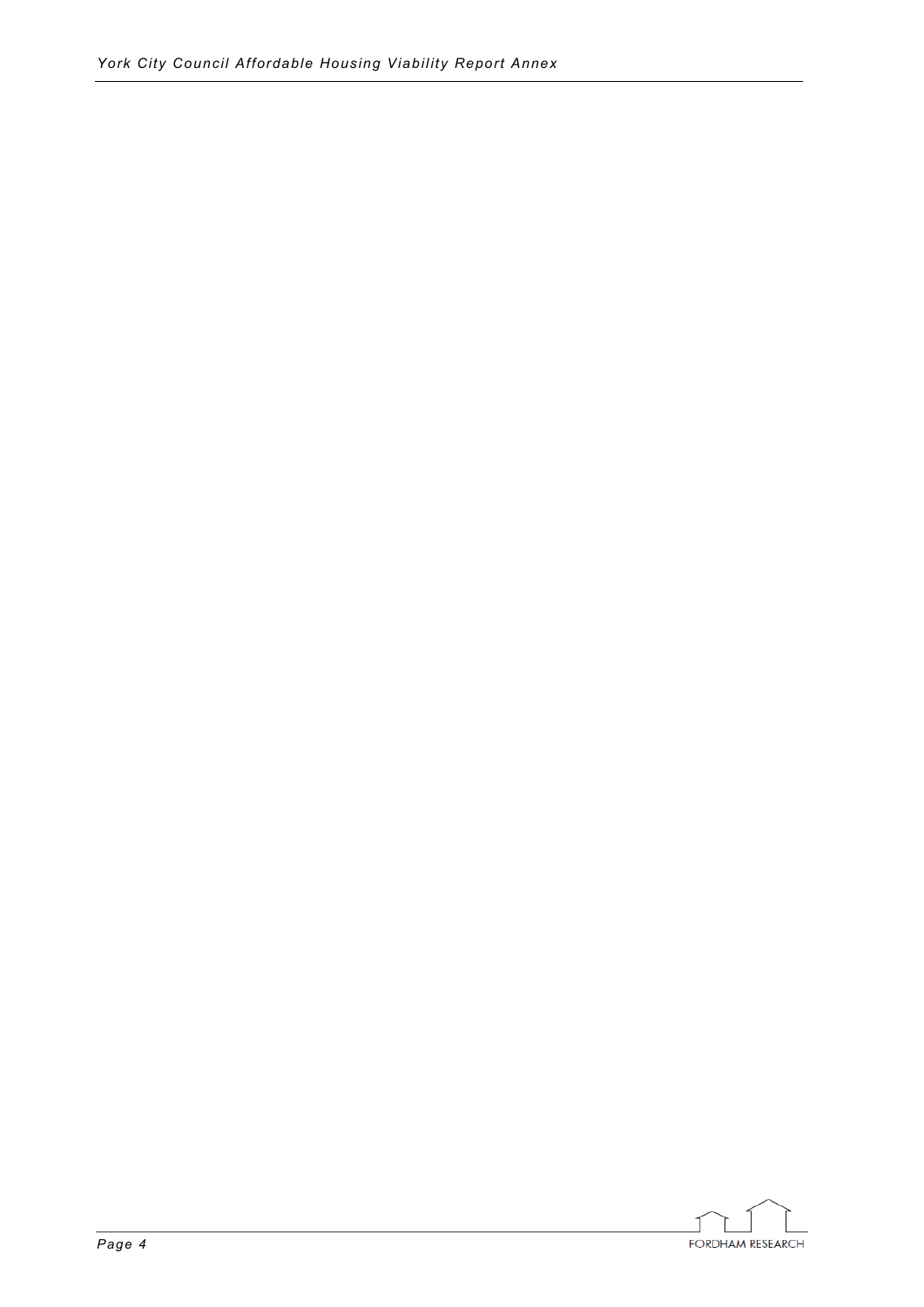### 9. Dynamic Viability results

9.1 This final chapter moves on from the results of the viability analysis, the first stage, to suggest a basis for policy which would help to ensure deliverable affordable housing targets through the plan period.

#### **What Dynamic Viability does**

- 9.2 The Dynamic Viability approach is designed to provide affordable targets which are robust at all phases of the housing market during the plan period. However both the mechanism to achieve this, and the full range of potential future targets, must be provided at the Core Strategy Examination, so that the Examination can consider and decide on the level of target setting for the whole plan period.
- 9.3 The mechanism builds upon the viability assessment, based on the residual valuations carried out as part of the Viability Study for the representative range of sites.

#### **Dynamic Viability mechanism**

- 9.4 The mechanism links future changes in target levels to published indexes. This means that the process of target setting through the plan period is entirely transparent. It is set up prior to the Core Strategy Examination, is assessed and approved in whatever form during that Examination, and afterwards is entirely dependent on three published indexes:
	- **Price change**: We use the Halifax Price Index (HPI)
	- **Building costs change**: The building cost data service which RICS publish, BCIS, provides market price rates based upon analysis of tenders, and also a general index of building costs
	- **Alternative use value**: The appropriate measure would depend on the specific alternative use for the individual site, but most often comes from the Valuation Office Agency's (VOA) Property Market Report.
- 9.5 The set of indices is based on the assessment that, of the many financial assumptions in the appraisal that could change over time, there are three key variables which in practice dominate the outcome. Price and build cost are the key figures which determine the residual value result, but even without these, significant movements in alternative use value will also move the site into or out of viability.
- 9.6 It would be impractical to alter every appraisal undertaken for this study in line with the various indices. We therefore use a 'benchmark' site, chosen to be as representative as possible of the whole City.

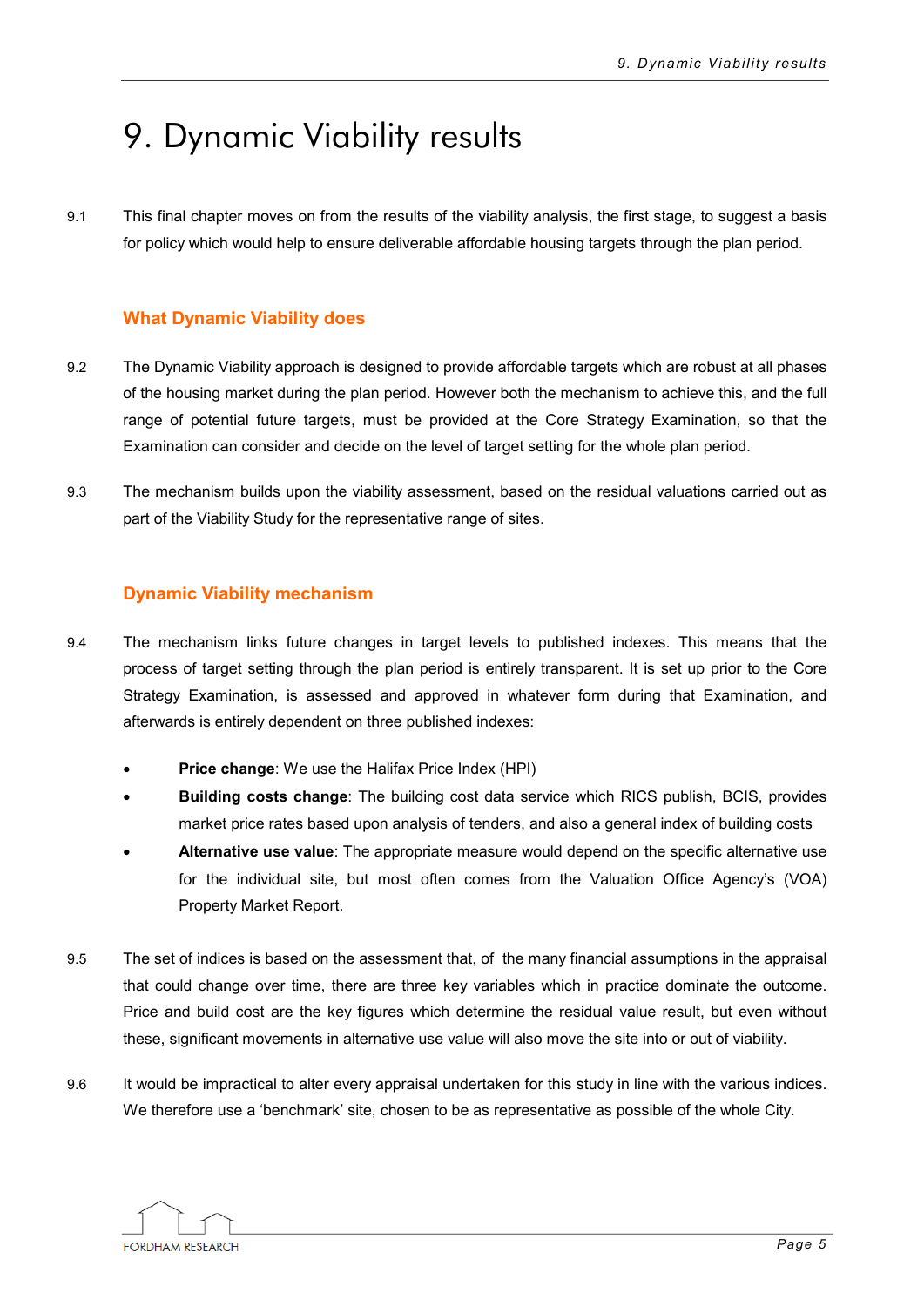#### **Benchmark site**

- 9.7 The benchmark site is selected from the full range of sites identified within the City. It should be reasonably typical of development patterns across the area.
- 9.8 It should also be adjusted to reflect the generally deliverable target. This means that small changes are made to it (sale prices revised up or down) so that its viability exactly reflects the affordable target level that is deliverable in that area. It can then be used to model how the target level should change, as market changes impact upon development viability.
- 9.9 After careful consideration and discussion with the Council, it was agreed that the site that would best serve as an indicator in this way would be:

#### **Site 5 – Manor School**

- 9.10 This site was in fact still viable at 30%, and would only have turned marginal between 30% and 40%. Since the benchmark site needs to be just viable at 25%, a synthetic site was created using the characteristics of site 5, but with slightly lower market prices that reduced the viability 'tipping point' to exactly 25%.
- 9.11 Site 5's alternative use is as a combination of industrial land and open space. Changes in alternative use value are to be determined by movements in the industrial value.
- 9.12 The following table shows the indices and starting figures for each of these three 'dimensions'. An expanded version in Appendix 4 provides source information (with on line source) for the three indices.

|                       | Table 9.1 Indices for automatic updating of Dynamic Viability                           |                                   |
|-----------------------|-----------------------------------------------------------------------------------------|-----------------------------------|
| Variable              | Proposed index                                                                          | Starting value                    |
| House Price           | Halifax House Price Index National (Monthly,<br>Seasonally Adjusted)                    | November $2009 = 542.0$           |
| Build cost            | <b>BCIS</b> General Building Cost Index                                                 | December $2009 = 287.3$           |
| Alternative use value | Valuation Office Agency Property Market<br>Report<br>Value of Industrial Land for Leeds | January 2010 = £600 $k$ per<br>ha |

Source: Fordham Research AHVS 2010

9.13 A version of the appraisal for the (adjusted) benchmark site is used to assess what affordable target is achievable for any given combination of new values for price, cost and alternative use value that may emerge from future movements in the housing market as reflected in the indices. There are in principle an infinite number of combinations of these three indices, and the affordable housing targets they imply. To produce a manageable result, we have to use banding. This then covers a reasonable range without producing an unreasonably large number of target outcomes, and generating trivially small changes in the target.

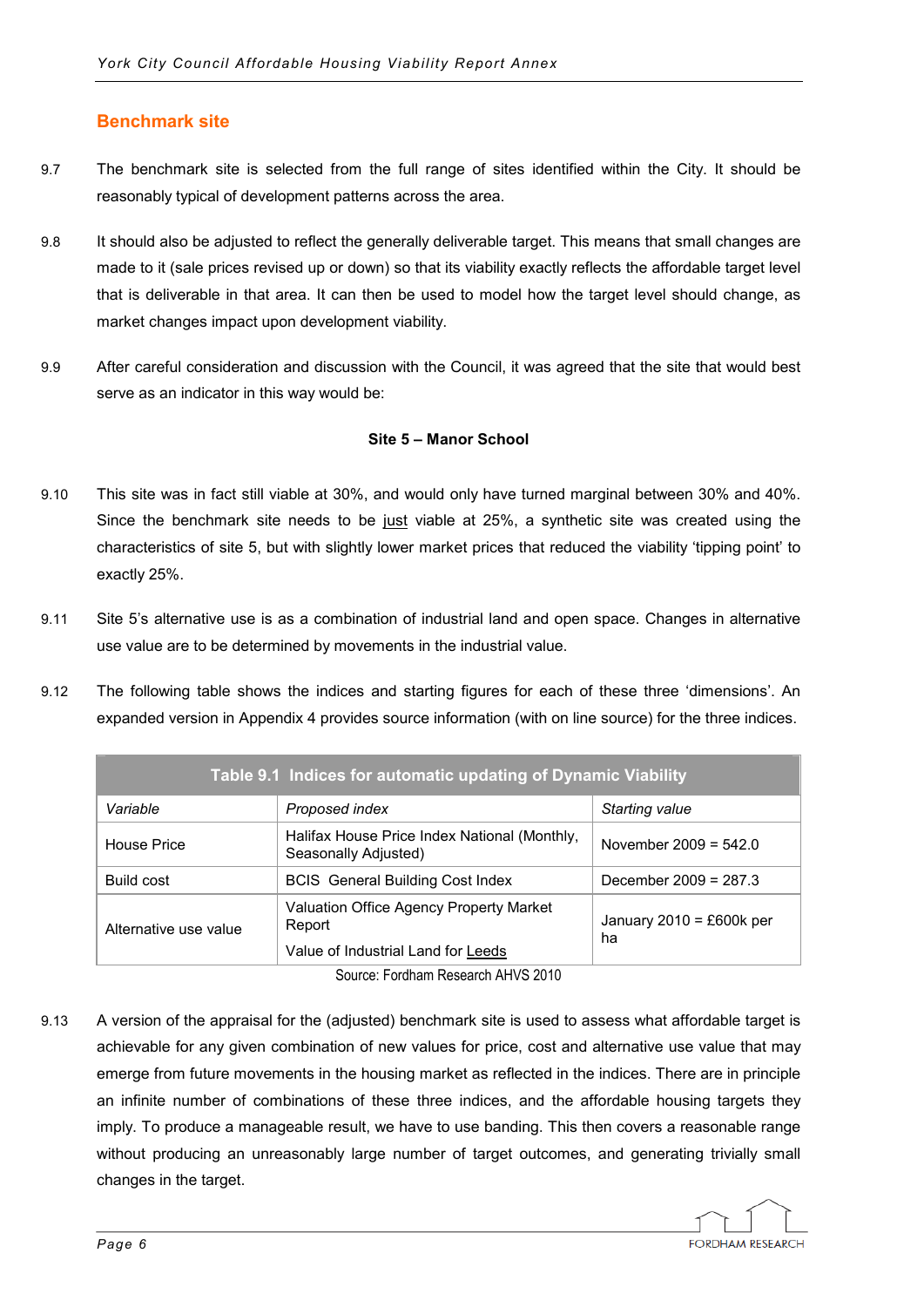| COARSE<br><b>MATRIX</b> |              |                  |               | <b>YORK</b>    | CHANGE TO PRICE           |                  |          | (HF)             |                  |          |                  |                      |     |                            |            |        |     |     |      |     |     |      |     |     |            |
|-------------------------|--------------|------------------|---------------|----------------|---------------------------|------------------|----------|------------------|------------------|----------|------------------|----------------------|-----|----------------------------|------------|--------|-----|-----|------|-----|-----|------|-----|-----|------------|
|                         |              | -20%             |               |                | $-10%$                    |                  |          | $\delta$         |                  |          | $+10%$           |                      |     | $+20%$                     |            | $+30%$ |     |     | +40% |     |     | +50% |     |     | +60%       |
|                         | 27%          | 25%              | 24%           | 43%            | 41%                       | 40%              | 52%      | 52%              | 51%              | 60%      | 59%              | 60%<br>58%           | 60% | 60%                        | 60%        | 60%    | 60% | 60% | 60%  | 60% | 60% | 60%  | 60% | 60% | 60%<br>60% |
| $-20%$                  |              | 22%              | 21%           |                | 39%                       | 38%              |          | 50%              | 49%              |          | 57%              | 56%                  |     | 60%<br>60%                 |            | 60%    | 60% |     | 50%  | 60% |     | 60%  | 60% |     | 60%<br>60% |
|                         | 19%          | 18%              | 16%           | 36%            | 35%                       | 34%              | 48%      | 47%              | 46%              | 55%      | 55%              | 60%<br>54%           | 60% |                            | 60%<br>60% | 60%    | 60% | 60% | 60%  | 60% | 60% | 60%  | 60% | 60% | 60%<br>60% |
|                         | 7%           | 6%               | $4%$<br>1%    | 27%            | 26%                       | 25%              | 40%      | 39%              | 38%              | 49%      | 48%              | 56%<br>47%           |     | 54%<br>55%                 | 61%        | 60%    | 59% | 60% | 60%  | 60% | 60% | 60%  | 60% | 60% | 60%<br>60% |
| $-10%$                  |              | 3%               |               |                | 24%                       | 23%              |          | 37%              | 36%              |          | 46%              | 46%                  |     | 53%<br>53%                 |            | 59%    | 58% |     | 60%  | 60% |     | 60%  | 60% |     | 60%<br>60% |
| CHANGE TO COST (BCIS)   | 0%           | 0%               | 0%            | 21%            | 20%                       | 19%              | 35%      | 34%              | 33%              | 45%      | 44%              | 52%<br>43%           |     | 51%                        | 57%<br>51% | 57%    | 56% | 60% | 60%  | 60% | 60% | 60%  | 60% | 60% | 60%<br>60% |
|                         | 0%           |                  |               | 12%            | 11%                       |                  | 28%      | 27%              | 26%              | 38%      | 38%              | 46%<br>37%           | 46% | 45%                        | 53%        | 52%    | 51% | 57% | 57%  | 56% | 60% | 60%  | 60% | 60% | 60%<br>60% |
| 0%                      |              | ರಿ%<br>0%        | 8%<br>0%      |                | ೪%                        | 10%<br>7%        |          | 25%              | 24%              |          | 36%              | 35%                  |     | 44%<br>44%                 |            | 51%    | 50% |     | 56%  | 55% |     | 60%  | 59% |     | 60%<br>60% |
|                         | $\delta$     | $\delta$         | $0\%$         | 6%             | 5%                        | 3%               | 23%      | 22%              | 21%              | 34%      | 33%              | 43%<br>32%           |     | 42%                        | 49%<br>41% | 49%    | 48% | 55% | 54%  | 53% | 59% | 58%  | 58% | 60% | 60%<br>60% |
|                         | $0\%$        |                  |               | 0%             | 0%                        |                  | 15%      | 14%              | 13%              | 28%      | 27%              | 37%<br>26%           |     | 36%                        | 44%<br>36% | 44%    | 43% | 50% | 50%  | 49% | 55% | 54%  | 54% | 59% | 58%<br>58% |
| $+10%$                  |              | ్లో<br><b>0%</b> | 0%<br>0%      |                | $\mathbf{0}^{\circ\circ}$ | 0%<br>0%         |          | 12%              | 11%              |          | 25%              | 24%                  |     | 34%<br>35%                 |            | 42%    | 42% |     | 48%  | 48% |     | 53%  | 53% |     | 57%<br>57% |
|                         | $0\%$        | O%               | $0\%$         | $\delta$       | 0%                        | $\delta^{\circ}$ | 10%      | $9\%$            | 8%               | 23%      | 23%              | 33%<br>22%           |     | 33%                        | 41%<br>32% | 41%    | 40% | 47% | 47%  | 46% | 52% | 52%  | 51% | 56% | 55%<br>56% |
|                         | $0\%$        |                  |               | $0\%$          |                           |                  | 2%       | $\frac{5}{6}$    | $\delta$ 0       | 17%      | 16%              | 28%<br>15%           |     | 26%<br>27%                 | 36%        | 36%    | 35% | 43% | 42%  | 42% | 48% | 48%  | 47% | 53% | 52%<br>52% |
| $+20%$                  |              | ೦%<br><b>೦</b> % | ಕಿ ಕೆ         |                | ರಿ%<br><b>೦</b> %         | 8%<br>0%         |          | $\delta^{\circ}$ | 0%               |          | 14%              | 13%                  |     | 25%<br>26%                 |            | 34%    | 34% |     | 41%  | 41% |     | 47%  | 46% |     | 51%<br>51% |
|                         | $\delta$     | $0\%$            | $0\%$         | 0%             | $0\%$                     | $0\%$            | $0\%$    | $0\%$            | $\delta^{\circ}$ | 13%      | 12%              | 24%<br>11%           |     | 23%                        | 33%<br>23% | 32%    | 32% | 40% | 39%  | 39% | 46% | 45%  | 44% | 50% | 49%<br>50% |
|                         | 0%           |                  |               | $0\%$          | $\sqrt{6}$                |                  | $0\%$    | $\delta_{0}$     | $\delta$ 0       | 6%       | 5%               | 18%<br>4%            |     | 18%                        | 28%<br>17% | 27%    | 27% | 35% | 35%  | 34% | 42% | 41%  | 40% | 47% | 46%<br>46% |
| $+30%$                  |              | 0%<br>0%         | $\frac{8}{3}$ |                | $\mathbf{0}^{\circ\circ}$ | ఠో శ             |          | $\delta^{\rm o}$ | 0%               |          | 3%               | 3%                   |     | 16%                        | 15%        | 26%    | 25% |     | 34%  | 33% |     | 40%  | 39% |     | 45%<br>45% |
|                         | $\delta$     | 0%               | 0%            | $\delta$       | $0\%$                     | 0%               | $0\%$    | $0\%$            | $\delta$ 0       | 2%       | 1%               | $\delta$             | 15% | 14%                        | 25%<br>13% | 24%    | 23% | 33% | 32%  | 31% | 39% | 38%  | 38% | 44% | 43%<br>44% |
|                         | $\delta_{0}$ | $\delta_{0}$     |               | 6 <sup>6</sup> | $0\%$                     |                  | $\delta$ | 0%               | $\delta$ 0       | $\delta$ | $\delta_{0}$     | 9%<br>$6\%$          |     | 8%<br>8%                   | 20%        | 19%    | 18% | 28% | 27%  | 27% | 35% | 34%  | 34% | 40% | 39%<br>40% |
| +40%                    |              | ్డి              | ఠో న          |                | $\delta^{\rm s}$          | కో క             |          | $\delta^{\circ}$ | $\delta$         |          | $\delta^{\circ}$ | $\delta$             |     | 6%<br>7%                   |            | 18%    | 17% |     | 26%  | 26% |     | 33%  | 33% |     | 38%<br>39% |
|                         | $0\%$        | 0%               | $\delta$      | 0%             | 0%                        | 0%               | $0\%$    | 0%               | $\delta$         | $\delta$ | 0%               | 5%<br>$0\%$          |     | 4%<br>5%                   | 16%        | 16%    | 15% | 25% | 25%  | 24% | 32% | 32%  | 31% | 38% | 37%<br>38% |
|                         | $\delta_{0}$ | $\delta^{\circ}$ | $0\%$         | 0%             | $\delta$ 0                | 0%               | $\delta$ | $\delta$         | $\delta$         | ಕೆ       | $\delta$ 0       | $\delta$<br>$\delta$ |     | $\delta$<br>6 <sup>8</sup> | 11%        | 11%    | 10% | 21% | 20%  | 19% | 28% | 28%  | 27% | 34% | 33%<br>34% |
| $+50%$                  |              | $\delta^{\circ}$ | $0\%$         |                | $\delta^{\circ}$          | $\delta$         |          | ბ%               | $0\%$            |          | ბ%               | $\delta$             |     | $\delta$<br>δ°ς            |            | 9%     | 9%  |     | 19%  | 18% |     | 27%  | 26% |     | 32%<br>33% |
|                         | $0\%$        | $\delta$         | 0%            | $0\%$          | $\delta$                  | 0%               | $\delta$ | O%               | 0%               | 0%       | $0\%$            | 0%<br>$\delta$       |     | $\delta$<br>$\delta$       | 8%         | 7%     | 7%  | 18% | 17%  | 16% | 25% | 25%  | 24% | 32% | 31%<br>31% |
| ΚĒΥ                     |              |                  |               |                |                           |                  | ዋ        | $\delta$         | $-20%$           |          | $-10%$           |                      |     |                            |            |        |     |     |      |     |     |      |     |     |            |
|                         |              | Change to AUV =  |               |                |                           |                  |          |                  | ల్లో             |          | $+10%$           |                      |     |                            |            |        |     |     |      |     |     |      |     |     |            |
|                         |              |                  |               |                |                           |                  | $+20%$   |                  | $+30%$           |          | +40%             |                      |     |                            |            |        |     |     |      |     |     |      |     |     |            |

**Figure 9.1 Dynamic Viability: Summary Matrix** 

Source: Fordham Research AHSV update 2009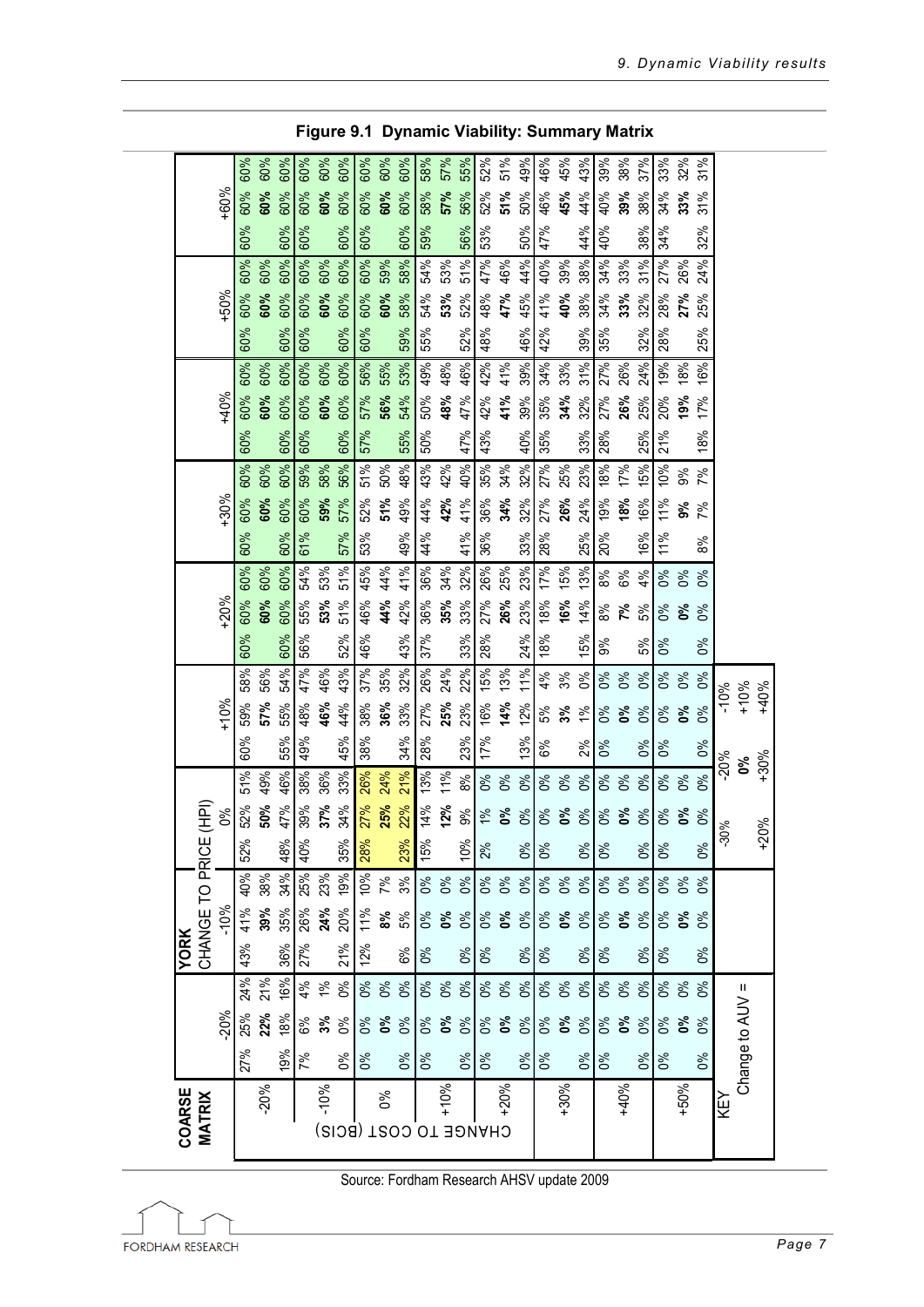- 9.14 Even so, the range of possible future movements in price, cost, and alternative use value make for an extremely large table. This Full Matrix is set out in Appendix 4. It shows how the proposed affordable target of 20% would change as changes in price and cost, and in alternative use value, arise in future. The Full Matrix considers price variations from -20% through to +60%, and cost variations from -20% to +50%, each at 2% intervals. Changes in alternative use are considered from -30% to +40%, at 10% intervals because viability is somewhat less sensitive.
- 9.15 With this many intervals, giving almost 12,000 potential future target percentages, the resulting table is indeed very extensive. In order to illustrate the principles, an extract from the Full Matrix is set out below as Table 9.2. In addition, a Summary Matrix is provided at Figure 9.1; this shows the same spread of values as in the Full Matrix, but with only 10% intervals for price and cost, rather than the 2% intervals in the Full Matrix.

|                        |       |      |     |                       |               |                  | <b>Table 9.2 Extract from Full Matrix</b> |        |     |       |     |
|------------------------|-------|------|-----|-----------------------|---------------|------------------|-------------------------------------------|--------|-----|-------|-----|
|                        |       |      |     |                       |               | Price Change HPI |                                           |        |     |       |     |
|                        |       | $\%$ |     | $-2%$                 |               |                  | 0%                                        |        |     | $+2%$ |     |
|                        |       |      | 25% | 24%                   | 23%           | 28%              | 27%                                       | 26%    | 30% | 29%   | 28% |
|                        | 0%    |      |     | 22%                   | 21%           |                  | 25%                                       | 24%    |     | 28%   | 27% |
| Cost Change BCIS Index |       |      | 20% | 19%                   | 18%           | 23%              | 22%                                       | 21%    | 26% | 25%   | 24% |
|                        |       |      | 22% | 21%                   | 20%           | 25%              | 24%                                       | 23%    | 28% | 27%   | 26% |
|                        | $+2%$ |      |     | 19%                   | 18%           |                  | 22%                                       | 21%    |     | 25%   | 24% |
|                        |       |      | 17% | 16%                   | 15%           | 20%              | 19%                                       | 18%    | 23% | 22%   | 21% |
|                        |       |      | 20% | 18%                   | 17%           | 22%              | 21%                                       | 20%    | 25% | 24%   | 23% |
|                        | $+4%$ |      |     | 16%                   | 15%           |                  | 19%                                       | 18%    |     | 22%   | 21% |
|                        |       |      | 14% | 13%                   | 12%           | 17%              | 16%                                       | 15%    | 20% | 19%   | 18% |
|                        |       |      |     | <b>KEY</b>            |               | $-30%$           | $-20%$                                    | $-10%$ |     |       |     |
|                        |       |      |     | Change in alternative |               |                  | 0%                                        | $+10%$ |     |       |     |
|                        |       |      |     |                       | $use value =$ | $+20%$           | $+30%$                                    | +40%   |     |       |     |

Note: each cell of the table represents a combination of price and cost levels, and contains eight percentage target figures which represent the deliverable target for each of eight levels of alternative use value.

Source: Fordham Research AHVS 2010

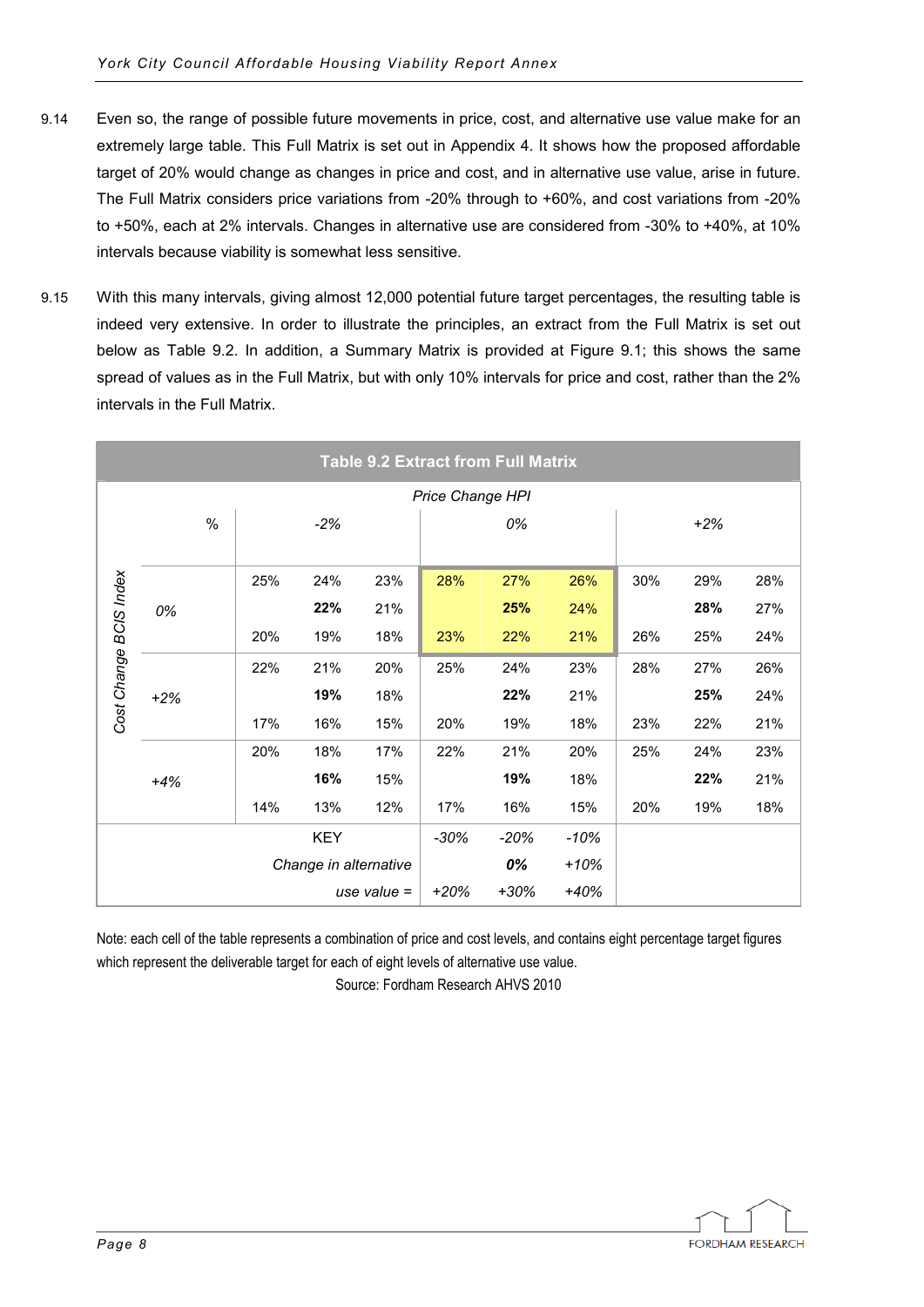- 9.16 The base cell (in both tables, the outlined cell coloured yellow) shows the situation for 0% change in either price or cost. This cell contains, in bold in the centre of the cell, a target figure of 25% – the maximum affordable housing target at current price and cost, and current alternative use value (AUV). There are seven other target figures in this cell; these show how the achievable target changes with movements in AUV alone. With price and cost unchanged, if AUV falls by 10% (right hand figure of top row), the target increases to 26%; with a 30% fall (left hand figure, top row) 28% becomes achievable. Conversely a rise of 10% in AUV (right hand figure, middle row) drops the achievable target to 24%. With rises of 20%-40% (bottom row) it drops further, to between 21-23%.
- 9.17 Adjoining cells in each table show what affordable target would be achievable with various combinations of price and cost change. Figure 9.1 makes it quite clear that if price moved sufficiently ahead of cost, it would become possible to increase the 25% target significantly. For instance, with a 20% increase in price but only 10% increase in cost, a target of 35% would become achievable (unless alternative use value also changed, when it could be in the range 32-37%). On the other hand, with a 10% cost increase and no change in prices, the target would drop to 12% (or indeed the range 8-15%).
- 9.18 Towards the top right of Figure 9.1, where price significantly outstrips cost, the percentages have been capped for reasons of practicability, with 60% being the maximum. All cells with 55% plus targets are coloured green. Towards the bottom left, where cost gets well ahead of price, the target falls to zero. All cells with less than 5% target are coloured blue; it is assumed a target of less than 5% would probably not be worthwhile - though that is a matter for the Council to decide.
- 9.19 The wide price and cost intervals in the Summary Matrix mean that the target changes quite abruptly from one cell to the next. However it does provide a useful overview. In the Full Matrix, as the extract in Table 9.2 shows, the changes are much smaller and allow the affordable target levels to be fine tuned – as they should be, since this is what should be used in practice to adjust the target as the index numbers change with the housing market in future.

#### **Updating the target: worked example**

9.20 The procedure for updating the target using the index figures set out in Table 9.1 is straightforward. A worked example is provided in Appendix 4. For convenience the process is summarised in Figure 9.2 below.

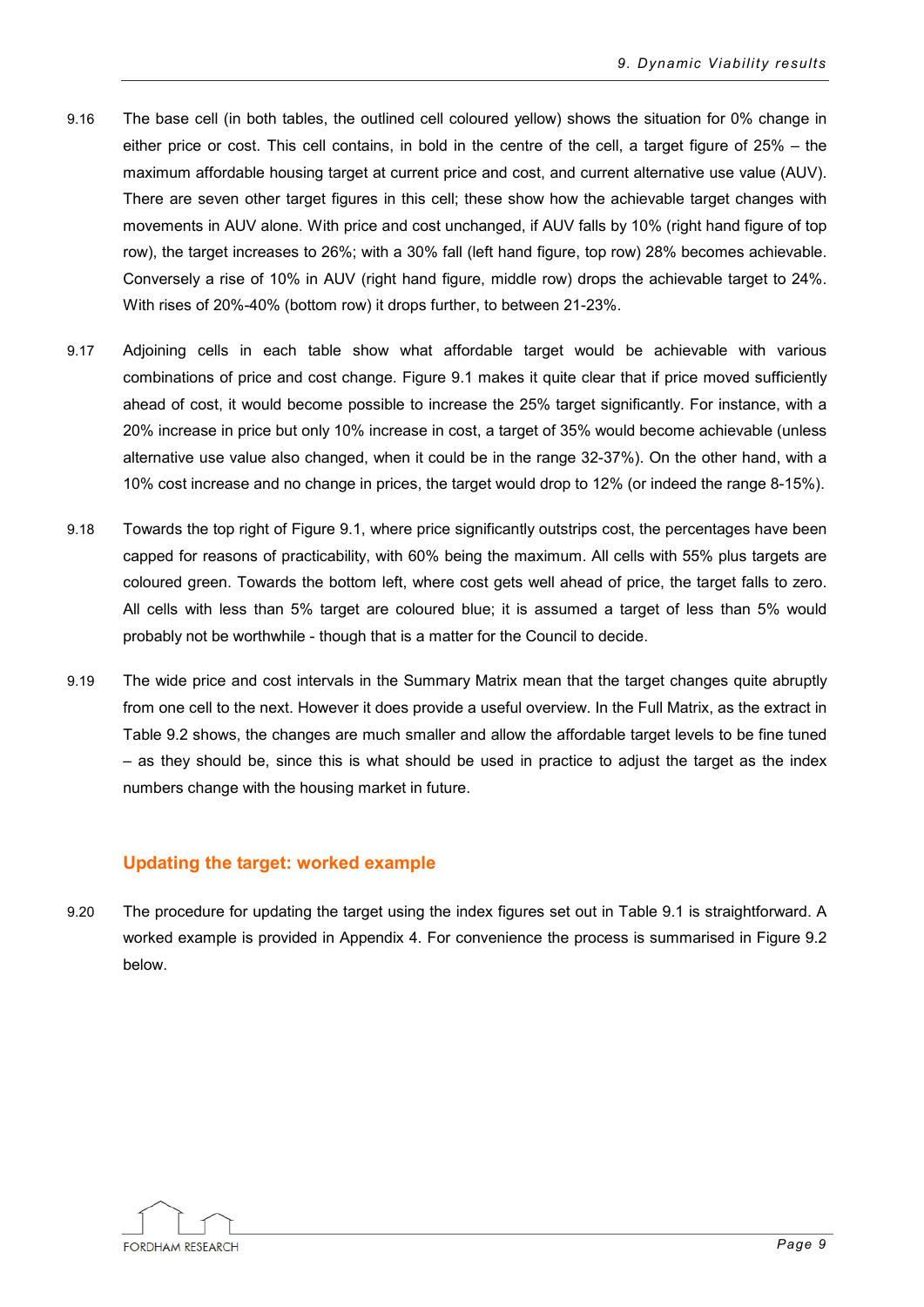

**Figure 9.2 Summary of updating procedure** 

Source: Fordham Research AHVS 2010

#### **Implementing Dynamic Viability**

- 9.21 The Viability study which is the input into Dynamic Viability is part of the preparation of the Core Strategy Affordable Housing Policy. There will then be some delay until the actual Examination. During that period there may well be changes in the market.
- 9.22 It may be desirable to carry out an updating process such as summarised above immediately before the Examination, so that the Examination in Public has the benefit of the most up-to-date affordable target. The diagram below illustrates this general principle.



Source: Fordham Research AHVS 2010

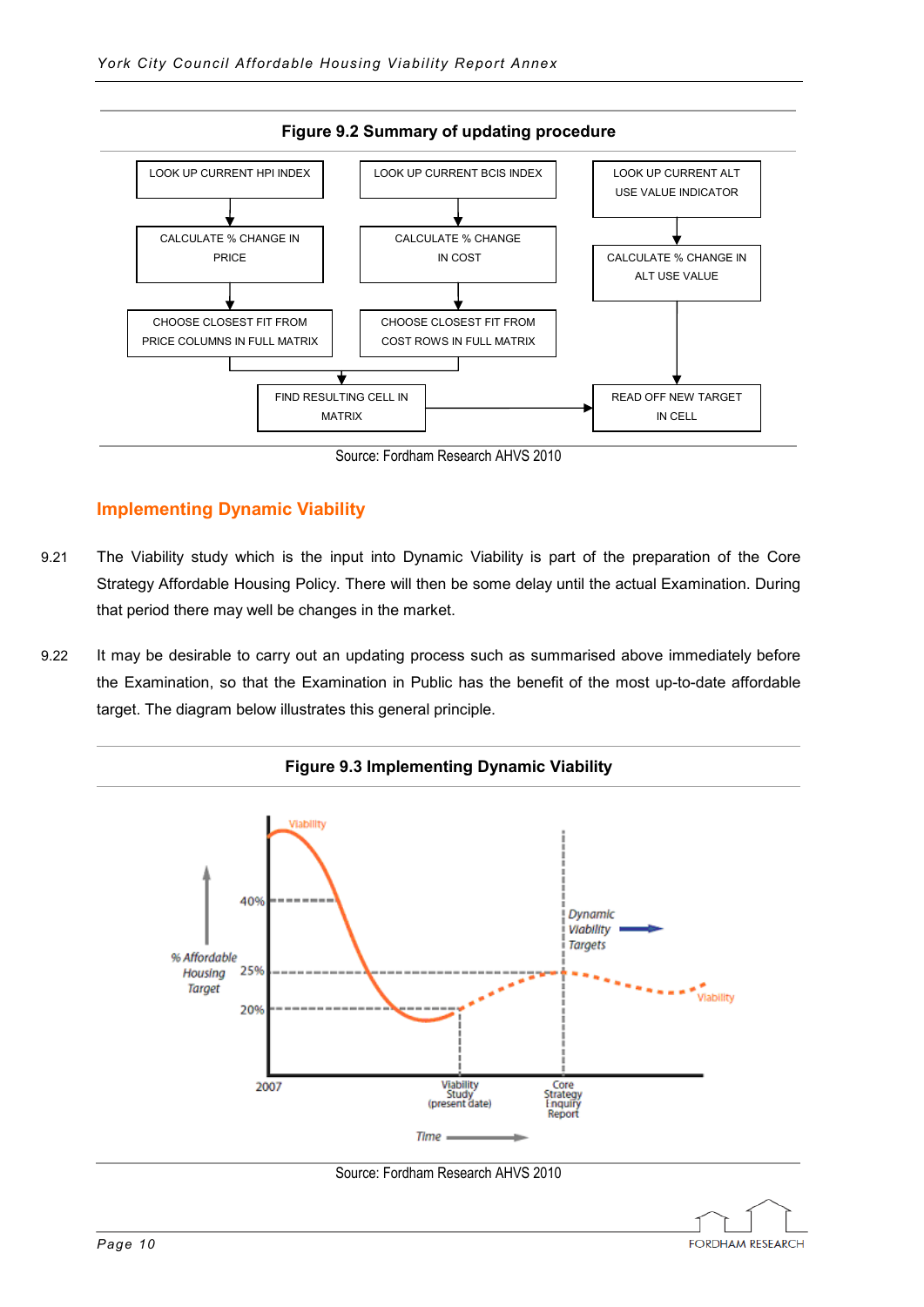- 9.23 The Inspector at the EIP may wish, on hearing the evidence, to revise the target level. Whether or not this is done, the EIP will determine the starting target for the plan period, and the future target evolution will then follow automatically from changes in the indexes, as illustrated in the diagram below.
- 9.24 Figure 9.4, not specific to York, shows that the landowners/developers will still have something to gain from any uplift in the market. The basic viability assessment assures the landowner and the developer of a reasonable return. When the market goes up, the private sector will gain a windfall profit (shown by the blue areas under the viability curve) and the public interest will gain affordable housing as the targets are periodically altered.



#### **Figure 9.4 Gain of Affordable Housing from Dynamic Viability**

Source: Fordham Research AHVS 2010

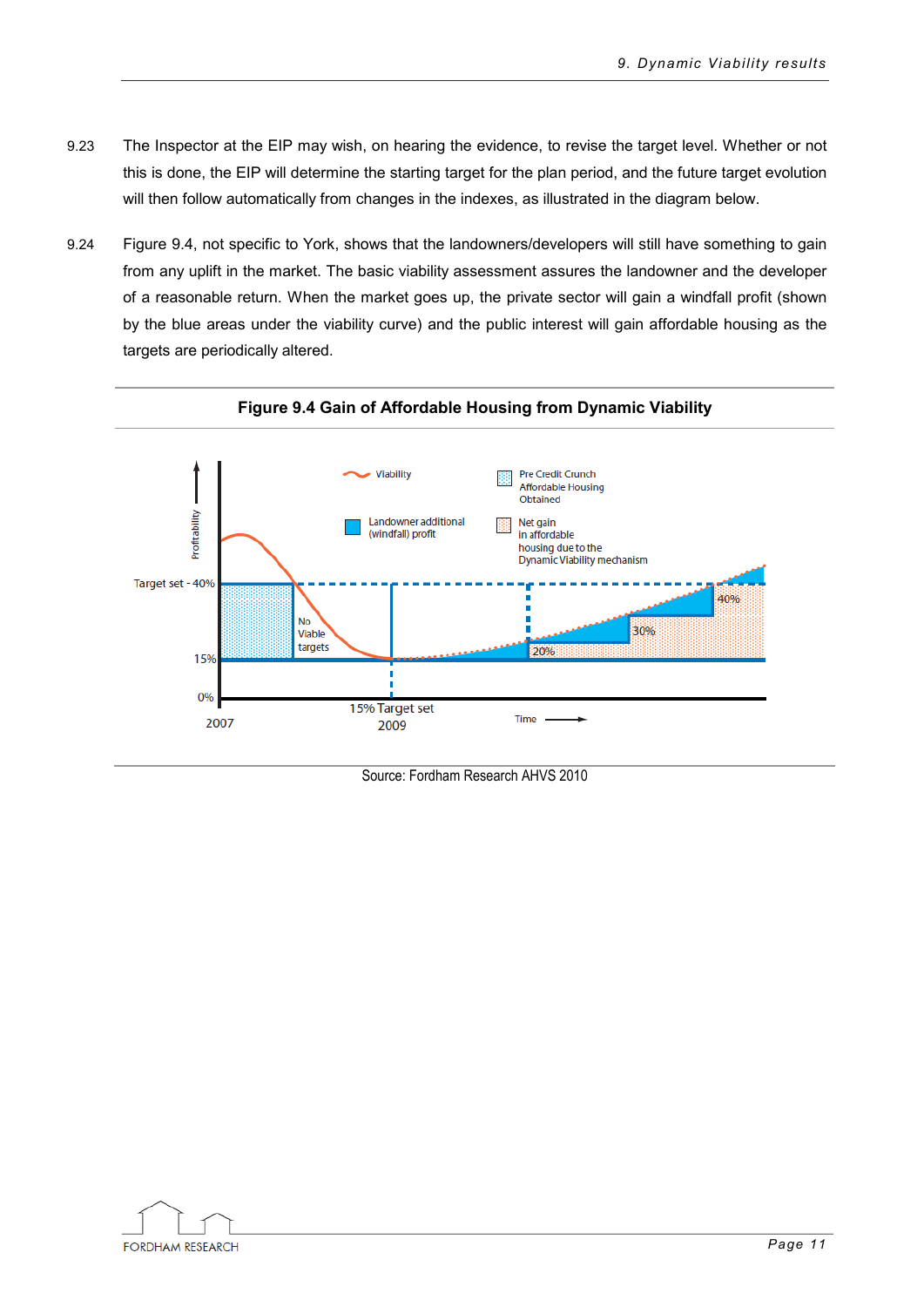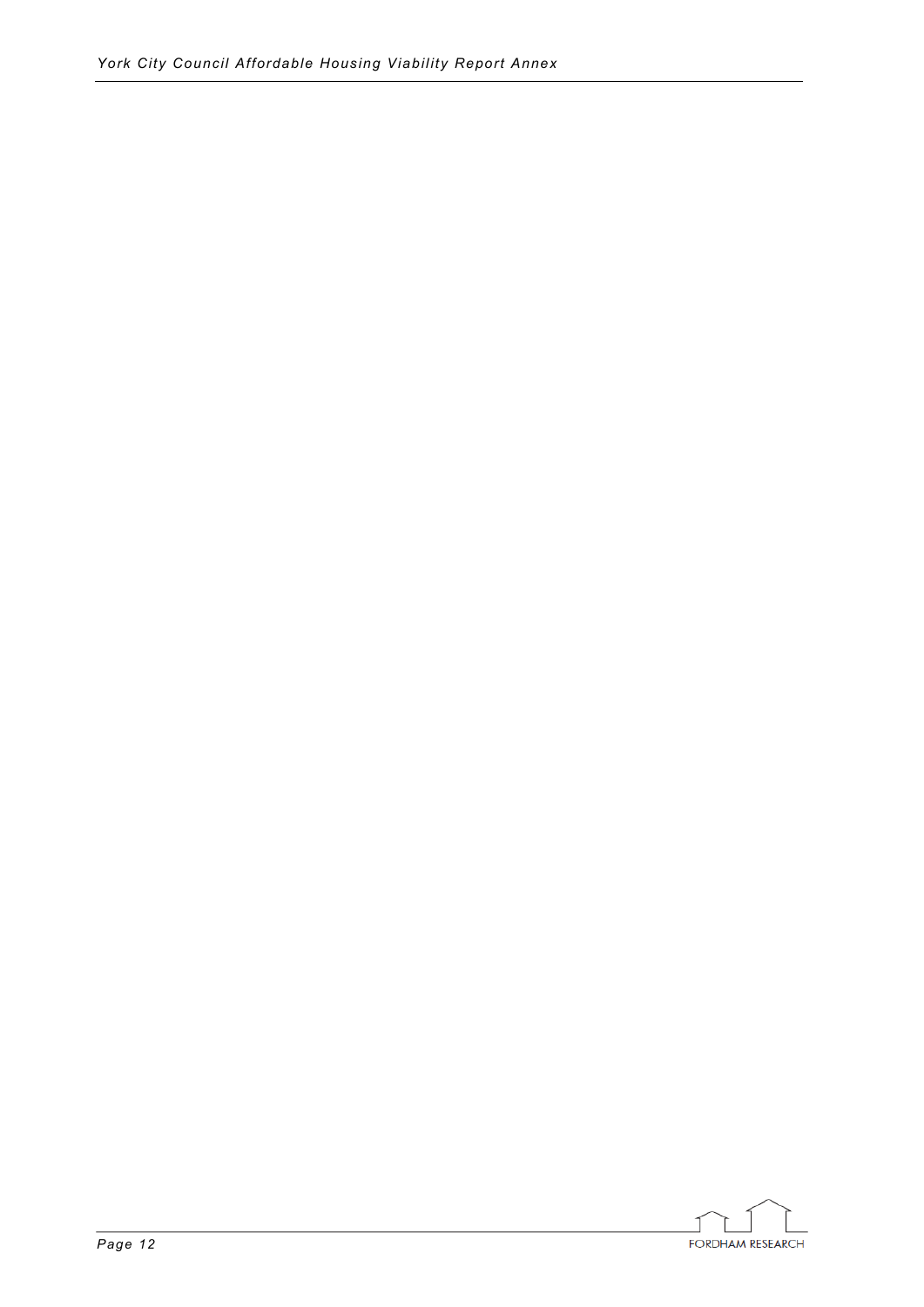## Appendix 4. Dynamic Viability details for updating

#### **Benchmark site**

- A4.1 It is proposed that the benchmark site appraisal be based upon an amended version of Site 5, Manor School Acomb. The minimal amendment is necessary to ensure it is just viable at the proposed target level of 25%.
- A4.2 The alternative use value for site 5 is as a combination of industrial/warehousing land and open space. Changes in alternative use value are to be determined by movements in the industrial value.

#### **Updating and index values**

A4.3 The periodic review would be initiated by either an annual trigger point or whatever alternative is indicated by the LDF Inspector. It would involve establishing current values of the indices in the table below. For information the table shows the 'starting' values as at November/December 2009.

|                 | <b>Table A4.1 Update indices</b>                                                 |                       |
|-----------------|----------------------------------------------------------------------------------|-----------------------|
| Variable        | Proposed index                                                                   | <b>Starting Value</b> |
| House Price     | Halifax House Price Index National (Monthly, Seasonally Adjusted)                | Nov $2009 =$<br>542.0 |
|                 | http://www.lloydsbankinggroup.com/media1/research/halifax hpi.asp                |                       |
| Build cost      | <b>BCIS</b> General Building Cost Index                                          | $Dec 2009 =$<br>287.3 |
|                 | http://www.bcis.co.uk/online                                                     |                       |
| Alternative use | Valuation Office Agency Property Market Report                                   | January $2010 =$      |
| value           | Value of Industrial Land for Leeds                                               | £600k per ha          |
|                 | http://www.voa.gov.uk/publications/property market report/pmr-jan-2010/index.htm |                       |
|                 | Source: Fordham Research AHVS 2010                                               |                       |

#### **Matrix tables**

- A4.4 The results from the sequence of appraisals were used to construct a Full Matrix which is set out in tables at the end of this Appendix. The Matrix provides for the full range of possible targets against a range of future possible changes in price, cost and Alternative Use Value.
- A4.5 Their use in updating the target is described in the Manual below.

**FORDHAM RESEARCH**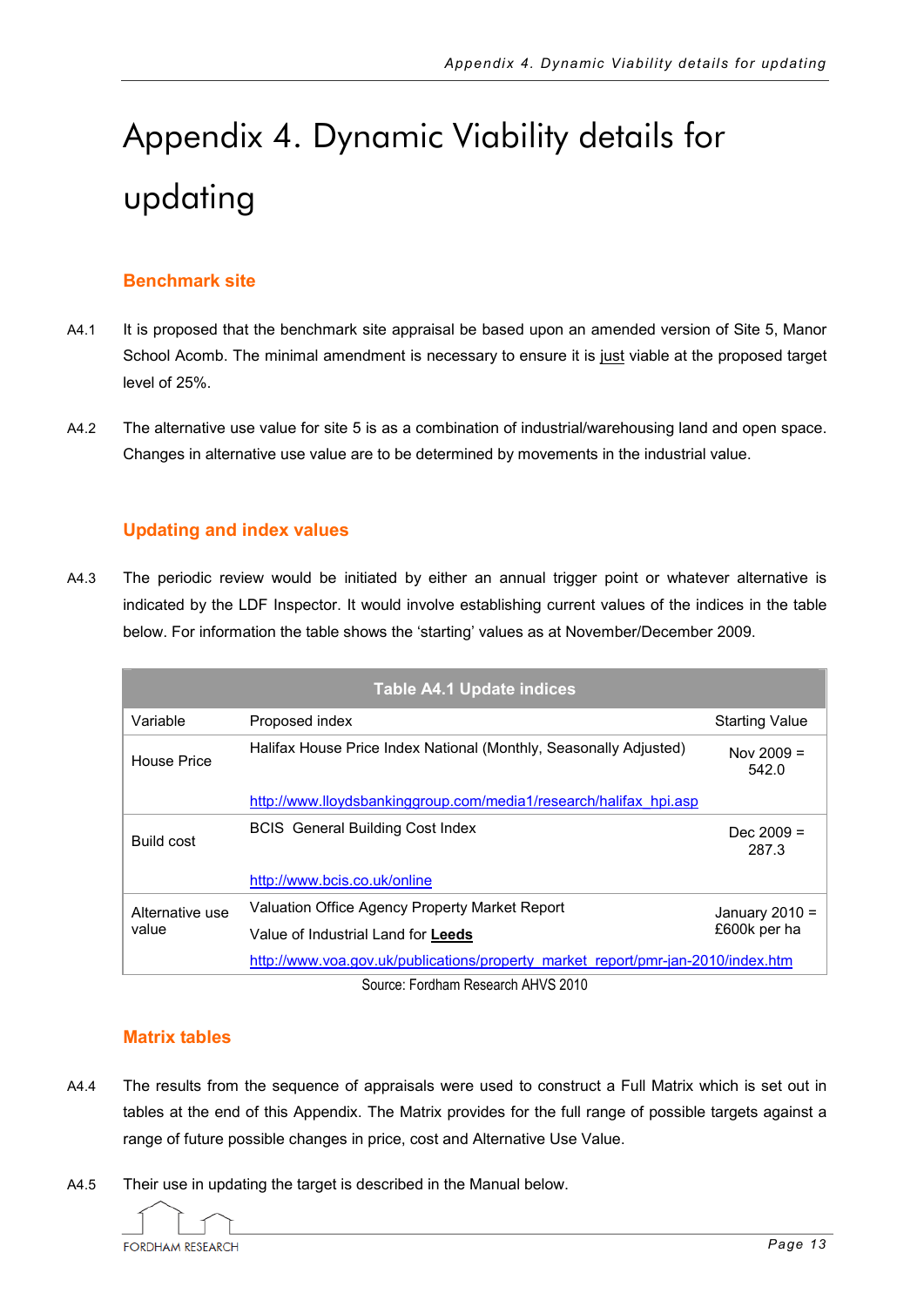#### **Manual for Updating Dynamic Viability Targets**

- A4.6 The Dynamic Viability procedure is designed to permit variations in the affordable target to ensure both that it remains broadly deliverable, and at the same time is adjusted to changing market conditions. It is based on three published indexes of house price, cost and alternative use value. It uses one of the sample sites as a representative benchmark site which provides the base target. This is set within a matrix of possible alternatives, triggered by index value changes.
- A4.7 The three stages set out in Table A4.2, and explained via a worked example overleaf are what is involved in updating Dynamic Viability. The inputs are the Full Matrix tables (set out at the end of Appendix 4), which are derived from analysis of the benchmark site, and the three indexes listed in Table A4.1. Two of the indices are free online and the third, BCIS, is an RICS product available on subscription, though Fordham Research can pass it on, as can most developers.
- A4.8 This description begins by summarising the tabulations. There are two schedules a Full Matrix, and a Summary version. Each of these schedules contains a series of individual cells representing particular combinations of Price and Cost index values. In each cell there are eight affordable percentage targets, which correspond to eight possible values for the Alternative Use Value.
- A4.9 The **Full Matrix** is the one that is used in practice to update the affordable target. It therefore has to cover the widest range of possible changes in price and cost over the plan period. Furthermore it uses narrow (2%) intervals in the key price and cost indexes, in order to allow reasonably fine variations in the target. Because of this the Full Matrix is an extremely large table. It contains almost 1,500 cells and about 11,800 potential future targets.
- A4.10 The **Summary Matrix** covers the same spread of possible price and cost changes, but in much less detail, with only 10% intervals of price and cost. This allows a much more manageable table since there now only 72 cells and 576 potential future targets.
- A4.11 The summary table, provided as Figure 9.1 of this Annex, represents a useful overall summary. The additional cells in the Full Matrix simply provide targets for intervening points within the Summary Matrix. This means that the Summary Matrix could be used to represent the Full Matrix in some planning documents where it would be inconvenient or inappropriate to provide the Full Matrix.

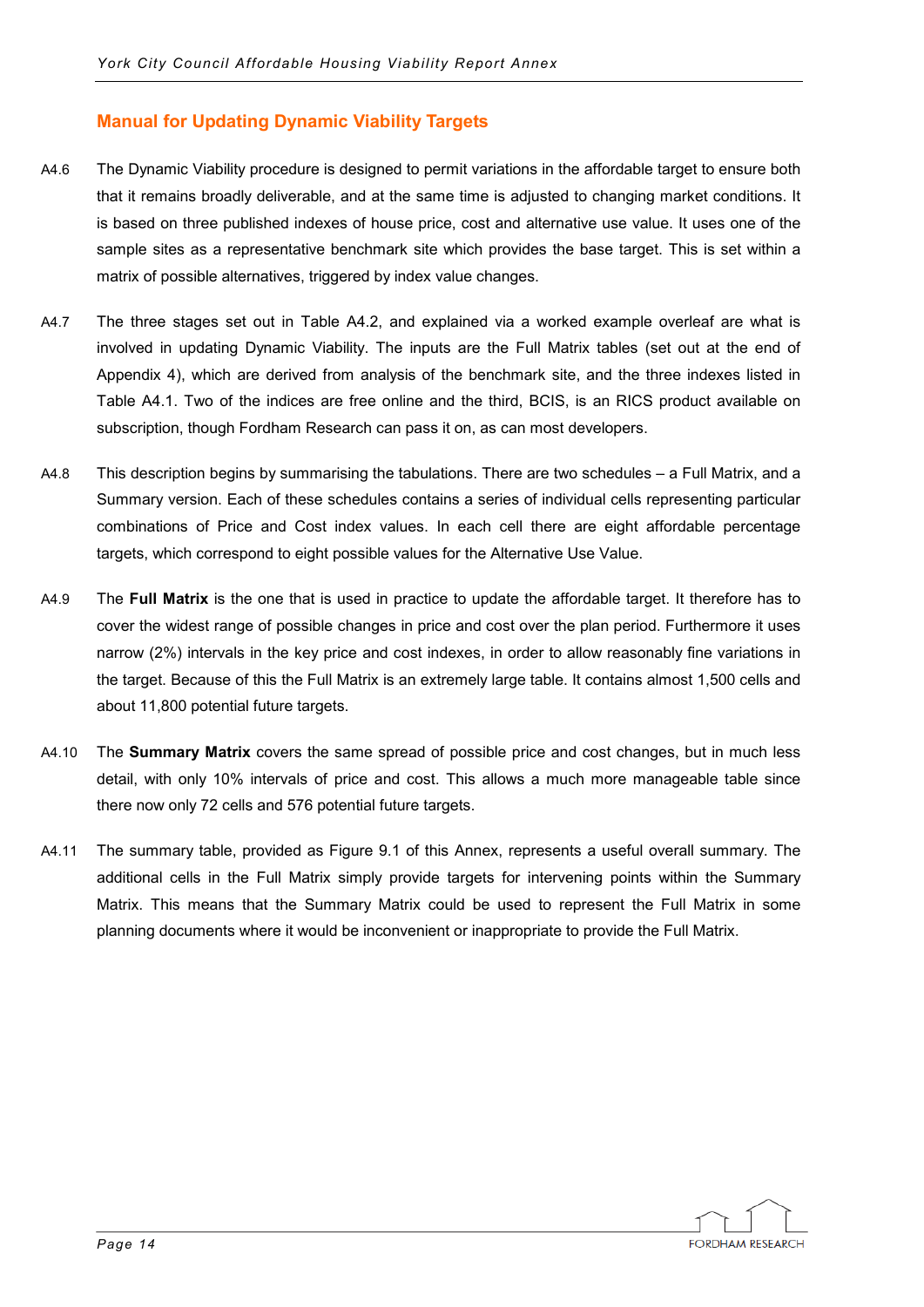#### **Table A4.2 Updating the affordable target**

#### **Step 1**

The starting point is the Full Matrix table. Ascertain the update values for the HPI and BCIS. Calculate the percentage changes in the HPI and the BCIS. If either or both of these has changed by more than 1%, then the target cell will change.

Find the HPI column that is closest to the change in the HPI, and the BCIS row that is closest to the change in the BCIS. Locate the cell where these intersect. It contains eight potential targets.

#### **Step 2**

Consider the percentage change to the Alternative Use Value. If this is greater than 5% then the starting value (% figure in centre of cell, in bold) is no longer correct and one of the other seven target figures in the cell will be closer. Choose the one that is closest.

#### **Step 3**

Publish the change in some suitable format such as the Annual Monitoring report.

Source: Fordham Research AHVS 2010

#### *Worked example: York*

- A4.12 This is designed to illustrate the (annual) updating process. The base indexes are as shown in Table A4.1 of this Appendix. The process for a notional future update is described below. It uses only the Full matrix outputs. These are related to the Benchmark site, derived from Site 5: Manor School.
- A4.13 **Step 1**: **Check the HPI and BCIS**. The base position for HPI (as at November 2009) is 542.0. The appropriate updating mechanism, as stated in Table 9.1, is the HPI (Halifax Price Index). The appropriate figure is in the Seasonally Adjusted National time series, from the Halifax website shown. Let us suppose that the update figure as at our future date is 636.3. Price has therefore risen by 17.4%  $[636.3/542.0 = 117.4\%]$ .
- A4.14 BCIS base position is 287.3 (as at December 2009). The update mechanism is BCIS' General Building Cost Index. Figures for the current month will have Forecast status, those for the recent past few months Provisional. Let us suppose that for our future notional update, the appropriate update figure is 324.1. So cost has risen 12.8% [324.1/287.3 = 112.8%].
- A4.15 Turning to the Full Matrix, find the Price column which is closest to the price change of +17.4%: it is the +18% column. Find the Cost row nearest to the cost change of +12.8%: it is the +12% row.
- A4.16 The Cell at the intersection of the +18% column and +12% row contains eight percentage targets. These are shown below; they range from 34% down to 28%.

**FORDHAM RESEARCH**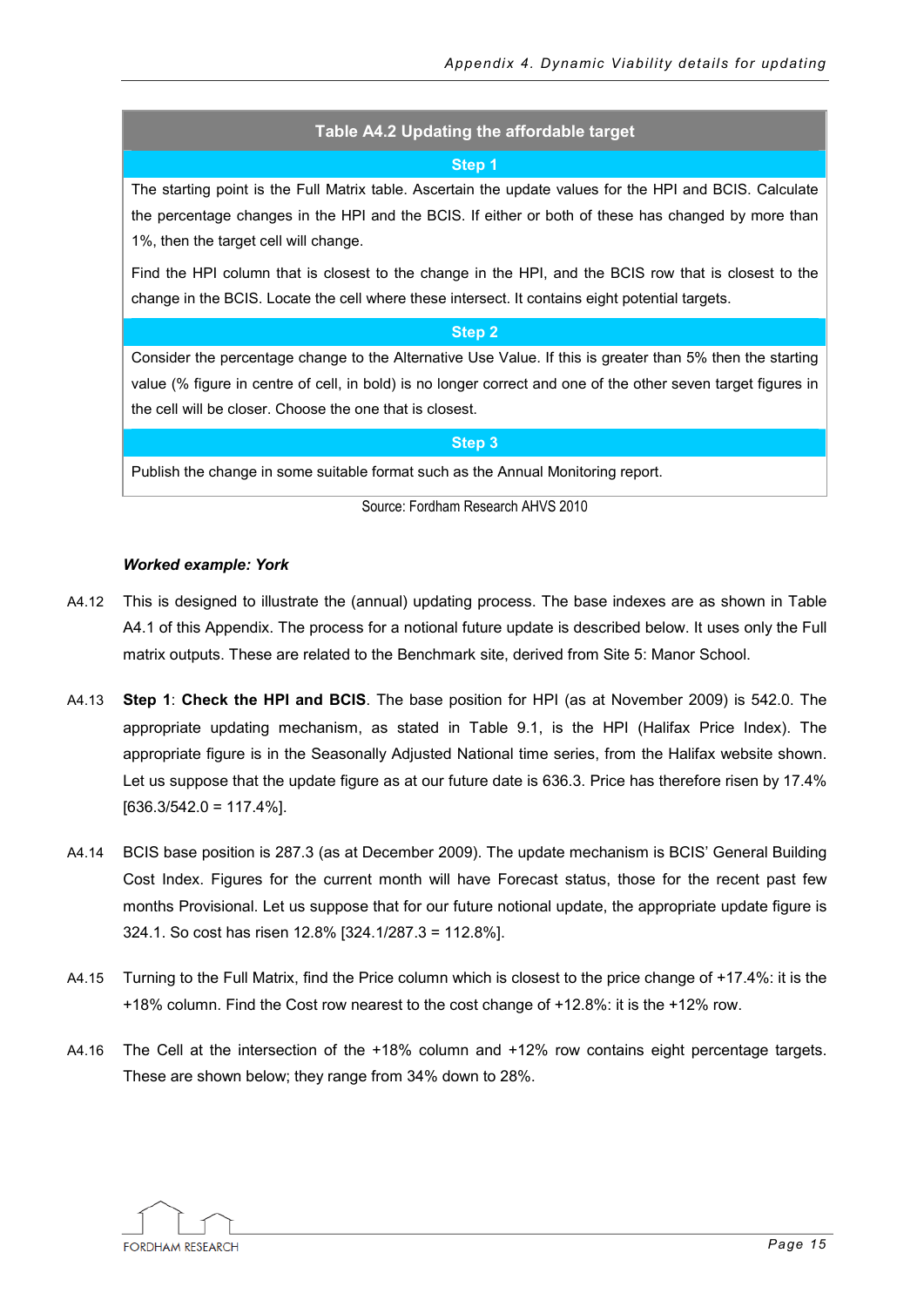| 34% | 33% | 32% |
|-----|-----|-----|
|     | 31% | 31% |
| 30% | 29% | 28% |

- A4.17 The key to the Full Matrix (A4.22 below) shows how these eight percentage targets correspond to changes in alternative use value from -30% to +40%.
- A4.18 **Step 2: Change to Alternative Use Value**. The Alternative Use Value of the site is determined by its use as agricultural land. The value of the Alternative Use Value indicator as at the base date was taken from the VOA's Property Market Report January 2010. It shows a value for mixed vacant equipped agricultural land in Leeds at January 2010 at £600k per ha.
- A4.19 Let us suppose the value has risen to £725k per acre at our notional update. It has therefore risen by 20.8% [£725k/£600k = 120.8%]. The nearest available option is for an increase of 20% in alternative use value. Looking at the key, the appropriate target is in the bottom row, left hand side. This gives a figure of **30%** for the affordable target.
- A4.20 **Step 3: Publicise target** Once a formal review point is reached, the target (whether changed or unchanged) should be put into a formal Council document**.**

#### **Full Matrix tables**

A4.21 The Full Matrix is set out as six tables. The key below may help navigation between individual tables.

|      | Price             | $-20\%$ to $+6\%$ | $+8\%$ to $+34\%$ | $+36\%$ to $+60\%$ |
|------|-------------------|-------------------|-------------------|--------------------|
| Cost | $-20%$ to<br>+14% | <b>Table 1</b>    | Table 3           | Table 5            |
|      | $+16%$ to<br>+50% | <b>Table 2</b>    | Table 4           | Table 6            |

A4.22 Each price/cost cell in the Full Matrix contains eight different percentage targets. These relate to variations in alternative use value within each price/cost combination. The key below shows the percentage change in alternative use value which corresponds to each of the targets in the cell.

| $-30%$ | $-20%$    | $-10%$ |
|--------|-----------|--------|
|        | No Change | $+10%$ |
| $+20%$ | $+30%$    | +40%   |

A4.23 The six tables follow below.

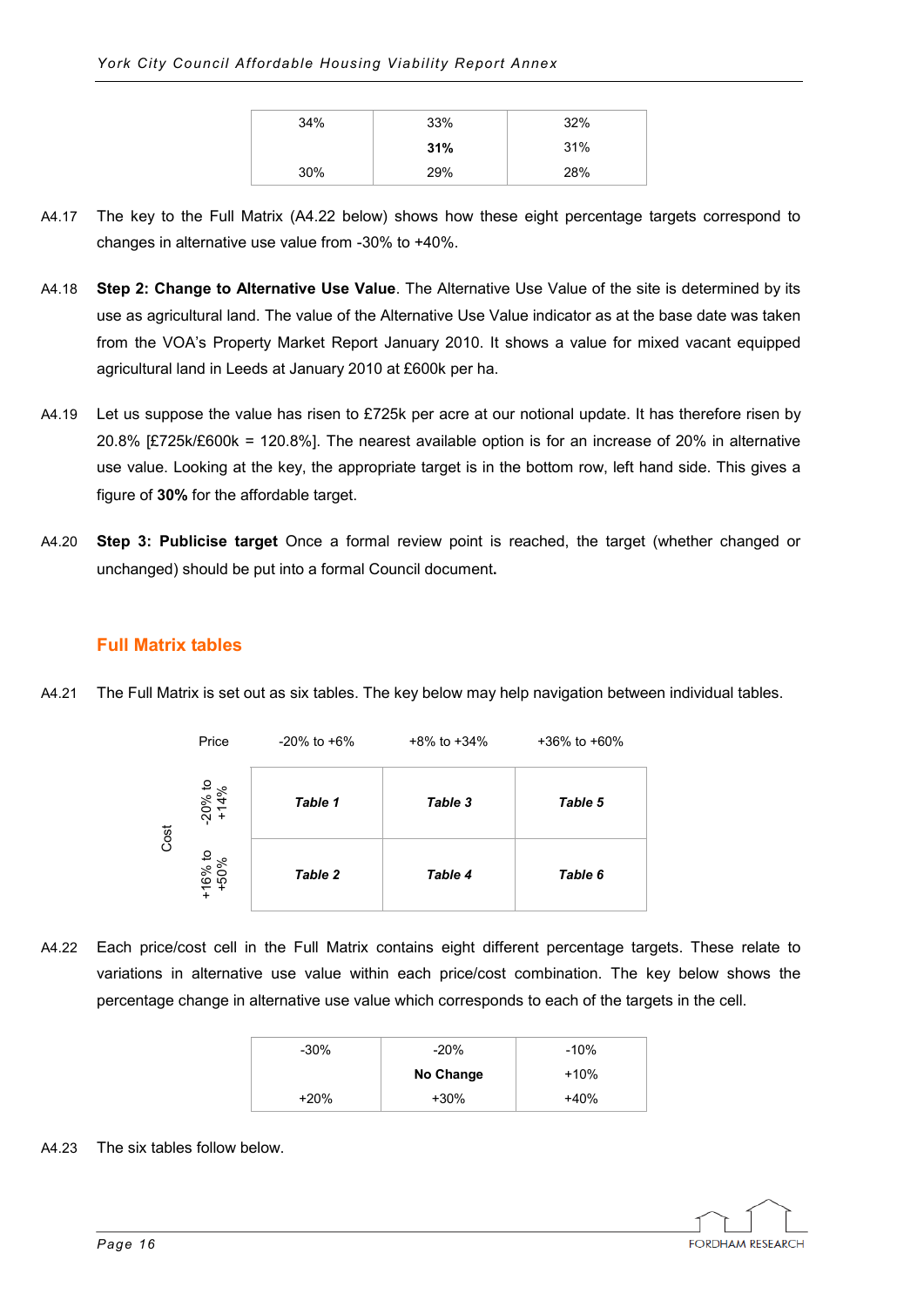|                       |                | Table A4.2 Full Matrix table (1 of 6)                                                                                                                                                                                                                                                                                                                                                                                                                                                                                                                                                                                                                                                                                                             |
|-----------------------|----------------|---------------------------------------------------------------------------------------------------------------------------------------------------------------------------------------------------------------------------------------------------------------------------------------------------------------------------------------------------------------------------------------------------------------------------------------------------------------------------------------------------------------------------------------------------------------------------------------------------------------------------------------------------------------------------------------------------------------------------------------------------|
|                       |                | $888888888888888888888888888888$<br>$15%$<br>$12%$                                                                                                                                                                                                                                                                                                                                                                                                                                                                                                                                                                                                                                                                                                |
|                       | 969            | 51%<br>53%<br><b>51%</b><br>$\frac{88}{50}$ % % % % $\frac{88}{4}$ \$ % $\frac{88}{4}$ \$ %<br>13%                                                                                                                                                                                                                                                                                                                                                                                                                                                                                                                                                                                                                                                |
|                       |                | <b>26%</b><br>28%<br>$32\%$<br>$35\%$<br>32%<br>$\frac{28\%}{30\%}$<br><b>23%</b><br>$21\%$<br>$23\%$<br>37%<br>39%<br>35%<br>37%<br>18%<br>49%<br>51%<br>47%<br>44%<br>30%<br>$18%$<br>21%<br>56%<br>52%<br>53%<br>47%<br>49%<br>43%<br>45%<br>41%<br>39%<br>14%<br>24%<br>24% 24%<br>24% 22%<br>$\begin{array}{c c} 35\% \\ 38\% \\ 36\% \\ 33\% \\ 35\% \\ \end{array}$<br>$\begin{array}{r} 19% \\ 21% \\ 19% \\ 19% \\ 19% \\ 19% \\ \hline \end{array}$<br>$\begin{array}{l} 31\% \\ 33\% \\ 31\% \\ 29\% \\ \end{array}$<br>29%<br>26%<br>27%<br>27%<br>41%<br>43%<br>42%<br>40%<br>40%<br>40%<br>40%<br>53%<br>51%<br>$49%$<br>50%<br>49%<br>$48%$<br>$48%$<br>$46%$<br>46%<br>44%<br>$14%$<br>16%<br>14%<br>$12%$<br>$14%$<br>12%<br>10% |
|                       | 4%             | $\begin{array}{l} \texttt{\footnotesize{8.8}} \texttt{\footnotesize{8.8}} \texttt{\footnotesize{8.8}} \texttt{\footnotesize{8.8}} \texttt{\footnotesize{8.8}} \texttt{\footnotesize{8.8}} \texttt{\footnotesize{8.8}} \texttt{\footnotesize{8.8}} \texttt{\footnotesize{8.8}} \texttt{\footnotesize{8.8}} \texttt{\footnotesize{8.8}} \texttt{\footnotesize{8.8}} \texttt{\footnotesize{8.8}} \texttt{\footnotesize{8.8}} \texttt{\footnotesize{8.8}} \texttt{\footnotesize{8.8}} \texttt{\footnotesize{8.8}} \texttt{\footnotesize{8$<br>54%<br>52%<br>50%<br>51%<br>49%<br>$47%$<br>$47%$<br>$47%$<br>$47%$<br>45%<br>$42%$<br>44%<br>$\begin{array}{l} 15\% \\ 15\% \\ 15\% \\ 13\% \end{array}$                                               |
|                       |                | 26%<br>45%<br>$32%$<br>$35%$<br>30%<br><b>26%</b><br>$21\%$<br>$23\%$<br>50%<br>$41%$<br>$43%$<br>$39%$<br>42%<br>35%<br>37%<br>30%<br>32%<br>23%<br>$\frac{18%}{21%}$<br>45%<br>$\frac{37%}{40%}$<br>28%<br>16%<br>18%<br>55%<br>50%<br>52%<br>47%<br>13%<br>16%<br>11%                                                                                                                                                                                                                                                                                                                                                                                                                                                                          |
|                       |                | 41%<br>$44%$<br>42%<br>$\begin{array}{r} 41\% \\ 40\% \\ 37\% \\ 99\% \\ 38\% \\ 38\% \\ 38\% \\ 38\% \\ 38\% \\ \end{array}$<br>$\frac{44\%}{46\%}$<br>52%<br>50%<br>47%<br>9%<br>11%<br>9%<br>6%                                                                                                                                                                                                                                                                                                                                                                                                                                                                                                                                                |
|                       | 2%             | *****************<br>25%<br>27%<br>25%<br>42%<br>45%<br>43%<br>40%<br>42%<br>$40%$<br>$38%$<br>28%                                                                                                                                                                                                                                                                                                                                                                                                                                                                                                                                                                                                                                                |
|                       |                | $33\%$<br>$35\%$<br>28%<br>23%<br>25%<br>23%<br>$30\%$<br>$33\%$<br><b>28%</b><br>30%<br>26%<br>20%<br>39%<br>41%<br>35%<br>$18%$<br>$20%$<br>$\frac{45\%}{18\%}$<br>13%<br>15%<br>46%<br>48%<br>43%<br>43%<br>37%<br>40%<br>$\frac{10\%}{13\%}$<br>53%<br>49%<br>50%<br>45%<br>41%<br>8%                                                                                                                                                                                                                                                                                                                                                                                                                                                         |
|                       |                | 32%<br>29%<br>$\begin{array}{c c} 18\% \\ 15\% \\ 18\% \\ 16\% \\ \end{array}$<br>$43%$<br>$45%$<br>$43%$<br>35%<br>38%<br>36%<br>31%<br>26%<br>29%<br>27%<br>24%<br>$46%$<br>$46%$<br>$46%$<br>40%<br>43%<br>41%<br>38%<br>33%<br>36%<br>34%<br>$\frac{31\%}{34\%}$<br>29%<br>24%<br>21%<br>23%<br>21%<br>$\frac{18\%}{20\%}$<br>$\begin{array}{l} 13\% \\ 15\% \\ 13\% \\ 13\% \\ 13\% \\ 10\% \\ 10\% \\ \hline 8\% \\ 9\% \\ 3\% \\ 3\% \end{array}$<br>38%<br>40%<br>26%                                                                                                                                                                                                                                                                     |
|                       | 0%             | । २००६ में स्वादी से संस्था के स्थान प्रथम के अधिक अभव देश के प्रथम <mark>के अधि</mark> य <b>प्रयंत के की को अधिक के बाद के बा</b><br> अधि में से से स्वादी से से अमित अक्षेत्र में अपने अभियोज के अधिक सं <mark>भार से अ</mark> धियोगित के की को अधिक अधिक के                                                                                                                                                                                                                                                                                                                                                                                                                                                                                    |
|                       |                | $33\%$<br>31%<br>33%<br>28%<br>31%<br>26%<br>25%<br>42%<br>35%<br>38%<br>23%<br><b>20%</b><br>20%<br>47%<br>42%<br>37%<br>40%<br>17%<br>15%<br>17%<br>12%<br>$\frac{96}{10\%}$<br>52%<br>48%<br>45%<br>$10%$<br>$12%$<br>40%<br>5%<br>48%<br>46%<br>$\begin{array}{l} 43\% \\ 45\% \\ 43\% \\ 40\% \\ 42\% \\ 40\% \end{array}$<br>37%<br>40%<br>38%<br>$\frac{18%}{18%}$<br>35%<br>37%                                                                                                                                                                                                                                                                                                                                                           |
|                       | $-2%$          | ୍ଷା ।<br>ଜାଞ୍ଚ କାର କାର କାର ସ୍ଥାନ କାର ସ୍ଥାନ କାର୍ଯ୍ୟ କାର୍ଯ୍ୟ କାର୍ଯ୍ୟ କାର୍ଯ୍ୟ କାର୍ଯ୍ୟ କାର୍ଯ୍ୟ କାର୍ଯ୍ୟ କାର୍ଯ୍ୟ କାର୍ଯ୍ୟ<br>ଜାଞ୍ଚ କାର କାର୍ଯ୍ୟ କାର୍ଯ୍ୟ କାର୍ଯ୍ୟ କାର୍ଯ୍ୟ କାର୍ଯ୍ୟ କାର୍ଯ୍ୟ କାର୍ଯ୍ୟ କାର୍ଯ୍ୟ କାର୍ଯ୍ୟ କାର୍ଯ୍ୟ କାର୍ଯ୍ୟ କାର୍ଯ୍ୟ କାର<br>$88$<br>$47$<br>$88$<br>$88$<br>$88$<br>$88$<br>$88$<br>$89$<br>$89$<br>$89$<br>$89$<br>$89$<br>$89$<br>$41%$<br>39%                                                                                                                                                                                                                                                                                                                                                                                       |
|                       |                | 28%<br>30%<br><b>25%</b><br>23%<br>25%<br><b>20%</b><br>$\frac{14\%}{17\%}$<br>44%<br>39%<br>39%<br>32%<br>36%<br>$\frac{8}{33\%}$<br>$17%$<br>20%<br>$12\%$<br>14%<br>50%<br>45%<br>34%<br>37%<br>$9\%$<br>12%<br>42%<br>6%<br>9%<br>4%<br>1%                                                                                                                                                                                                                                                                                                                                                                                                                                                                                                    |
|                       |                | $\frac{18}{36}$ $\frac{18}{36}$ $\frac{18}{36}$ $\frac{18}{36}$ $\frac{18}{36}$ $\frac{18}{36}$ $\frac{18}{36}$ $\frac{18}{36}$ $\frac{18}{36}$ $\frac{18}{36}$ $\frac{18}{36}$ $\frac{18}{36}$ $\frac{18}{36}$ $\frac{18}{36}$ $\frac{18}{36}$ $\frac{18}{36}$ $\frac{18}{36}$ $\frac{18}{36}$ $\frac{1$<br>$rac{8}{4}$<br>$rac{8}{4}$<br>$rac{8}{4}$<br>$rac{8}{4}$<br>$\frac{8}{36}$ $\frac{8}{36}$ $\frac{8}{36}$ $\frac{8}{36}$ $\frac{8}{36}$ $\frac{8}{36}$<br>46%<br>44%                                                                                                                                                                                                                                                                  |
|                       | 4%             | $\begin{array}{l} 47\% \\ 45\% \\ 47\% \\ 47\% \\ 48\% \\ 49\% \\ 49\% \\ 49\% \\ 49\% \\ 49\% \\ 49\% \\ 49\% \\ 49\% \\ 49\% \\ 49\% \\ 49\% \\ 49\% \\ 49\% \\ 49\% \\ 49\% \\ 49\% \\ 49\% \\ 49\% \\ 49\% \\ 49\% \\ 49\% \\ 49\% \\ 49\% \\ 49\% \\ 49\% \\ 49\% \\ 49\% \\ 49\% \\ 49\% \\ 49\% \\ 49$                                                                                                                                                                                                                                                                                                                                                                                                                                     |
|                       |                | 29%<br>33%<br>27%<br>30%<br>25%<br>27%<br>22%<br>25%<br>42%<br>37%<br>$31%$<br>$34%$<br><b>20%</b><br>$\frac{96}{14%}$<br>48%<br>40%<br>37%<br>17%<br>20%<br>14%<br>9621<br>$9%$<br>11%<br>43%<br>39%<br>34%<br>6%<br>9%<br>3%<br>$0\%$<br>3%<br>0%                                                                                                                                                                                                                                                                                                                                                                                                                                                                                               |
|                       |                | 44%<br>42%<br>38%<br>41%<br>39%<br>$35\%$<br>38%<br>35%<br>33%<br>30%<br>30%<br>32%                                                                                                                                                                                                                                                                                                                                                                                                                                                                                                                                                                                                                                                               |
|                       | $%9 -$         |                                                                                                                                                                                                                                                                                                                                                                                                                                                                                                                                                                                                                                                                                                                                                   |
|                       |                | 25%<br>27%<br>$22%$<br>$24%$<br>40%<br>34%<br>34%<br>29%<br>32%<br>26%<br>30%<br>$19%$<br>$22%$<br>14%<br>16%<br>46%<br>40%<br>43%<br>37%<br>32%<br>16%<br>19%<br>$\frac{96}{14}\frac{11}{14}$<br>$\frac{8\%}{11\%}$<br>$5\%$<br>$8\%$<br>$2\%$<br><b>0%</b><br>2%<br>0%<br>$\delta$                                                                                                                                                                                                                                                                                                                                                                                                                                                              |
|                       |                | 36%<br>$33%$<br>$31%$<br>28%<br>$\frac{24\%}{27\%}$<br>25%<br>42%<br>37%<br>$30\%$<br>$30\%$<br>21%<br>25%<br>23%                                                                                                                                                                                                                                                                                                                                                                                                                                                                                                                                                                                                                                 |
|                       | $-8\%$         | $19%$<br>21%<br>23%<br>27%<br>22%<br>24%<br>16%<br>19%<br>44%<br>38%<br>$35%$<br>$38%$<br>32%<br>29%<br>32%<br>26%<br>29%<br>0%<br>16%<br>10%<br>7%<br>10%<br>35%<br>4%7%<br>$1%$<br>4%<br>0%<br>$0\%$<br>$\frac{8}{6}$<br>0%                                                                                                                                                                                                                                                                                                                                                                                                                                                                                                                     |
|                       |                | 34%<br>35%<br>35%<br>31%<br>29%<br>40%<br>38%<br>34%<br>32%<br>28%<br>8888888<br>8 8 8 8 8                                                                                                                                                                                                                                                                                                                                                                                                                                                                                                                                                                                                                                                        |
| CHANGE TO PRICE (HPI) | $^{9/01}$ -10% | $\frac{26%}{29%}$<br>$23%$<br>$26%$<br>$25%$<br>$23%$<br>$25%$<br>$47%$<br>$38%$<br>$38%$<br>$38%$<br>$38%$<br>$\begin{array}{l} 32\% \\ 35\% \\ \textbf{33\%} \\ \textbf{29\%} \end{array}$<br>32%<br>30%<br>$\begin{array}{l} \mathbb{Z}^8 \setminus \mathbb{Z}^8 \setminus \mathbb{Z}^8 \setminus \mathbb{Z}^8 \setminus \mathbb{Z}^8 \setminus \mathbb{Z}^8 \setminus \mathbb{Z}^8 \setminus \mathbb{Z}^8 \setminus \mathbb{Z}^8 \setminus \mathbb{Z}^8 \setminus \mathbb{Z}^8 \setminus \mathbb{Z}^8 \setminus \mathbb{Z}^8 \setminus \mathbb{Z}^8 \setminus \mathbb{Z}^8 \setminus \mathbb{Z}^8 \setminus \mathbb{Z}^8 \setminus \mathbb{Z}^8 \setminus \mathbb{Z}^8 \setminus \mathbb{$                                                    |
|                       |                | 21%<br>24%<br>15%<br>18%<br>30%<br>30%<br>$\frac{18%}{21%}$<br>43%<br>33%<br>36%<br>33%<br>27%<br>24%<br>$12\%$<br>$9%$<br>$12%$<br>36%<br>39%<br>$6\%$<br>9%<br>3%<br>$0\%$<br>3%<br><b>0%</b><br>0%<br>$\frac{8}{6}$<br>0%<br>0%<br>$\delta$                                                                                                                                                                                                                                                                                                                                                                                                                                                                                                    |
|                       |                | 0%<br>34%<br>30%<br>21%<br>27%<br>28%<br>24%<br>27%<br>25%                                                                                                                                                                                                                                                                                                                                                                                                                                                                                                                                                                                                                                                                                        |
|                       | $-12%$         |                                                                                                                                                                                                                                                                                                                                                                                                                                                                                                                                                                                                                                                                                                                                                   |
|                       |                | <b>26%</b><br><b>23%</b><br>29%<br>32%<br>39%<br>32%<br>35%<br>$\frac{98}{96}$<br>$\frac{8}{3}$                                                                                                                                                                                                                                                                                                                                                                                                                                                                                                                                                                                                                                                   |
|                       |                |                                                                                                                                                                                                                                                                                                                                                                                                                                                                                                                                                                                                                                                                                                                                                   |
|                       | $-14%$         | ************                                                                                                                                                                                                                                                                                                                                                                                                                                                                                                                                                                                                                                                                                                                                      |
|                       |                | 29%<br>22%<br>$12%$<br>15%<br>36%<br>29%<br>32%<br>25%<br>22%<br>25%<br>15%<br>19%<br>19%<br>$\frac{9\%}{12\%}$<br>$0\%0$<br>6%<br>9%<br>0%0<br>0%0<br>0%0%<br>0%0<br>0%0%<br>0%<br>2%<br>$0%$<br>2%<br>$\delta$                                                                                                                                                                                                                                                                                                                                                                                                                                                                                                                                  |
|                       |                | 30%<br>27%                                                                                                                                                                                                                                                                                                                                                                                                                                                                                                                                                                                                                                                                                                                                        |
|                       | $-16%$         | <b>ಲಿ</b> ಕೆ ಕೆ ಕೆ<br><b>కి</b> కీ కీ కీ<br>88888<br>8%<br>0%<br>8 8 8 8 8 8 8 8 8 8 8 8 8 8                                                                                                                                                                                                                                                                                                                                                                                                                                                                                                                                                                                                                                                      |
|                       |                | <b>22%</b><br>25%<br>18%<br>15%<br>18%<br>33%<br>22%<br>11%<br>15%<br>$8%$<br>11%<br>25%<br>$1%$<br>5%<br>0%<br>$5%$<br>$8%$<br>0%<br>$0\%$<br>0%<br>0%<br>0%<br>0%<br>$rac{8}{1}$<br>$\frac{8}{6}$<br>$\delta$                                                                                                                                                                                                                                                                                                                                                                                                                                                                                                                                   |
|                       |                |                                                                                                                                                                                                                                                                                                                                                                                                                                                                                                                                                                                                                                                                                                                                                   |
|                       | $-18%$         | 8888888888888                                                                                                                                                                                                                                                                                                                                                                                                                                                                                                                                                                                                                                                                                                                                     |
|                       |                | $\frac{11%}{14%}$<br>$18%$<br>22%<br>14%<br>$7%$<br>11%<br>30%<br>22%<br>26%<br>18%<br>$\frac{8}{6}$<br>4%7%<br>1%<br>0%<br>1%<br>$\frac{8}{3}$<br>$\frac{8}{6}$<br>$0\%$<br>0%<br>0%<br>0%<br><b>0%</b><br>0%<br>0%<br>0%<br>$\delta$                                                                                                                                                                                                                                                                                                                                                                                                                                                                                                            |
|                       | $-20%$         | 24%<br>21%<br>$\begin{array}{r} 16\% \\ 20\% \\ 17\% \\ 12\% \\ 16\% \\ 19\% \\ 12\% \\ 12\% \\ 12\% \\ 9\% \\ \end{array}$<br>$\frac{8}{9}$ $\frac{8}{8}$ $\frac{8}{8}$ $\frac{8}{8}$ $\frac{8}{8}$ $\frac{8}{8}$ $\frac{8}{8}$ $\frac{8}{8}$ $\frac{8}{8}$ $\frac{8}{8}$ $\frac{8}{8}$ $\frac{8}{8}$ $\frac{8}{8}$ $\frac{8}{8}$ $\frac{8}{8}$ $\frac{8}{8}$ $\frac{8}{8}$ $\frac{8}{8}$ $\frac{8}{8}$ $\frac{8}{8}$ $\frac{8}{8}$ $\frac{8}{8}$                                                                                                                                                                                                                                                                                                |
|                       |                | 88.888888888888888<br>°°<br>ಿ<br>೦%<br>క<br>°°€<br>$\frac{8}{6}$<br>ŏ,                                                                                                                                                                                                                                                                                                                                                                                                                                                                                                                                                                                                                                                                            |
|                       |                | $\frac{26}{11%}$<br>27%<br>15%<br>11%<br>15%<br>19%<br>0%<br>0%<br>0%<br>0%<br>0%<br>0%<br><b>0%</b><br>0%<br>$0\%$<br>0%<br>3%7%<br>0%<br>3%<br>$\frac{8}{6}$<br>$\frac{8}{3}$<br>ಂ                                                                                                                                                                                                                                                                                                                                                                                                                                                                                                                                                              |
|                       |                | $-20%$<br>$-18%$<br>$-12%$<br>$-10%$<br>$+10%$<br>$-16%$<br>$-14%$<br>14%<br>12%<br>$-6%$<br>$-4%$<br>$-2%$<br>$-8%$<br>$\delta_{\rm 6}$<br>2%<br>4%<br>8%<br>6%                                                                                                                                                                                                                                                                                                                                                                                                                                                                                                                                                                                  |
|                       |                | CHANGE TO COST (BCIS)                                                                                                                                                                                                                                                                                                                                                                                                                                                                                                                                                                                                                                                                                                                             |
|                       |                |                                                                                                                                                                                                                                                                                                                                                                                                                                                                                                                                                                                                                                                                                                                                                   |

**FORDHAM RESEARCH**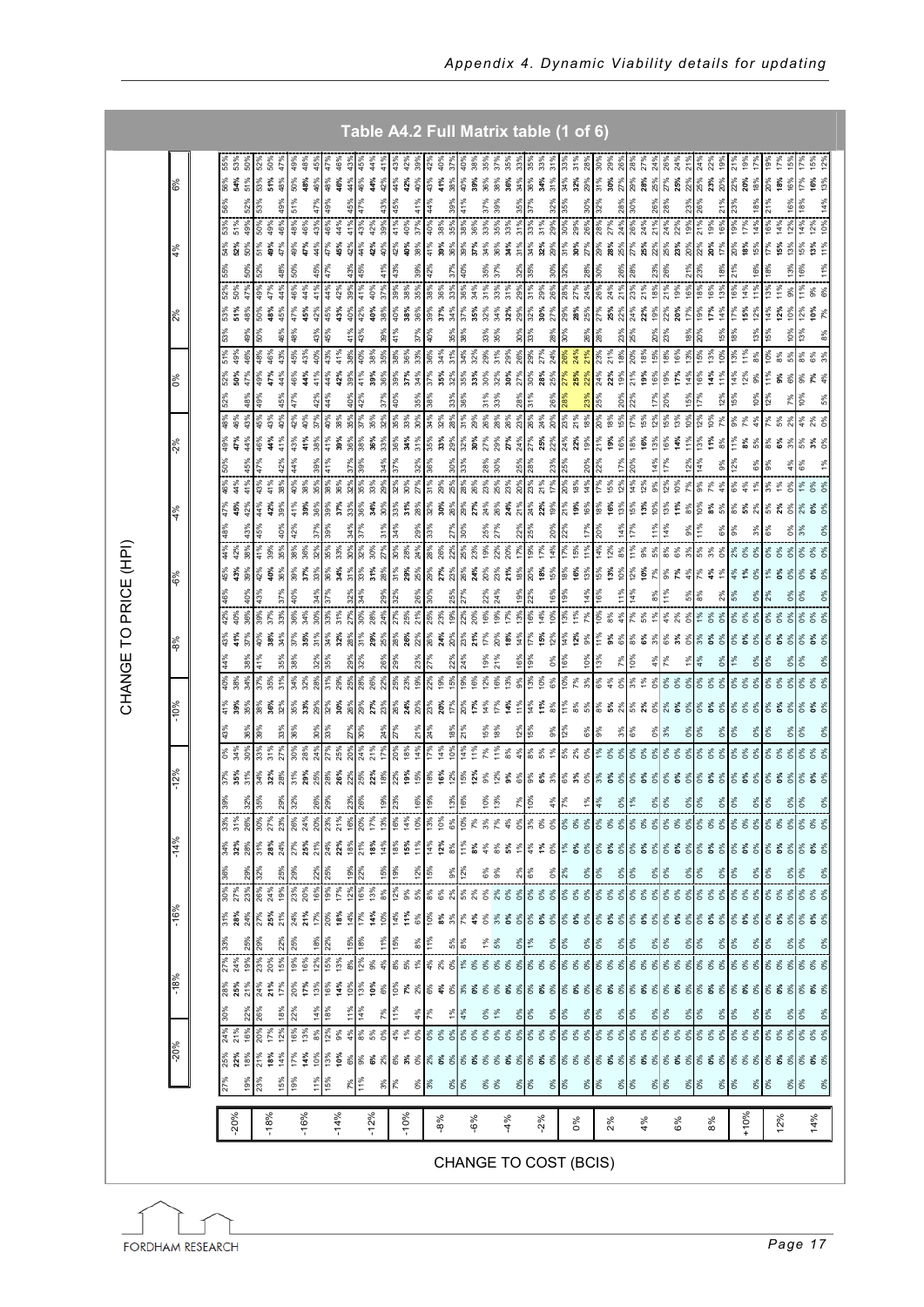| $900^{\circ}$ |               |                                                                                                                                                |     |      |               |        |                |     |      |                |     |               |     |               |     |               |            |               |     |                 |     |               |          |          |               |     |               |               |               |          |               |     |               |     |                   |    |                                |  |
|---------------|---------------|------------------------------------------------------------------------------------------------------------------------------------------------|-----|------|---------------|--------|----------------|-----|------|----------------|-----|---------------|-----|---------------|-----|---------------|------------|---------------|-----|-----------------|-----|---------------|----------|----------|---------------|-----|---------------|---------------|---------------|----------|---------------|-----|---------------|-----|-------------------|----|--------------------------------|--|
|               |               |                                                                                                                                                |     |      |               |        |                |     |      |                |     |               |     |               |     |               |            |               |     |                 |     |               |          |          |               |     |               |               |               |          |               |     |               |     |                   |    |                                |  |
|               | 16%           | $12%$<br>$14%$                                                                                                                                 |     |      | $9\%$<br>12%  |        | $7\%$          |     |      | $rac{8}{6}$    |     | 2%            |     | $\frac{8}{2}$ |     | စီး           |            | ರಿ%           |     | $\frac{8}{6}$   |     | ಂ%            |          | ိုး      |               |     | စိစီး         |               | စီးြီ         |          | $rac{8}{6}$   |     | ం శ           |     | $rac{8}{6}$       |    | စိစီး                          |  |
|               |               | $888$ $888$                                                                                                                                    |     |      |               |        |                |     |      |                |     |               |     |               |     |               |            |               |     |                 |     |               |          |          |               |     |               |               |               |          |               |     |               |     |                   |    | နီးနီ နီ နီ                    |  |
| 4%            |               |                                                                                                                                                |     |      |               |        |                |     |      |                |     |               |     |               |     |               |            |               |     |                 |     |               |          |          |               |     |               |               |               |          |               |     |               |     |                   |    |                                |  |
|               | $\frac{8}{8}$ | $\frac{9%}{11%}$                                                                                                                               |     |      | 7%            |        | 4%5%           |     |      | $\frac{8}{3}$  |     | $rac{8}{10}$  |     | စိုး          |     | စီး           | ఠి క       |               |     | ိစီ             |     | ಕಿ ಕೆ         |          | ం క      |               |     | $\frac{8}{6}$ |               | $rac{8}{6}$   |          | $rac{8}{6}$   |     | ం శ           |     | စီး               |    | စိစီး                          |  |
|               |               |                                                                                                                                                |     |      |               |        |                |     |      |                |     |               |     |               |     |               |            |               |     |                 |     |               |          |          |               |     |               |               |               |          |               |     |               |     |                   |    |                                |  |
| $2\%$         |               |                                                                                                                                                |     |      |               |        |                |     |      |                |     |               |     |               |     |               |            |               |     |                 |     |               |          |          |               |     |               |               |               |          |               |     |               |     |                   |    |                                |  |
|               | 10%           | $\frac{8}{8}$                                                                                                                                  |     |      | న క           |        | $1\%$          |     |      | ိဳုိ           |     | $\frac{8}{3}$ |     | 8 %<br>0%     |     | ిం            | ို စီး စီး |               |     |                 |     |               |          |          | 8 8 8 8 8 8 8 |     |               |               | ్ద<br>ర       |          | $\frac{8}{3}$ |     | $\frac{8}{3}$ |     | $\frac{8}{6}$     |    | $\frac{8}{3}$                  |  |
|               |               |                                                                                                                                                |     |      |               |        |                |     |      |                |     |               |     |               |     |               |            |               |     |                 |     |               |          |          |               |     |               |               |               |          |               |     |               |     |                   |    |                                |  |
| °°,           |               |                                                                                                                                                |     |      |               |        |                |     |      |                |     |               |     |               |     |               |            |               |     |                 |     |               |          |          |               |     |               |               |               |          |               |     |               |     |                   |    |                                |  |
|               | ř             | $2\%$                                                                                                                                          |     | ಂ ಸ  |               |        | ం క            |     | ಕಿ ಕ |                |     | ం కి          |     | ిం క          |     | ಶಿಂ           | ం కి       |               |     | ಕ∥ಕ             |     | <b>0%</b>     |          |          | ಿಂ            |     | 88            |               | ం క           |          | $\frac{8}{3}$ |     | 8 %           |     | $\frac{8}{6}$     |    | 0%                             |  |
|               |               |                                                                                                                                                |     |      |               |        |                |     |      |                |     |               |     |               |     |               |            |               |     |                 |     |               |          |          |               |     |               |               |               |          |               |     |               |     |                   |    |                                |  |
| $2\%$         |               | ** * 8 8 \$ 8 8 \$ \$ 8 8 \$ 8 8 \$ 8 8 \$ 8 8 \$ 8 8 \$ 8 8 \$ 8 8 \$ 8 8 \$ 8 8 \$ 8 8 \$ 8 8 \$ 8 8 \$ 8 8 \$ 8 8 \$ 8 8 \$ 8               |     |      |               |        |                |     |      |                |     |               |     |               |     |               |            |               |     |                 |     |               |          |          |               |     |               |               |               |          |               |     |               |     |                   |    |                                |  |
|               |               | 1%                                                                                                                                             |     |      | $\frac{8}{3}$ |        | ీ⊳క            |     |      | $\frac{8}{10}$ |     | $\frac{8}{3}$ |     | $0\%0$        |     | 0%            | ం కి       |               |     | $\frac{98}{9}$  |     | ಂ%            |          |          | 0%            |     | $\frac{8}{3}$ |               | ಿಂ ಕ          |          | 0%0%          |     | $\frac{8}{6}$ |     | $\frac{8}{5}$     |    | $\frac{8}{3}$                  |  |
|               |               | ර් කීත්ති කීත්ති කීත්ති කීත්ති කීත්ති කීත්ති කීත්ති කීත්ති කීත්ති කීත්ති කීත්ති කීත්ති කීත්ති කීත්ති කීත්ති කීත්ත                              |     |      |               |        |                |     |      |                |     |               |     |               |     |               |            |               |     |                 |     |               |          |          |               |     |               |               |               |          |               |     |               |     |                   |    |                                |  |
|               |               |                                                                                                                                                |     |      |               |        |                |     |      |                |     |               |     |               |     |               |            |               |     |                 |     |               |          |          |               |     |               |               |               |          |               |     |               |     |                   |    | 8888888                        |  |
| 4%            | š             | $\frac{6}{9}$                                                                                                                                  |     |      | 0%            |        | စိစီ           |     |      | $\frac{8}{5}$  |     | $\frac{8}{6}$ |     | $\frac{8}{6}$ |     | $\frac{8}{6}$ | ఠి క       |               |     | ಕಿ ँ            |     | 0%            |          | ిం<br>0% |               |     | $\frac{8}{6}$ |               | ఠ క           |          | $rac{8}{6}$   |     | 0%<br>0%      |     | စီး               |    | $\frac{8}{3}$                  |  |
|               |               |                                                                                                                                                |     |      |               |        |                |     |      |                |     |               |     |               |     |               |            |               |     |                 |     |               |          |          |               |     |               |               |               |          |               |     |               |     |                   |    |                                |  |
|               |               | 8 కి కీ(కీ కి కి కీ కి కి కీ కి కి కీ కి కి కీ కి కి కి కీ కి కి కీ కి కి కీ కి కి కీ కీ కి కి కీ కీ కి కీ కి కి కి కీ కీ కి కీ కీ కి కీ కి కి |     |      |               |        |                |     |      |                |     |               |     |               |     |               |            |               |     |                 |     |               |          |          |               |     |               |               |               |          |               |     |               |     |                   |    |                                |  |
| $-6\%$        |               | ిక క                                                                                                                                           |     |      |               |        |                |     | ಿಂ   |                |     | ్టి కో<br>ర   |     | 0%            |     |               |            |               |     |                 |     |               |          |          |               |     |               |               |               |          |               |     | ం శ           |     | $\frac{9\%}{0\%}$ |    | ಿಂ <sup>%</sup>                |  |
|               | š             |                                                                                                                                                |     | రిం  |               |        | ం న            |     |      |                |     |               |     |               |     | ్ల<br>రా      | ం<br>రా    |               |     | ఄ౹ఀ             |     | ం న           |          |          | ಿ ಶಿಂತಿ ಶಿಂತಿ |     |               | $\frac{8}{3}$ |               | ం క      |               |     |               |     |                   |    |                                |  |
|               |               |                                                                                                                                                |     |      |               |        |                |     |      |                |     |               |     |               |     |               |            |               |     |                 |     |               |          |          |               |     |               |               |               |          |               |     |               |     |                   |    |                                |  |
| -8%           |               |                                                                                                                                                |     |      |               |        |                |     |      |                |     |               |     |               |     |               |            |               |     |                 |     |               |          |          |               |     |               |               |               |          |               |     |               |     |                   |    |                                |  |
|               | š             | $\frac{8}{6}$                                                                                                                                  |     |      | စိစီး         |        | ఠ క            |     |      | ိဳျီ           |     | $\frac{8}{3}$ |     | ಂ%            |     | ం<br>రా       |            | ం న           |     | ိစိုး           |     | ಂ%            |          |          | ಾಂ<br>ಶಾ      |     | ిం క          |               | ఠ క           | ఠ క      |               |     | ఠో ల          |     | စိုး              |    | $\frac{8}{6}$                  |  |
|               |               |                                                                                                                                                |     |      |               |        |                |     |      |                |     |               |     |               |     |               |            |               |     |                 |     |               |          |          |               |     |               |               |               |          |               |     |               |     |                   |    |                                |  |
| $-10%$        |               |                                                                                                                                                |     |      |               |        |                |     |      |                |     |               |     |               |     |               |            |               |     |                 |     |               |          |          |               |     |               |               |               |          |               |     |               |     |                   |    |                                |  |
|               | ŏ             | ఄఄఄ                                                                                                                                            |     | ఄఀ   |               |        | ిం క           |     |      | $\frac{8}{10}$ |     | ఄఀఀ           |     | <b>0%</b>     |     | 0%            | ిం         |               |     | $\frac{98}{96}$ |     |               | စိုး စီး |          |               |     | 0%            |               | ్ల<br>0 న     |          | $\frac{8}{3}$ |     | ిం న          |     | $\frac{8}{10}$    |    | <b>0%</b>                      |  |
|               |               |                                                                                                                                                |     |      |               |        |                |     |      |                |     |               |     |               |     |               |            |               |     |                 |     |               |          |          |               |     |               |               |               |          |               |     |               |     |                   |    |                                |  |
|               |               |                                                                                                                                                |     |      |               |        |                |     |      |                |     |               |     |               |     |               |            |               |     |                 |     |               |          |          |               |     |               |               |               |          |               |     |               |     |                   |    |                                |  |
| $-12%$        | ŏō            | $\frac{8}{3}$                                                                                                                                  |     |      | $\frac{8}{3}$ |        | ఄఀఀ            |     | ္တီး |                |     | ಂ%            |     | 0%0%          |     | ం శ           | ಿಂ         |               |     | $\frac{98}{96}$ |     | ఄఀఀ           |          |          | ం%            |     | ిం            |               | ఄఀఀ           | ిం       |               |     | $\frac{8}{6}$ |     | $\frac{8}{5}$     |    | 0%0%                           |  |
|               |               |                                                                                                                                                |     |      |               |        |                |     |      |                |     |               |     |               |     |               |            |               |     |                 |     |               |          |          |               |     |               |               |               |          |               |     |               |     |                   |    | 8 8 8 8                        |  |
|               |               |                                                                                                                                                |     |      |               |        |                |     |      |                |     |               |     |               |     |               |            |               |     |                 |     |               |          |          |               |     |               |               |               |          |               |     |               |     |                   |    |                                |  |
| $-14%$        |               | 8 కి బీబీ కి బీబీ కి బీబీ కి బీబీ కి బీబీ కి బీబీ కి బీబీ కి బీబీ కి పీబీ కి బీబీ కి బీబీ కి పీబీ కి బీబీ కి బీబీ కి బీబీ కి బీ                |     |      |               |        |                |     |      |                |     |               |     |               |     |               |            |               |     |                 |     |               |          |          |               |     |               |               |               |          |               |     |               |     |                   |    |                                |  |
|               |               | ఄఀఀ                                                                                                                                            |     | ఄఀ౹ఀ |               |        | $\frac{6}{9}$  |     |      | ိုး            |     | ്റ് ്         |     | ఄఀఀ           |     | စီး           |            | ం కి          |     | ိုး             |     | ఄఀఀ           |          |          | ం%            |     | ్ద<br>0 న     |               | ီး            |          | $\frac{8}{3}$ |     | $\frac{8}{3}$ |     | $\frac{8}{10}$    |    | 0%                             |  |
|               |               |                                                                                                                                                |     |      |               |        |                |     |      |                |     |               |     |               |     |               |            |               |     |                 |     |               |          |          |               |     |               |               |               |          |               |     |               |     |                   |    |                                |  |
| $-16%$        |               |                                                                                                                                                |     |      |               |        |                |     |      |                |     |               |     |               |     |               |            |               |     |                 |     |               |          |          |               |     |               |               |               |          |               |     |               |     |                   |    | ျွန်း နွံ့ နွံ့ဖြင့် နွံ့ နွံ့ |  |
|               | š             | $\frac{6}{3}$                                                                                                                                  |     |      | စီး           |        |                |     |      | စိုးစိ         |     | °°€           |     | $\frac{8}{6}$ |     | $\frac{8}{6}$ |            | $\frac{8}{3}$ |     | ိဳျီ            |     | $\frac{8}{6}$ |          |          | $\frac{8}{6}$ |     | $\frac{8}{6}$ | $\delta$      | b%            |          | $rac{8}{6}$   |     | ం శ           |     | စီး               |    | $rac{8}{6}$                    |  |
|               |               |                                                                                                                                                |     |      |               |        |                |     |      |                |     |               |     |               |     |               |            |               |     |                 |     |               |          |          |               |     |               |               |               |          |               |     |               |     |                   |    |                                |  |
|               |               |                                                                                                                                                |     |      |               |        |                |     |      |                |     |               |     |               |     |               |            |               |     |                 |     |               |          |          |               |     |               |               |               |          |               |     |               |     |                   |    |                                |  |
| $-18%$        |               | နီ <b>နီ</b> နီ နီ <b>နီ</b>                                                                                                                   |     |      |               |        |                |     |      |                |     |               |     |               |     |               |            |               |     |                 |     |               |          |          |               |     |               |               |               |          |               |     |               | క   |                   |    | စီး စီး စီး စီး                |  |
|               |               | စီး                                                                                                                                            |     |      | စီးြီ         |        | $\frac{8}{10}$ |     | ŏ°   | š              |     | s‰<br>S       |     | $\frac{8}{6}$ |     | $\frac{8}{6}$ |            | ం క           |     | ိဳျီ            |     | $\frac{8}{3}$ |          |          | စီး           |     | $\frac{8}{6}$ |               | $rac{8}{6}$   | $\delta$ |               |     | ం శ           |     |                   | ŏ° | $\frac{8}{6}$                  |  |
|               |               |                                                                                                                                                |     |      |               |        |                |     |      |                |     |               |     |               |     |               |            |               |     |                 |     |               |          |          |               |     |               |               |               |          |               |     |               |     |                   |    |                                |  |
| $-20%$        |               | 5 కి స్టీన్ కి స్టీన్ స్టీన్ స్టీన్ ప్రీన్ ప్రీన్ ప్రీన్ ప్రీన్ ప్రీన్ ప్రీన్ ప్రీన్ ప్రీన్ ప్రీన్ ప్రీన్ ప్రీన్ ప్రీ                          |     |      |               |        |                |     |      |                |     |               |     |               |     |               |            |               |     |                 |     |               |          |          |               |     |               |               |               |          |               |     |               | కి  |                   |    | 8888888                        |  |
|               | ŏ°            | စိစီ                                                                                                                                           |     |      | 0%            |        | $\frac{8}{6}$  |     |      | စီး            |     | $\frac{8}{6}$ |     | $0\%$         |     | $0\%$         |            | $\frac{8}{3}$ |     | ಕಿ ँ            |     | $\frac{8}{3}$ |          |          | ಿಂ            |     | $0\%$         | $\delta$      | $\frac{8}{6}$ |          | ಕೆ ಕೆ         |     | 0%<br>0%      |     | $\frac{8}{6}$     |    | $\frac{8}{6}$                  |  |
|               | 16%           |                                                                                                                                                | 18% |      |               | $+20%$ |                | 22% |      |                | 24% |               | 26% |               | 28% |               | $-30\%$    |               | 32% |                 | 34% |               | 36%      |          |               | 38% |               | $+40%$        |               | 42%      |               | 44% |               | 46% |                   |    | 48%                            |  |
|               |               |                                                                                                                                                |     |      |               |        |                |     |      |                |     |               |     |               |     |               |            |               |     |                 |     |               |          |          |               |     |               |               |               |          |               |     |               |     |                   |    |                                |  |

**Table A1.2 Full Matrix table (2 of 6)** 

**FORDHAM RESEARCH**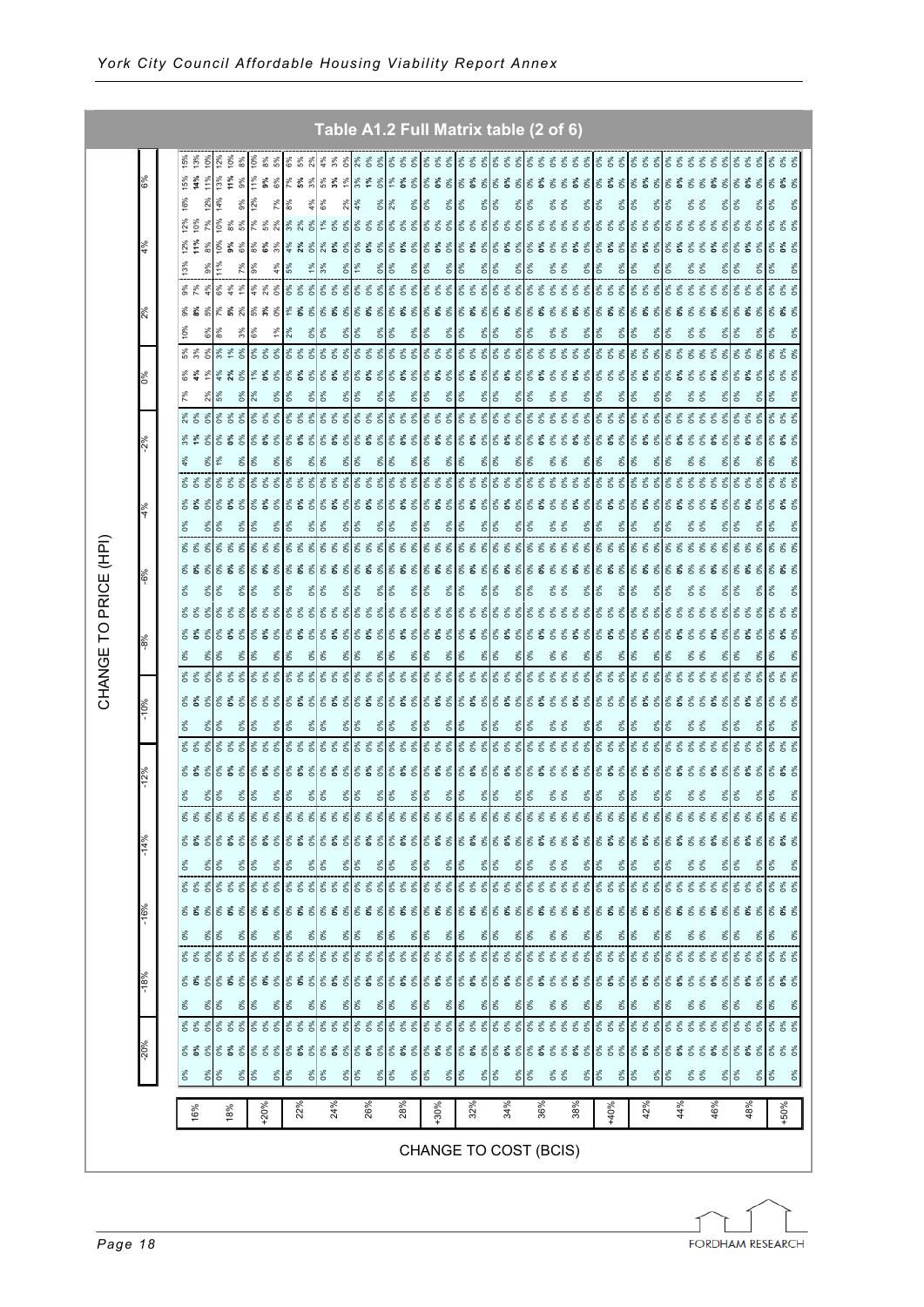|                       |        |                          |                                          |                                               |                                     |                                           | Table A1.2 Full Matrix table (3 of 6)           |                                                    |                          |                            |                          |                                            |                                                                                |                                                        |                                                                                                   |                                                 |                                 |                                                             |                               |                                        |
|-----------------------|--------|--------------------------|------------------------------------------|-----------------------------------------------|-------------------------------------|-------------------------------------------|-------------------------------------------------|----------------------------------------------------|--------------------------|----------------------------|--------------------------|--------------------------------------------|--------------------------------------------------------------------------------|--------------------------------------------------------|---------------------------------------------------------------------------------------------------|-------------------------------------------------|---------------------------------|-------------------------------------------------------------|-------------------------------|----------------------------------------|
|                       |        | 60%<br>60%               | 59%<br>59%<br>60%                        | 59%<br>59%<br>59%<br>58%                      | 58%<br>58%                          | 58%<br>57%<br>59%                         | 58%<br>57%                                      | 57%<br>57%                                         | 55%                      | <b>8%%</b>                 | 55%<br>54%               | <b>62% %</b><br>63% % 51%                  | 53%<br>52%<br>50%                                                              | 51%<br>50%                                             | 48%<br>49%<br>48%<br>46%                                                                          | 48%<br>47%<br>45%                               | 46%<br>45%<br>$\frac{5}{2}$     | 45%<br>44%                                                  | 42%<br>40%<br>43%             | 41%<br>40%                             |
|                       | 34%    | 60%<br>60%               | 60%<br>60%                               | 59%<br>60%<br>58%<br>59%                      | 60%<br>59%<br>58%                   | 60%<br>59%<br>58%                         | 60%<br>59%<br>58%                               | 58%<br>57%                                         | 56%                      | 56%<br>56%                 | $rac{8}{56}$ % 55%       | $rac{8}{54}$ % $rac{8}{5}$<br>52%          | 54%<br>53%                                                                     | $\frac{8}{51}$ %<br>52%<br>57%                         | 50%<br>49%<br>49%                                                                                 | 47%<br>49%<br>47%<br>46%                        | 47%<br>45%<br>44%               | 46%<br>44%<br>43%                                           | 44%<br>42%<br>41%             | 42%<br>40%<br>39%                      |
|                       |        |                          | 60%                                      | 59%<br>58%<br>60%                             | 58%<br>60%                          | 58%<br>60%                                | 58%                                             | 59%                                                | 56%<br>57%               | 55%                        | 56%<br>54%               | 55%<br>52%                                 | 54%<br>51%                                                                     | 52%                                                    | 49%<br>51%<br>47%                                                                                 | 49%<br>46%                                      | 47%<br>44%                      | 46%<br>43%                                                  | 44%                           | 42%                                    |
|                       |        | 60%                      |                                          | 59%<br>59%<br>59%<br>58%                      | 59%<br>58%<br>57%                   | 59%<br>58%<br>56%                         | 59%<br>58%<br>56%                               | 57%<br>56%                                         | 54%<br>55%               | 54%<br>53%                 | 54%<br>53%               | 51%<br>52%<br>52%<br>50%                   | 52%<br>51%                                                                     | $49%$<br>50%<br>49%                                    | 48%<br>47%<br>47%<br>45%                                                                          | 47%<br>46%<br>44%                               | 45%<br>44%<br>42%               | 44%<br>43%<br>41%                                           | 42%<br>39%<br>41%             | 40%                                    |
|                       | 32%    |                          |                                          | 59%<br>58%                                    | 59%<br>58%                          | 60%<br>59%<br>57%                         | 60%<br>59%<br>57%                               | 58%<br>57%                                         | 56%<br>55%               | 55%<br>53%                 | 54%<br>55%<br>52%        | 53%<br>52%<br>51%                          | 53%<br><b>52%</b>                                                              | 50%<br>51%<br>50%                                      | 48%<br>48%<br>49%<br>46%                                                                          | 48%<br>46%<br>45%                               | 46%<br>44%<br>43%               | 45%<br>43%<br>42%                                           | 43%<br>40%                    | 41%<br>39%<br>38%                      |
|                       |        | 60%                      | 60%<br>60%                               | 59%<br>60%<br>58%                             | 58%<br>60%                          | 57%<br>60%                                | 60%<br>57%                                      | 59%                                                | 55%<br>57%               | 54%                        | 56%<br>53%               | 54%<br>51%                                 | 53%                                                                            | 50%<br>51%                                             | 48%<br>50%<br>46%                                                                                 | 48%<br>45%                                      | 46%<br>43%                      | 45%<br>42%                                                  | 43%<br>40%                    | 41%<br>38%                             |
|                       |        | 60%                      | 60%                                      | 59%<br>59%<br>59%<br>58%                      | 58%<br>57%<br>59%                   | 58%<br>56%<br>59%                         | 58%<br>59%<br>56%                               | 57%<br>56%                                         | 54%                      | 55%<br>54%<br>52%          | 54%<br>53%               | 51%<br>52%<br>51%<br>49%                   | 51%<br>50%<br>48%                                                              | %<br>%8%                                               | 47%<br>46%<br>46%<br>44%                                                                          | 46%<br>43%<br>45%                               | 44%<br>43%<br>41%               | 43%<br>42%<br>40%                                           | 41%<br>38%<br>40%             | 39%                                    |
|                       | $+30%$ | 80%<br>80%<br>80%        | 60%                                      | 59%<br>59%<br>60%                             | 59%<br>58%<br>$\frac{8\%}{60\%}$    | 59%<br>57%<br>$60\%$                      | 59%<br>57%<br>60%                               | 58%<br>57%                                         | $55\%$<br>56%            | 55%<br>53%                 | 55%<br>54%               | 52%<br>52%<br>$50\%$                       | 52%<br>51%                                                                     | $49%$<br>50%<br>49%                                    | 47%<br>48%<br>47%<br>45%                                                                          | 47%<br>44%<br>45%                               | 45%<br>43%<br>42%               | 44%<br>42%<br>41%                                           | 42%<br>39%<br>40%             | 40%<br>38%<br>37%                      |
|                       |        |                          | 60%<br>60%                               | 59%<br>60%<br>58%                             | 58%<br>60%                          | 57%<br>60%                                | 60%<br>57%                                      | 59%                                                | 57%<br>55%               | 53%                        | 56%<br>52%               | 54%<br>50%                                 | 53%<br>49%                                                                     | 51%                                                    | 47%<br>49%<br>45%                                                                                 | 47%<br>44%                                      | 45%<br>42%                      | 44%<br>41%                                                  | 42%                           | 39%<br>40%<br>37%                      |
|                       |        |                          |                                          |                                               |                                     | 55%                                       | 58%<br>57%<br>55%                               | 56%<br>55%                                         | 54%<br>53%               | 51%<br>53%                 | 51%<br>53%<br>49%        | 51%<br>47%<br>49%                          | 49%<br>48%                                                                     | 46%<br>47%<br>46%                                      | 45%<br>44%<br>44%<br>42%                                                                          | 44%<br>43%<br>41%                               | 42%<br>41%                      | 41%<br>40%<br>38%                                           | 36%<br>39%                    |                                        |
|                       | 28%    | 60%<br>60%<br>60%        |                                          | 58%<br>58%<br>57%<br>59%                      | 58%<br>57%<br>59%                   | 58%<br>56%<br>59%                         | 57%<br>59%<br>55%                               | 56%<br>57%                                         | 53%<br>55%               | 54%<br>51%                 | 52%<br>53%               | 50%<br>51%<br>50%<br>48%                   | 50%<br>49%                                                                     | $47%$<br>$48%$<br>$47%$                                | 45%<br>46%<br>45%<br>43%                                                                          | 45%<br>43%<br>42%                               | 41%<br>40%<br>43%               | 42%<br>40%<br>39%                                           | 37%<br>40%<br>38%             | 38%<br>36%<br>35%                      |
|                       |        |                          | 60%<br>59%                               | 57%<br>58%<br>59%                             | 57%                                 | 56%                                       | 60%<br>56%                                      | 58%                                                | 56%<br>54%               | 52%                        | 54%<br>50%               | 52%<br>48%                                 | 51%<br>47%                                                                     | 49%                                                    | 47%<br>45%<br>43%                                                                                 | 45%<br>42%                                      | 43%<br>40%                      | 42%<br>39%                                                  | 40%<br>37%                    | 38%<br>35%                             |
|                       |        |                          |                                          |                                               | 56%<br>55%                          | 56%<br>54%                                | 57%<br>56%<br>54%                               | 55%<br>54%                                         | 53%<br>52%               | 52%<br>50%                 | 52%<br>50%               | 48%<br>48%<br>46%                          | 47%                                                                            | 45%<br>45%                                             | 44%<br>43%<br>43%<br>41%                                                                          | 43%<br>42%<br>40%                               | 41%<br>40%                      | 40%<br>38%<br>36%                                           | 38%                           | 36%                                    |
|                       | 26%    | 60%<br>60%<br>60%        |                                          | 59%<br>58%<br>57%                             | 57%<br>56%                          | 58%<br>57%<br>55%                         | <b>56%</b><br>54%<br>58%                        | 55%<br>56%                                         | 54%<br>52%               | 53%<br>50%                 | 51%<br>52%               | 49%<br>50%<br>49%<br>47%                   | 49%<br>48%                                                                     | 46%<br>47%<br>46%                                      | 44%<br>45%<br>44%<br>42%                                                                          | 44%<br>42%<br>41%                               | 42%<br>40%<br>39%               | 40%<br>39%<br>37%                                           | 39%<br>35%<br>37%             | 37%<br>35%<br>33%                      |
|                       |        |                          | 60%<br>59%                               | 58%<br>59%<br>57%                             | 56%                                 | 58%<br>55%                                | 59%<br>55%                                      | 57%                                                | 55%<br>53%               | 51%                        | 53%<br>49%               | 51%<br>47%                                 | 50%<br>46%                                                                     | 48%                                                    | 46%<br>44%<br>42%                                                                                 | 44%<br>41%                                      | 42%<br>39%                      | 41%<br>37%                                                  | 39%<br>36%                    | 37%<br>34%                             |
|                       |        |                          |                                          |                                               | 56%                                 | 55%<br>53%<br>56%                         | 55%<br>53%<br>56%                               | 55%<br>53%                                         | 51%<br>53%               | 52%<br>50%                 | 51%<br>50%<br>48%        | 50%<br>48%<br>46%                          | 48%<br>46%                                                                     | 44%<br>46%<br>45%                                      | 44%<br>43%<br>43%<br>41%                                                                          | 43%<br>41%<br>39%                               | 41%<br>39%                      | 40%<br>38%<br>36%                                           | 38%                           | 36%                                    |
|                       | 24%    | 60%<br>60%               | 60%                                      | 58%<br>56%<br>57%                             | 58%<br>56%<br>55%                   | 57%<br>56%<br>54%                         | 96.25<br><b>55%</b><br>53%                      | 54%<br>55%                                         | 54%<br>52%               | 53%<br>50%                 | 51%<br>52%               | 49%<br>48%<br>50%<br>47%                   | 48%<br>47%                                                                     | $45%$<br>$45%$                                         | 43%<br>45%<br>43%<br>41%                                                                          | 43%<br>42%<br>40%                               | 41%<br>40%<br>$38\%$            | 40%<br>38%<br>36%                                           | 94%<br>39%<br>36%             | 37%<br>35%<br>$\frac{8}{33}$           |
| CHANGE TO PRICE (HPI) |        |                          | 60%<br>59%                               | 58%<br>58%<br>56%                             | 58%<br>56%                          | 57%<br>54%                                | 58%<br>54%                                      | 56%                                                | 55%<br>53%               | 51%                        | 53%<br>49%               | 51%<br>48%                                 | 49%<br>46%                                                                     | 48%                                                    | 44%<br>46%<br>42%                                                                                 | 44%<br>41%                                      | 42%<br>39%                      | 41%<br>37%                                                  | 39%<br>35%                    | 37%                                    |
|                       |        |                          |                                          | 58%<br>56%                                    | 54 %<br>56%<br>55%                  | 54%<br>52%<br>55%                         | 54%<br>52%<br>55%                               | 54%<br>52%                                         | 50%<br>52%               | 50%<br>48%                 | 49%<br>50%               | 47%<br>48%<br>47%<br>45%                   | 47%<br>45%<br>43%                                                              | 45%<br>43%                                             | 43%<br>41%<br>42%<br>40%                                                                          | 41%<br>40%<br>38%                               | 40%<br>38%<br>36%               | 38%<br>36%                                                  | 36%                           | 34%                                    |
|                       | 22%    | 60%<br>60%<br>60%        |                                          | 58%<br>57%<br>56%<br>58%                      | 55%<br>$57\%$                       | 54%<br>56%<br>55%                         | <b>54%</b><br>52%<br>56%                        | 54%<br>53%                                         | 51%<br>52%               | 51%<br>49%<br>51%          | $200\%$                  | 48%<br>45%<br>47%<br>49%                   | 47%<br>46%                                                                     | 44%<br>44%<br>45%                                      | $44%$<br>42%<br>42%                                                                               | 40%<br>40%<br>42%<br>38%                        | 40%<br>39%<br>37%               | 38%<br>37%<br>35%                                           | 35%<br>37%                    | 33%<br>35%<br>33%<br>31%               |
|                       |        |                          | 59%<br>60%                               | 58%<br>56%<br>58%                             | 55%<br>57%                          | 56%<br>53%                                | 57%<br>53%                                      | 55%                                                | $53\%$<br>$52\,\%$       | $50\%$                     | 52%<br>48%               | 50%<br>46%                                 | 48%<br>45%                                                                     | 46%                                                    | 43%<br>45%<br>41%                                                                                 | 43%<br>39%                                      | 41%<br>37%<br>38%               | 39%<br>35%                                                  | 37%                           | 34%<br>35%<br>32%                      |
|                       | $+20%$ |                          | 58%                                      | 58%<br>56%                                    | 54%<br>56%<br>55%                   | 54%<br>52%<br>55%                         | 53%<br>51%<br>54%                               | 51%<br>52%                                         | 49%<br>51%               | 49%<br>47%                 | 47%<br>49%               | 45%<br>47%<br>46%<br>43%                   | 45%<br>44%<br>41%                                                              | 43%<br>42%                                             | 41%<br>40%<br>40%<br>38%                                                                          | 40%<br>36%<br>38%                               | 36%<br>34%                      | 36%<br>34%<br>32%                                           | 34%<br>30%                    | 32%                                    |
|                       |        | 60%<br>60%<br>60%        | 59%<br>58%                               | 58%<br>57%<br>56%<br>58%                      | 57%<br>55%<br>54%                   | 56%<br><b>54%</b><br>52%                  | 53%<br>51%<br>9699                              | 52%<br>53%                                         | 49%<br>51%               | $50\%$<br>48%              | 49%<br>48%               | 46%<br>48%<br>46%<br>44%                   | 46%<br>44%                                                                     | 42%<br>44%<br>43%                                      | 40%<br>41%<br>42%<br>38%                                                                          | 40%<br>39%<br>37%                               | 38%<br>37%<br>35%               | 36%<br>35%<br>33%                                           | 35%<br>33%<br>31%             | 33%                                    |
|                       |        | 60%                      | 60%<br>59%                               | 58%<br>56%<br>58%                             | 57%<br>55%                          | 53%<br>56%                                | 56%<br>52%                                      | 54%                                                | 50%<br>52%               | 48%                        | 50%<br>46%               | 48%<br>45%                                 | 46%<br>43%                                                                     | 45%                                                    | 41%<br>43%<br>39%                                                                                 | 41%<br>37%                                      | 39%<br>35%                      | 37%<br>33%                                                  | 32%<br>35%                    | 34%<br>$\frac{6}{30}$                  |
|                       |        |                          |                                          | 56%<br>56%<br>54%<br>56%                      | 52%<br>55%<br>54%                   | 53%<br>52%<br>50%                         | 52%<br>51%<br>49%                               | 51%<br>50%                                         | 49%<br>48%               | 48%<br>46%<br>48%          | 46%                      | 44%<br>46%<br>44%<br>42%                   | 44%<br>42%                                                                     | $rac{8}{42%}$                                          | 40%<br>38%<br>38%<br>36%                                                                          | 38%<br>36%<br>34%                               | 36%<br>35%<br>32%               | 34%<br>33%<br>30%                                           | 32%                           |                                        |
|                       | 18%    | 59%                      |                                          | 56%<br>54%<br>56%<br>57%                      | 54%<br>52%<br>56%                   | 52%<br>54%<br>50%                         | 53%<br>51%<br>49%                               | 52%<br>51%                                         | 48%<br>50%               | 49%<br>46%                 | 47%<br>48%               | 45%<br>46%<br>45%<br>43%                   | 45%<br>43%<br>41%                                                              | 43%<br>41%                                             | 39%<br>41%<br>39%<br>37%                                                                          | 39%<br>37%<br>35%                               | 37%<br>35%<br>$33\%$            | 35%<br>33%<br>31%                                           | 33%<br>31%<br>29%             | 31%<br>$29\%$                          |
|                       |        | 60%                      | 59%<br>58%                               | 55%<br>57%<br>57%                             | 56%<br>53%                          | 51%<br>55%                                | 54%<br>50%                                      | 48%                                                | 49%<br>48%               | 47%                        | 49%<br>45%               | 47%<br>43%                                 | 45%<br>42%                                                                     | 43%                                                    | 42%<br>40%<br>38%                                                                                 | 40%<br>36%                                      | 38%<br>34%                      | 36%<br>$32\%$                                               | 34%<br>$30\%$                 | 32%<br>28%                             |
|                       | 16%    | 58%                      |                                          | 55%<br>55%<br>53%<br>55%                      | 51%<br>53%<br>54%                   | 51%<br>49%                                | 51%<br>50%<br>47%                               | 50%<br>48%                                         | 46%<br>48%               | 46%<br>44%                 | 46%<br>44%<br>42%        | 44%<br>42%<br>40%                          | 42%<br>40%<br>38%                                                              | 40%<br>38%                                             | 38%<br>36%<br>36%<br>34%                                                                          | 36%<br>35%<br>32%                               | 34%<br>33%<br>30%               | 32%<br>31%                                                  | 26%<br>30%                    | 28%                                    |
|                       |        | <b>59%</b><br>58%        |                                          | 55%<br>55%<br>53%<br>56%                      | 53%<br>51%<br>55%                   | 51%<br>53%<br>49%                         | 52%<br>50%<br>48%                               | 50%<br>49%                                         | 47%<br>49%               | 47%<br>45%                 | 45%<br>47%<br>43%        | 45%<br>43%<br>41%                          | 41%<br>43%                                                                     | 39%<br>41%<br>39%                                      | 39%<br>37%<br>37%<br>35%                                                                          | 37%<br>35%<br>33%                               | $35%$<br>$33%$<br>31%           | 33%<br>31%<br>29%                                           | 31%<br>27%<br>29%             | 29%<br>27%<br>25%                      |
|                       |        | 60%<br>58%<br>57%<br>56% | 58%<br>58%                               | 56%<br>56%                                    | 54%<br>55%                          | 50%<br>52%<br>54%                         | 53%<br>49%                                      | 41%                                                | 47%<br>44%               | 46%<br>47%                 |                          | 44%<br>46%<br>42%                          | 44%                                                                            | 40%<br>42%                                             | 38%<br>40%                                                                                        | 36%<br>38%<br>34%                               | 36%<br>32%<br>32%<br>31%<br>28% | 34%<br>30%<br>30%<br>29%<br>26%                             | 32%<br>*<br>27%<br>28%<br>28% | 28%<br>30%<br>26%                      |
|                       | 14%    | 59%<br>58%<br>57%        |                                          | 54%<br>55%<br>54%<br>52%                      |                                     |                                           |                                                 | $48%$<br>$49%$<br>$49%$<br>$48%$<br>$46%$          | 47%                      | 46%<br>$\frac{43\%}{45\%}$ | 44%                      | 42%<br>39%<br>41%<br>43%                   | 41%<br>40%                                                                     | $37%$<br>$39%$<br>$38%$<br>$35%$                       | $\frac{8}{3}$ $\frac{8}{3}$ $\frac{8}{3}$ $\frac{8}{3}$ $\frac{8}{3}$ $\frac{8}{3}$ $\frac{8}{3}$ | 31%                                             | 33%<br>31%<br>29%               | 31%<br><b>29%</b><br>27%                                    | 29%                           | 25%<br>27%<br><b>25%</b><br>23%        |
|                       |        | 60%                      | 57%<br>57%                               | 55%<br>56%<br>53%                             | 51%<br>54%                          | 53%<br>49%                                | 51%<br>47%                                      | 45%                                                | 46%<br>45%               | 44%                        | 46%<br>42%               | 44%<br>40%                                 | 42%                                                                            | 38%<br>40%                                             | 38%<br>36%<br>34%                                                                                 | 36%<br>32%                                      | 34%                             | $\begin{array}{l} 30\% \\ 32\% \\ 08\% \\ 28\% \end{array}$ |                               | 26%<br>28%                             |
|                       |        | 56%<br>55%               | 55%                                      | 52%<br>53%<br>53%<br>50%                      | 52%                                 | $57%$<br>$48%$<br>$50%$<br>$49%$<br>$46%$ | $47%$<br>$44%$<br>$47%$<br>48%                  |                                                    | 45%<br>43%<br>45%        | 43%<br>41%                 | $42%$<br>41%             | $\frac{39\%}{41\%}$<br>$\frac{41\%}{37\%}$ | $\begin{array}{l} 39\% \\ 37\% \\ 87\% \\ 77\% \\ 88\% \\ 19\% \\ \end{array}$ |                                                        | 34%<br>33%<br>30%                                                                                 | $32%$<br>$31%$<br>$28%$                         | 30%<br>29%<br>26%               | 28%<br>24%                                                  | 26%<br>24%<br>24%             | 20%                                    |
|                       | 12%    | 59%<br>57%<br>56%        |                                          | 51%<br>53%<br>54%                             | 51%<br>53%<br>49%                   | 51%<br>49%<br>47%                         | 49%<br>47%<br>45%                               | 46%<br>48%                                         | 44%<br>46%               | 44%<br>42%                 | 42%<br>43%               | 39%<br>41%<br>40%<br>37%                   | 39%<br>38%                                                                     | 35%<br>37%<br>36%                                      | 34%<br>33%<br>35%<br>31%                                                                          | 33%<br>32%<br>29%                               | 31%<br>29%<br>27%               | 29%<br>27%<br>25%                                           | 27%<br>25%                    | 23%<br>25%                             |
|                       |        | 60%                      | 56%<br>57%                               | 54%<br>55%<br>52%                             | 50%<br>53%                          | 48%<br>52%                                | 46%<br>50%                                      | 48%                                                | 44%<br>46%               | 42%                        | 44%<br>40%               | 42%<br>38%                                 | 40%                                                                            | $36%$<br>$38%$                                         | 34%<br>36%                                                                                        | $32\%$<br>$34\%$<br>30%                         | 32%<br>28%                      | $\begin{array}{r} 30\% \\ 0\% \\ 28\% \\ \end{array}$       |                               | 24%<br>26%<br>229                      |
|                       |        |                          | 8%<br>8%% % % % % % %<br>8%% % % % % % % | 49%                                           | 51%<br>50%                          | 48%<br>45%<br>47%                         | $43%$<br>$43%$<br>47%                           | 4%                                                 | 41%<br>43%               | 41%<br>39%                 | 41%<br>$39\%$            | $\frac{37\%}{39\%}$<br>$37\%$<br>35%       | 37 % % % % % % % % % %                                                         |                                                        | 32 %<br>31 %<br>28 %<br>$30\%$                                                                    | 30%<br>29%<br>26%                               | 28%<br>27%<br>24%               | 26%<br>24%<br>22%                                           | **<br>22%<br>20%<br>20%       |                                        |
|                       | $+10%$ | 8%<br>5% %<br>56%        |                                          | 52%<br>54 %<br><b>52%</b><br>50%              | ្ត្រ<br><b>នេ</b> នឹ ៖ នឹ <b>នឹ</b> |                                           | $48888$<br>$4888$                               | 45%<br>42%<br>46%                                  | 44%                      | 42%<br>$\frac{40\%}{42\%}$ | 40%                      | $38%$<br>35%<br>38%<br>40%                 | 38%<br>36%                                                                     | 33%<br>35%<br>31%                                      | $\frac{28}{33}$ $\frac{28}{35}$ $\frac{28}{35}$ $\frac{28}{35}$ $\frac{28}{35}$                   | 27%                                             | 29%<br>27%<br>25%               | 27%<br>23%                                                  | 25%<br>23%                    | 21%<br>23%<br><b>21%</b><br>19%        |
|                       |        |                          |                                          |                                               |                                     |                                           |                                                 |                                                    |                          |                            |                          |                                            |                                                                                |                                                        |                                                                                                   |                                                 |                                 |                                                             |                               |                                        |
|                       |        | 60%<br>56%               | 55%<br>57%<br>52%<br>53%                 | 53%<br>55%<br>51%<br>49%<br>51%<br>50%<br>47% | 49%<br>53%<br>49%<br>48%            | 47%<br>51%<br>45%<br>47%<br>46%           | 49%<br>45%<br>43%<br>45%<br>$44%$<br>41%<br>44% | 47%<br>42%                                         | 43%<br>45%<br>39%<br>42% | 41%<br>40%<br>37%          | 43%<br>39%<br>37%<br>39% | 41%<br>36%<br>35%<br>37%<br>35%            | 38%<br>34%<br>33%<br>35%<br>33%                                                | 36%<br>$30\%$<br>33%<br>31%                            | 30%<br>32%<br>34%<br>28%<br>30%<br>29%                                                            | 32%<br>28%<br>$\frac{26\%}{28\%}$<br>27%<br>24% | 30%<br>26%<br>26%<br>24%<br>22% | 28%<br>0%<br>23%<br>24%<br>22%<br>20%                       | 26%<br>17%<br>21%             | 22%<br>24%<br>19%<br>19%<br>18%<br>15% |
|                       | $9\%$  | 57% 53%                  |                                          | 50%<br>50%<br>52%                             | 48%<br>48%<br>50%                   | 46%<br>46%<br>48%                         | 44%                                             | $43%$<br>$43%$<br>$43%$<br>$43%$<br>$42%$<br>$42%$ |                          | 38%                        | 38%                      | 36%<br>36%<br>38%                          | 34%<br>36%<br><b>34%</b>                                                       | $\begin{array}{l} 3\% \\ 3\% \\ 3\ 2\% \\ \end{array}$ |                                                                                                   |                                                 |                                 | $22\%$<br>25%<br><b>23%</b><br>20%<br>22%                   | 21%                           | 18%<br>20%<br>$19%$<br>$16%$           |
|                       |        | 58%                      | 53%                                      | 51%<br>53%<br>49%                             | 51%<br>47%                          | 49%                                       | 45%<br>47%                                      | 43%<br>45%                                         | 43%<br>41%               | $\frac{39\%}{41\%}$        |                          | 37%<br>39%                                 | 35%<br>37%                                                                     | 32%                                                    | 32%<br>30%                                                                                        | <b>28%</b><br>30%                               | 26%<br>28%<br>23%               | 26%<br>21%                                                  | 23%<br>19%                    | 21%                                    |
|                       |        |                          |                                          |                                               |                                     |                                           |                                                 |                                                    |                          |                            |                          |                                            |                                                                                |                                                        |                                                                                                   |                                                 |                                 |                                                             |                               |                                        |
|                       |        | $-20%$                   | $-18%$                                   | $-16%$                                        | $-14%$                              | $-12%$                                    | $-10%$                                          | $\frac{8}{9}$                                      |                          | 6%                         | 4%                       | $-2\%$                                     | $0\%$                                                                          | 2%                                                     | 4%                                                                                                | 6%                                              | 8%                              | $+10%$                                                      | 12%                           | 14%                                    |
|                       |        |                          |                                          |                                               |                                     |                                           |                                                 |                                                    |                          |                            |                          |                                            | CHANGE TO COST (BCIS)                                                          |                                                        |                                                                                                   |                                                 |                                 |                                                             |                               |                                        |

**FORDHAM RESEARCH**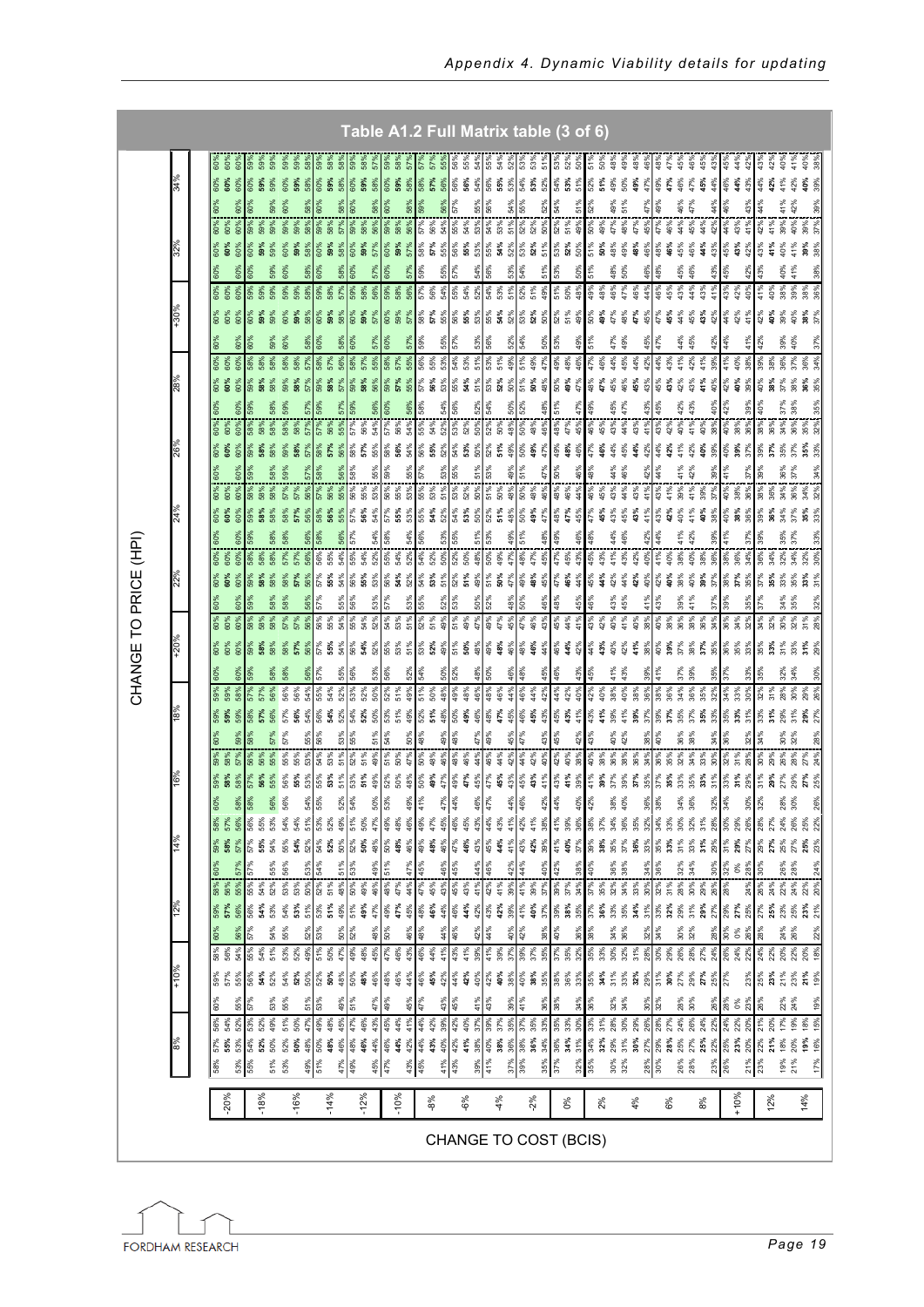|                 |        |     | $\frac{8}{3}$<br>$\frac{8}{3}$<br>$\frac{8}{3}$<br>$\frac{8}{3}$<br>$\frac{8}{3}$ |                | 37%                      | 35%              |                | $36\%$                     | 34%<br>35%<br>34%          |                  | 32%                              | 33%               | 32%            | 30%              |                | 32%<br>31%<br>29%          | 30%           | 29%          |                          | 27%<br>29%<br>28%                                                   | 26%                      |            | 27%<br>26%          | 24%<br>26%<br>24%  |                 | 22%                                                                                                                                                                                                                                                                                                                                                                                                                                    | 24%               | 23%                                                                                               | 21%                 | 22%<br>21%                                | 19%            | 20%<br>21%        | 18%            | 18%<br>19%                                                          | 16%                                 | 17%                       | 16%                                                                                       | 16%                                    | 15%   | $\frac{8}{2}$     | 14%                            |               |                | $12%$<br>$10%$                                                                                                                                                                                                                   |
|-----------------|--------|-----|-----------------------------------------------------------------------------------|----------------|--------------------------|------------------|----------------|----------------------------|----------------------------|------------------|----------------------------------|-------------------|----------------|------------------|----------------|----------------------------|---------------|--------------|--------------------------|---------------------------------------------------------------------|--------------------------|------------|---------------------|--------------------|-----------------|----------------------------------------------------------------------------------------------------------------------------------------------------------------------------------------------------------------------------------------------------------------------------------------------------------------------------------------------------------------------------------------------------------------------------------------|-------------------|---------------------------------------------------------------------------------------------------|---------------------|-------------------------------------------|----------------|-------------------|----------------|---------------------------------------------------------------------|-------------------------------------|---------------------------|-------------------------------------------------------------------------------------------|----------------------------------------|-------|-------------------|--------------------------------|---------------|----------------|----------------------------------------------------------------------------------------------------------------------------------------------------------------------------------------------------------------------------------|
|                 | 34%    |     | $47%$<br>$39%$<br>$37%$<br>$37%$<br>$35%$                                         |                |                          |                  |                | %8%<br>%9%                 |                            |                  | $36%$<br>$34%$<br>$34%$<br>$33%$ |                   |                | 31%              |                |                            |               |              |                          |                                                                     |                          |            |                     |                    |                 |                                                                                                                                                                                                                                                                                                                                                                                                                                        |                   |                                                                                                   |                     |                                           |                |                   |                |                                                                     |                                     |                           |                                                                                           |                                        |       |                   |                                |               |                | $14%$<br>$13%$<br>$11%$                                                                                                                                                                                                          |
|                 |        | 41% | $39%$<br>$38%$                                                                    | 38%<br>39%     |                          | 36%              | 38%            |                            | 35%                        | 36%              | 33%                              | 94%               |                |                  | $33\%$         | 30%                        | 31%           |              | 29%                      | $30\%$                                                              | 28%                      | 28%        |                     | 26%                | 27%             | 24%                                                                                                                                                                                                                                                                                                                                                                                                                                    | 25%               |                                                                                                   | 24%<br>22%          |                                           | 20%            | 23%               | 19%            | 21%                                                                 | 17%                                 | 19%                       | 16%                                                                                       | 17%                                    |       | 14%               | 16%                            |               |                | 12%                                                                                                                                                                                                                              |
|                 |        |     |                                                                                   | 37%            | 36%                      | 34%              |                | $35\,\%$                   | $33\%$                     | $\%$ te          | 31%<br>$33\%$                    | $32\%$            | 31%            |                  | $31%$<br>$29%$ | 27%                        | 29%           | $27\%$       |                          | $\begin{array}{c} \ast \\ \ast \\ \ast \\ \ast \\ \ast \end{array}$ | 24%                      |            | 26%<br>24%          |                    |                 |                                                                                                                                                                                                                                                                                                                                                                                                                                        |                   |                                                                                                   |                     | $\frac{8}{8}$ $\frac{8}{8}$ $\frac{8}{9}$ | 17%            | 18%               | 16%            | 16%<br>$\frac{9}{6}$                                                |                                     | $14%$<br>15%              | 14%                                                                                       | $12%$<br>$14%$                         | 13%   | 11%               | 12%<br>11%                     | 9%            |                | $\frac{96}{80}$                                                                                                                                                                                                                  |
|                 | $32\%$ |     | $40\%$<br>$38\%$<br>$38\%$                                                        |                | 36%                      | 34%              |                | 35%                        | 33%                        | $35\%$<br>$33\%$ | 31%                              | 33%               | 31%            | 29%              | $31\%$<br>30%  | 28%                        |               |              |                          |                                                                     |                          |            |                     |                    |                 |                                                                                                                                                                                                                                                                                                                                                                                                                                        |                   |                                                                                                   |                     |                                           |                |                   |                |                                                                     |                                     |                           |                                                                                           |                                        |       |                   |                                | 10%           | 12%            | $11%$<br>$9%$                                                                                                                                                                                                                    |
|                 |        | 40% |                                                                                   | 37%<br>38%     |                          |                  | 37%            |                            | 34%                        | 35%              | $32\%$                           | 33%               |                | 30%              | 32%            | 29%                        | 30%           |              | 27%                      | 29%                                                                 | 26%                      | 27%        |                     | 24%                | 25%             | 22%                                                                                                                                                                                                                                                                                                                                                                                                                                    | 24%               |                                                                                                   | 22%<br>20%          |                                           | 18%            | 21%               | 17%            | 19%                                                                 | 15%                                 | 17%                       | 14%                                                                                       | 15%                                    |       | 12%               | 14%                            | 11%           | 13%            | 10%                                                                                                                                                                                                                              |
|                 |        |     | 38%<br>37%                                                                        | 35%<br>36%     | 35%                      | 33%              |                | 34%                        | 32%<br>33%<br>32%          |                  |                                  | 30%<br>31%        | $30\%$         | 28%              | 30%            | 26%<br>28%                 | 28%           | 26%          | 24%<br>27%               |                                                                     | 25%<br>23%               |            | 25%<br>23%          | 21%<br>23%<br>21%  |                 |                                                                                                                                                                                                                                                                                                                                                                                                                                        |                   | 19%<br>21%<br>20%                                                                                 |                     | $\frac{18%}{19%}$<br>18%                  | 16%            | 18%<br>17%        | 15%            | 16%                                                                 | $\frac{15%}{13%}$ $\frac{13%}{13%}$ |                           |                                                                                           | $\frac{11%}{13%}$<br>$\frac{12%}{10%}$ |       |                   | 11%<br>10%                     |               | ι°ε            |                                                                                                                                                                                                                                  |
|                 | $+30%$ |     | $35\%$<br>$37\%$<br>$37\%$                                                        |                | 35%                      | 33%              | 36%            | 34%                        | 32%                        |                  | 34%<br>32%<br>30%                | 32%               | 30%            | 28%              | 30%<br>29%     | 27%                        |               |              |                          | 28%<br>27%<br>25%<br>26%                                            | 24%                      |            |                     |                    |                 |                                                                                                                                                                                                                                                                                                                                                                                                                                        |                   |                                                                                                   |                     | $\frac{19%}{20%}$                         |                | 17%<br>19%<br>16% |                | 17%                                                                 | $16%$<br>$14%$                      | 15%<br>14%                |                                                                                           | $\frac{12\%}{14\%}$<br>12%<br>10%      |       |                   | $12%$<br>10%                   | 8%            | 11%            | 8%<br>7%                                                                                                                                                                                                                         |
|                 |        | 39% |                                                                                   | 36%<br>37%     |                          |                  | 36%            |                            | 33%                        | 34%              | 31%                              | 32%               |                | 29%              | 31%            | 28%                        | 29%           |              | 26%                      | 28%                                                                 | 25%                      | 26%        |                     | 23%                | 24%             | 21%                                                                                                                                                                                                                                                                                                                                                                                                                                    | 23%               |                                                                                                   | 21%<br>19%          |                                           | 17%            | 20%               | 16%            | 18%                                                                 | 14%                                 | 16%                       | 12%                                                                                       | 14%                                    |       | 11%               | 12%                            | $\frac{5}{6}$ |                | $8\%$                                                                                                                                                                                                                            |
|                 |        |     | 36%<br>35%                                                                        | 33%<br>34%     |                          |                  |                | 32%                        | $30\%$                     | 31%<br>30%       | 28%                              | 29%               | 28%            | 26%              | 28%            | 26%<br>24%                 | 26%           | 24%          | 22%                      | 25%                                                                 | 23%<br>21%               | 23%        | 21%                 | 19%                | 21%             | 19%<br>17%<br>19%                                                                                                                                                                                                                                                                                                                                                                                                                      |                   | 17%                                                                                               | 15%                 | $\frac{17\%}{15\%}$                       | 13%            | 14%<br>16%        | 12%            | $12\%$<br>$^{9/6}$                                                  |                                     |                           | $\frac{8}{28}$ $\frac{8}{28}$ $\frac{8}{28}$ $\frac{8}{28}$ $\frac{8}{28}$ $\frac{8}{28}$ |                                        |       |                   | 28%                            | 5%            |                | 6%<br>4%                                                                                                                                                                                                                         |
|                 | 28%    |     | $37%$<br>$35%$                                                                    | 33%<br>35%     |                          | 31%              |                | 32%                        | $30\%$<br>$32\%$<br>$30\%$ |                  | 28%                              | 30%               | 28%            | 26%              | 28%            | 27%                        | 25%<br>26%    |              |                          |                                                                     |                          |            |                     |                    |                 | $\begin{array}{l} 25\% \\ 23\% \\ 23\% \\ 24\% \\ 25\% \\ 26\% \\ 27\% \\ 28\% \\ 29\% \\ 20\% \\ 20\% \\ 20\% \\ 20\% \\ 20\% \\ 20\% \\ 20\% \\ 20\% \\ 20\% \\ 20\% \\ 20\% \\ 20\% \\ 20\% \\ 20\% \\ 20\% \\ 20\% \\ 20\% \\ 20\% \\ 20\% \\ 20\% \\ 20\% \\ 20\% \\ 20\% \\ 20\% \\ 20\% \\ 20\% \\ 20$                                                                                                                          |                   | $48\%$                                                                                            |                     | $\frac{16%}{18%}$                         | 14%            | 15%               | 13%            | $\begin{array}{c} 14\% \\ 13\% \\ 11\% \\ 12\% \\ 14\% \end{array}$ |                                     |                           |                                                                                           | 9%<br>11%                              | $9\%$ | $7%$<br>9%        |                                | ಸ್ತ್<br>5%    |                | $\frac{8}{4}$                                                                                                                                                                                                                    |
|                 |        | 37% |                                                                                   | 34%<br>35%     |                          | 32%              | 34%            |                            | 31%                        | 32%              | 29%                              | 30%               |                | 27%              | 29%            | 26%                        | 27%           |              | 24%                      | 26%                                                                 | 23%                      | 24%        |                     | 21%                | 22%             | 19%                                                                                                                                                                                                                                                                                                                                                                                                                                    | 20%               |                                                                                                   | 18%<br>17%          |                                           | 15%            | 17%               | 13%            | 15%                                                                 | 11%                                 | 13%                       | 9%                                                                                        | 11%                                    |       | $\frac{8}{6}$     | 9%                             | 6%            |                |                                                                                                                                                                                                                                  |
|                 |        |     | 34%<br>33%                                                                        | $31%$<br>$32%$ | 31%                      |                  | 31%            | 30%                        | 28%<br>29%<br>28%          |                  | 26%                              | 27%               | 26%            | 24%              | 26%<br>24%     | 22%                        |               | 24%<br>22%   |                          |                                                                     | 20%<br>23%<br>21%<br>19% |            | 21%<br>19%          | 17%                |                 | $17%$<br>$15%$ $15%$<br>$15%$<br>$15%$<br>$15%$<br>$15%$                                                                                                                                                                                                                                                                                                                                                                               |                   |                                                                                                   |                     |                                           | 11%            | 14%               | $12%$<br>$10%$ |                                                                     |                                     |                           |                                                                                           |                                        |       |                   | 8 8 8 8 8 8 8                  | 3%            | 5%             |                                                                                                                                                                                                                                  |
|                 | 26%    |     | $35%$<br>$33%$<br>$37%$                                                           |                | 32%                      | 29%<br>32%       |                | $30\%$<br>$30\%$<br>$30\%$ |                            |                  | 26%                              | 28%               | 26%            | 24%              | 26%<br>25%     |                            |               |              |                          |                                                                     |                          |            |                     |                    |                 |                                                                                                                                                                                                                                                                                                                                                                                                                                        |                   |                                                                                                   |                     |                                           |                |                   |                |                                                                     |                                     |                           |                                                                                           |                                        |       |                   |                                | $5\%$ $\%$    |                | $\frac{8}{3}$ $\frac{8}{2}$                                                                                                                                                                                                      |
|                 |        | 36% |                                                                                   | $32%$<br>$34%$ |                          | 30%              | 32%            |                            | 29%                        | $30\%$           | 27%                              | 28%               |                | 25%              | 27%            | 24%                        | 25%           |              | 22%                      | 24%                                                                 | 21%                      | 22%        |                     | 19%                | 20%             | 17%                                                                                                                                                                                                                                                                                                                                                                                                                                    | 18%               |                                                                                                   | 16%<br>15%          |                                           | 13%            | 15%               | 11%            | 13%                                                                 |                                     | $9%$<br>11%               |                                                                                           | $7%$<br>$9%$                           |       | $\frac{98}{7\%}$  |                                | $\frac{5}{4}$ | 6%             | 3%                                                                                                                                                                                                                               |
|                 |        |     | 34%<br>32%                                                                        | 30%<br>32%     | 31%                      |                  | 30%            | 29%                        |                            | 27%<br>26%       | 24%                              | 25%               | 24%            | 22%              | 24%            | 20%<br>22%                 | 22%           | 20%          | 18%                      | 21%                                                                 | 19%<br>17%               |            | %61<br>%61          | 15%                | $^{96}$         | 15%                                                                                                                                                                                                                                                                                                                                                                                                                                    | 13%               | 13%                                                                                               | 11%                 | $13%$<br>11%                              | $9\%$          | 12%<br>10%        | 8%             | 10%<br>$\rm 8\%$                                                    |                                     | 888                       |                                                                                           | $4%$<br>$6%$<br>$4%$                   |       | $3\%$<br>4%       | $3\%$                          | $\frac{5}{6}$ |                |                                                                                                                                                                                                                                  |
|                 | 24%    |     | ៖ ៖<br><b>ភិភិ</b> ភិនិ                                                           |                |                          | 29%              |                | <b>29%</b><br>27%          |                            | 28%<br>27%       | 24%                              | 26%               | 25%            | 22%              | 24%<br>23%     | 21%                        |               |              |                          |                                                                     |                          |            |                     |                    |                 | $\begin{array}{l} 22\% \\ 21\% \\ 23\% \\ 24\% \\ 25\% \\ 26\% \\ 27\% \\ 28\% \\ 29\% \\ 20\% \\ 20\% \\ 20\% \\ 20\% \\ 20\% \\ 20\% \\ 20\% \\ 20\% \\ 20\% \\ 20\% \\ 20\% \\ 20\% \\ 20\% \\ 20\% \\ 20\% \\ 20\% \\ 20\% \\ 20\% \\ 20\% \\ 20\% \\ 20\% \\ 20\% \\ 20\% \\ 20\% \\ 20\% \\ 20\% \\ 20$                                                                                                                          |                   | $\frac{38}{12\%}$                                                                                 |                     |                                           | 10%<br>12%     | 11%               |                | $\frac{9\%}{10\%}$                                                  |                                     |                           | 888888888                                                                                 |                                        |       |                   |                                | 1%<br>ૹ૾      |                | కి శ్రీ                                                                                                                                                                                                                          |
|                 |        | 35% |                                                                                   | $31%$<br>$34%$ |                          | 30%              | 32%            |                            | 28%                        | 29%              | 25%                              | 27%               |                | 23%              | 25%            | 22%                        | 23%           |              | 20%                      | 22%                                                                 | 19%                      | 20%        |                     | 17%                | $\frac{8\%}{8}$ | 15%                                                                                                                                                                                                                                                                                                                                                                                                                                    | 16%               |                                                                                                   | 14%<br>3%           |                                           | $\frac{8}{10}$ | 13%               | 9%             | 11%                                                                 | 7%                                  | 9%                        |                                                                                           | $5\%$                                  |       | $rac{8}{5}$       |                                | 2%            |                | š                                                                                                                                                                                                                                |
| (HPI)           |        |     | $32%$<br>$31%$                                                                    | 28%<br>30%     | 29%                      |                  | 27%            | $27\%$                     | 25%<br>25%                 |                  | 24%<br>22%                       | 23%               | 22%            | 20%              | 22%            | 20%<br>18%                 | $90\%$        | 18%          | 16%                      |                                                                     | 17%<br>15%               | $^{96}$    | 15%                 | 13%                |                 | 13%                                                                                                                                                                                                                                                                                                                                                                                                                                    |                   | $\frac{198}{13\%}$                                                                                |                     | $\frac{9\%}{11\%}$                        |                | 7%<br>10%<br>8%   |                | $\begin{array}{l} 6\% \\ 6\% \\ 6\% \end{array}$                    |                                     | $rac{8}{6}$ % $rac{8}{4}$ |                                                                                           | 2%<br>4%<br>2%                         |       |                   | $\frac{10}{28}$ $\frac{8}{10}$ | ò°o           |                |                                                                                                                                                                                                                                  |
|                 | 22%    |     | $33%$<br>$37%$<br>$29%$<br>$31%$                                                  |                |                          | 27%              |                | 28%<br>25%<br>26%          |                            |                  | 22%                              |                   | 24%<br>23%     | 20%              |                | $22%$<br>21%<br>19%<br>20% |               |              |                          |                                                                     |                          |            |                     |                    |                 |                                                                                                                                                                                                                                                                                                                                                                                                                                        |                   |                                                                                                   |                     |                                           |                |                   |                |                                                                     |                                     |                           |                                                                                           |                                        |       |                   |                                | $1%$<br>0%    |                | $\frac{6}{9}$                                                                                                                                                                                                                    |
|                 |        | 34% |                                                                                   | 30%<br>32%     |                          | 28%              | 30%            |                            | 26%                        | 27%              | 23%                              | 25%               |                | 21%              | 23%            | 20%                        | 21%           |              | 18%                      | 20%                                                                 | 17%                      | 18%        |                     | 15%                | 16%             |                                                                                                                                                                                                                                                                                                                                                                                                                                        | $\frac{98}{14}\%$ |                                                                                                   | $\frac{11\%}{12\%}$ |                                           | $9\%$          | 11%               | 7%             | $9\%$                                                               |                                     | 5%<br>7%                  |                                                                                           | 3%                                     |       | $2\%$<br>$3\%$    |                                | $0\%$         |                | $\delta$                                                                                                                                                                                                                         |
|                 |        |     | 30%<br>29%                                                                        | 26%<br>28%     |                          |                  | 25%            | 25%                        | 23%<br>24%<br>23%          |                  | 21%                              | 22%               | 21%            | 19%              | 20%            | 17%<br>19%                 | 18%           | 17%          |                          | $\frac{15%}{17%}$                                                   | 13%                      |            | 15%<br>13%          | $11%$<br>$13%$     |                 | $\frac{9\%}{11\%}$                                                                                                                                                                                                                                                                                                                                                                                                                     |                   | $9\%$                                                                                             |                     | $7%$<br>$9%$<br>$7%$                      | 5%             | 8%<br>6%          | 4%             | 4%<br>$969$                                                         |                                     | 2%<br>4%                  | 2%                                                                                        | $0\%$                                  | 0%    | $\frac{96}{96}$   |                                |               |                | °°                                                                                                                                                                                                                               |
|                 | $+20%$ |     | $37%$<br>$29%$<br>$27%$<br>$29%$                                                  |                | 28%                      | 25%              | 27%            | 26%                        | 23%                        | 25%<br>24%       | 21%                              | 23%               | 22%            | 19%              | 21%<br>20%     |                            |               |              |                          |                                                                     |                          |            |                     |                    |                 |                                                                                                                                                                                                                                                                                                                                                                                                                                        |                   |                                                                                                   |                     |                                           |                |                   |                |                                                                     |                                     |                           |                                                                                           | $7%$ $2%$ $2%$                         |       |                   | ಿಕೆ ಕೆ                         | ò°o           |                | ಶಿ<br>೧%೦                                                                                                                                                                                                                        |
| CHANGE TO PRICE |        | 32% |                                                                                   | 28%<br>30%     |                          | 26%              | 28%            |                            | 24%                        | 26%              | 22%                              | 24%               |                | 20%              | 22%            | 18%                        | 20%           |              | 16%                      | 18%                                                                 |                          | <b>15%</b> |                     | 13%                | 14%             | 11%                                                                                                                                                                                                                                                                                                                                                                                                                                    | 12%               |                                                                                                   | $\frac{9\%}{10\%}$  |                                           | 7%             | 9%                | 5%<br>7%       |                                                                     | 3%                                  | 5%                        | $rac{8}{5}$                                                                               | 3%                                     |       | $0\%$<br>1%       |                                | $\frac{6}{3}$ | ŏõ             | 0%                                                                                                                                                                                                                               |
|                 |        |     |                                                                                   | 24%<br>26%     |                          |                  |                | 23%                        | 21%                        | 21%<br>20%       | 18%                              | 19%               | 18%            | 16%              | 17%            | 14%<br>16%                 | 15%           | $14%$<br>12% |                          |                                                                     | $14%$<br>$12%$<br>$10%$  |            | 12%<br>10%          |                    |                 | $\begin{array}{l l l} \hline \textbf{1} & \textbf{1} & \textbf{1} & \textbf{1} & \textbf{1} \\ \hline \textbf{2} & \textbf{3} & \textbf{2} & \textbf{3} & \textbf{3} & \textbf{1} \\ \hline \textbf{3} & \textbf{4} & \textbf{5} & \textbf{5} & \textbf{5} & \textbf{1} \\ \hline \textbf{4} & \textbf{5} & \textbf{5} & \textbf{5} & \textbf{5} & \textbf{5} \\ \hline \textbf{5} & \textbf{6} & \textbf{6} & \textbf{6} & \textbf{6$ |                   |                                                                                                   |                     |                                           |                | $2%$ $5%$ $3%$    | 1%             | $3%$<br>1%                                                          |                                     | $888$ $88$                |                                                                                           |                                        |       |                   | 888888                         | $\frac{8}{6}$ |                | 0%<br>0%                                                                                                                                                                                                                         |
|                 | 18%    |     | 29%<br>27%<br>25%                                                                 |                | 25%                      | 23%              |                | 24%                        | $27%$<br>$27%$<br>$21%$    |                  | 18%                              | 20%               | $^{49%}_{69%}$ | 16%              | 18%            | 17%<br>14%                 | 16%           | 15%          |                          | $12%$<br>$15%$<br>$13%$                                             |                          |            | $\frac{41\%}{13\%}$ | $\frac{9\%}{11\%}$ |                 | 88888888                                                                                                                                                                                                                                                                                                                                                                                                                               |                   |                                                                                                   |                     |                                           | 3%             | $\frac{5}{4}$     | 2%             | 3%<br>$2\%$                                                         |                                     | 1%                        | $\mathbf{0}^{\circ\circ}$                                                                 | ి<br>0% <b>0</b>                       |       | $\frac{8}{5}$     |                                | $\delta$      |                | 0%0%                                                                                                                                                                                                                             |
|                 |        | 30% |                                                                                   | 26%<br>28%     |                          |                  |                |                            | 22%                        | 23%              | 19%                              | 21%               |                |                  | 19%            | 15%                        | 17%           |              | 13%                      | 15%                                                                 | 12%                      | 13%        |                     | 10%                | 11%             | 8%                                                                                                                                                                                                                                                                                                                                                                                                                                     | ò,                |                                                                                                   | 7%<br>6%            |                                           | 4%             | $6\%$             | 2%             | 4%                                                                  | $\delta$                            | 2%                        | $\delta$                                                                                  | ŏ                                      |       | ŏ                 | 0%                             | °6            |                | ŏ,                                                                                                                                                                                                                               |
|                 |        |     | 26%<br>25%                                                                        | 22%<br>24%     |                          |                  |                | 21%                        | 18%                        | %8L<br>18%       | 15%                              | 17%               |                |                  | 15%            | 11%<br>14%                 | 13%           | $12\%$       |                          | 11%                                                                 | 10%<br>7%                | $9\%$      | 7%                  | 5%                 | 7%<br>6%        | $3\%$                                                                                                                                                                                                                                                                                                                                                                                                                                  | 969               | 4%                                                                                                | $\frac{5}{6}$       | 3%<br>2%                                  | ò°o            | 2%<br>o%          | ò%             | 9%<br>D%                                                            | ഉ്                                  | b%                        | o%                                                                                        | %0                                     | D%    |                   | 10 <sub>6</sub>                |               |                | 0%                                                                                                                                                                                                                               |
|                 | 16%    |     | 27%<br>25%                                                                        | 23%<br>25%     | 23%                      | 21%<br>23%       |                | 21%                        | $\frac{9%}{20%}$           |                  | 16%                              | 18%               | $16\%$         | 14%              | 16%            | 14%<br>12%                 | 14%           |              |                          | $12%$<br>$12%$<br>$12%$<br>$10%$                                    |                          |            |                     |                    |                 |                                                                                                                                                                                                                                                                                                                                                                                                                                        |                   |                                                                                                   |                     | $2\%$ $4\%$ $2\%$                         | $0\%$          | ઁ                 |                | 88888                                                               |                                     |                           |                                                                                           | <b>0%</b><br>0%                        |       | 0%<br>0%          |                                | కి<br>0%      |                | ಕ್ಷ್ಮಿ<br><b>ಕೆ ಕೆ</b>                                                                                                                                                                                                           |
|                 |        | 28% |                                                                                   | 24%<br>26%     |                          | 22%              | 24%            |                            | 20%                        | 21%              | 17%                              | 19%               |                | 15%              | 17%            | 13%                        | 15%           |              | 11%                      | 13%                                                                 | 9%                       | 10%        |                     | $7\%$              | 8%              |                                                                                                                                                                                                                                                                                                                                                                                                                                        | 5%7%              |                                                                                                   | 3% 5%               |                                           | 1%             | 3%                | 0%             | 1%                                                                  | $\delta$                            | 0%                        |                                                                                           | $\frac{8}{6}$                          |       | $\frac{8}{6}$     |                                | °°            | ò <sub>o</sub> | $\delta$                                                                                                                                                                                                                         |
|                 |        |     | 24%<br>23%                                                                        |                | <b>20%</b><br>22%<br>21% | 18%<br>20%       |                | 9%                         | $\frac{16%}{16%}$          |                  |                                  | $\frac{496}{14%}$ | $13\%$         | $11%$<br>$12%$   | $1\%$          |                            | 9%<br>10%     | $9\%$        | <b>Sel</b><br><b>Sel</b> |                                                                     | 7%                       |            | 5%<br>7%<br>5%      |                    |                 | 8888888                                                                                                                                                                                                                                                                                                                                                                                                                                |                   |                                                                                                   |                     | 8880                                      |                | <b>0%</b><br>0%   | ಶಿಃ            | D%                                                                  |                                     | %<br>0%<br>0%             |                                                                                           | <b>0%</b><br>0%                        |       | $rac{8}{5}$       |                                | $0\%$         |                |                                                                                                                                                                                                                                  |
|                 | 14%    |     |                                                                                   |                |                          |                  |                |                            |                            |                  |                                  |                   |                |                  |                |                            |               |              |                          |                                                                     |                          |            |                     |                    |                 |                                                                                                                                                                                                                                                                                                                                                                                                                                        |                   |                                                                                                   |                     |                                           |                |                   |                |                                                                     |                                     |                           |                                                                                           |                                        |       |                   |                                |               |                |                                                                                                                                                                                                                                  |
|                 |        | 26% |                                                                                   | 22%<br>24%     |                          | 20%<br>22%       |                |                            | $\frac{18\%}{18\%}$        |                  |                                  | $\frac{14%}{16%}$ |                | $12%$<br>$14%$   |                |                            | 10%           |              |                          | 8%<br>10%                                                           |                          |            | $7%$<br>8%          | 5%<br>6%           |                 |                                                                                                                                                                                                                                                                                                                                                                                                                                        |                   | $\frac{8}{3}$ $\frac{8}{3}$ $\frac{8}{2}$ $\frac{8}{2}$ $\frac{8}{2}$ $\frac{8}{2}$ $\frac{8}{2}$ |                     |                                           |                |                   | ం న            |                                                                     |                                     | $0\%$<br>$0\%$            |                                                                                           | $\frac{8}{3}$                          |       | ಂ%                |                                | ం క           |                | ్                                                                                                                                                                                                                                |
|                 |        |     |                                                                                   |                |                          |                  |                |                            |                            |                  |                                  |                   |                |                  |                |                            |               |              |                          |                                                                     |                          |            |                     |                    |                 |                                                                                                                                                                                                                                                                                                                                                                                                                                        |                   |                                                                                                   |                     |                                           |                |                   |                |                                                                     |                                     |                           |                                                                                           |                                        |       |                   |                                |               |                |                                                                                                                                                                                                                                  |
|                 | $12\%$ |     |                                                                                   |                |                          |                  |                |                            |                            |                  |                                  |                   |                |                  |                |                            |               |              |                          |                                                                     |                          |            |                     |                    |                 |                                                                                                                                                                                                                                                                                                                                                                                                                                        |                   |                                                                                                   |                     |                                           |                |                   |                |                                                                     |                                     |                           |                                                                                           |                                        |       |                   |                                |               |                |                                                                                                                                                                                                                                  |
|                 |        | 24% |                                                                                   | $19%$<br>22%   |                          | $^{47\%}_{69\%}$ |                |                            | $15%$<br>$16%$             |                  |                                  | $12%$<br>$14%$    |                | $10\%$<br>$12\%$ |                |                            | $\frac{9}{6}$ |              | $6\%$<br>$8\%$           |                                                                     |                          | 4%<br>5%   |                     | $2\%$<br>$3\%$     |                 |                                                                                                                                                                                                                                                                                                                                                                                                                                        | $0\%$ $2\%$       |                                                                                                   | $0\%$               |                                           | 0%             |                   | 0%0%           |                                                                     |                                     | 0%<br>0%                  |                                                                                           | ರಿ%                                    |       | $\frac{9\%}{0\%}$ |                                |               | $\frac{8}{5}$  |                                                                                                                                                                                                                                  |
|                 |        |     |                                                                                   |                |                          |                  |                |                            |                            |                  |                                  |                   |                |                  |                |                            |               |              |                          |                                                                     |                          |            |                     |                    |                 |                                                                                                                                                                                                                                                                                                                                                                                                                                        |                   |                                                                                                   |                     |                                           |                |                   |                |                                                                     |                                     |                           |                                                                                           |                                        |       |                   |                                |               |                |                                                                                                                                                                                                                                  |
|                 | $+10%$ |     |                                                                                   |                |                          |                  |                |                            |                            |                  |                                  |                   |                |                  |                |                            |               |              |                          |                                                                     |                          |            |                     |                    |                 |                                                                                                                                                                                                                                                                                                                                                                                                                                        |                   |                                                                                                   |                     |                                           |                |                   |                |                                                                     |                                     |                           |                                                                                           |                                        |       |                   |                                |               |                |                                                                                                                                                                                                                                  |
|                 |        |     |                                                                                   |                |                          |                  |                |                            |                            |                  |                                  |                   |                |                  |                |                            |               |              |                          |                                                                     |                          |            |                     |                    |                 |                                                                                                                                                                                                                                                                                                                                                                                                                                        |                   |                                                                                                   |                     |                                           |                |                   |                |                                                                     |                                     |                           |                                                                                           |                                        |       |                   |                                |               |                |                                                                                                                                                                                                                                  |
|                 |        | 22% |                                                                                   | 17%<br>19%     |                          | 15%              |                |                            | $13%$<br>$14%$             |                  |                                  | $10\%$            |                | 8%<br>10%        |                |                            | $6%$<br>$8%$  |              |                          |                                                                     | $4\%$ $8\%$ $2\%$        |            |                     |                    |                 |                                                                                                                                                                                                                                                                                                                                                                                                                                        |                   |                                                                                                   |                     |                                           | 0%0%           |                   | 0%0%           |                                                                     | 0%0%                                |                           | 0%0%                                                                                      |                                        |       | $\frac{98}{90}$   |                                | 0%0%          |                | 0%                                                                                                                                                                                                                               |
|                 | ঃ      |     |                                                                                   |                |                          |                  |                |                            |                            |                  |                                  |                   |                |                  |                |                            |               |              |                          |                                                                     |                          |            |                     |                    |                 |                                                                                                                                                                                                                                                                                                                                                                                                                                        |                   |                                                                                                   |                     |                                           |                |                   |                |                                                                     |                                     |                           |                                                                                           |                                        |       |                   |                                |               |                | ter ter termination termination termination termination termination termination termination termination termin<br>Termination termination termination termination termination termination termination termination termination te |
|                 |        | 19% |                                                                                   | $14%$<br>17%   |                          |                  | $12%$<br>$14%$ |                            | 10%<br>11%                 |                  |                                  | $7%$<br>$9%$      |                | 5%<br>7%         |                |                            | $2\%$<br>5%   |              | $0\%$<br>2%              |                                                                     |                          | 0%         |                     | $0\%$              |                 | $\frac{8}{3}$                                                                                                                                                                                                                                                                                                                                                                                                                          |                   |                                                                                                   | $0\%$               |                                           | 0%             |                   | $\frac{8}{3}$  |                                                                     |                                     | $0\%$ $0\%$               |                                                                                           | $0\%$                                  |       | ಶಿಂ               |                                |               |                | <u>នូងដូនដូងស្តី ដូនស្តី ខ្លួននូវ ដូនដូន ដូនប្រ</u> ូន ខ្លួន ខ្លួន ខ្លួន ខ្លួន ខ្លួន ខ្លួន ខ្លួន ខ្លួន ខ្លួន ខ្លួន ខ្<br>0%                                                                                                      |
|                 |        |     |                                                                                   |                |                          |                  |                |                            |                            |                  |                                  |                   |                |                  |                |                            |               |              |                          |                                                                     |                          |            |                     |                    |                 |                                                                                                                                                                                                                                                                                                                                                                                                                                        |                   |                                                                                                   |                     |                                           |                |                   |                |                                                                     |                                     |                           |                                                                                           |                                        |       |                   |                                |               | $\frac{8}{6}$  |                                                                                                                                                                                                                                  |
|                 |        |     | 16%                                                                               |                | 18%                      |                  |                | $+20%$                     |                            |                  | 22%                              |                   | 24%            |                  |                | 26%                        |               | 28%          |                          |                                                                     | $+30%$                   |            | 32%                 |                    |                 | 34%                                                                                                                                                                                                                                                                                                                                                                                                                                    |                   | 36%                                                                                               |                     | 38%                                       |                | $+40%$            |                | 42%                                                                 |                                     |                           | 44%                                                                                       |                                        | 46%   |                   | 48%                            |               |                | $+50\%$                                                                                                                                                                                                                          |
|                 |        |     |                                                                                   |                |                          |                  |                |                            |                            |                  |                                  |                   |                |                  |                |                            |               |              |                          |                                                                     |                          |            |                     |                    |                 | CHANGE TO COST (BCIS)                                                                                                                                                                                                                                                                                                                                                                                                                  |                   |                                                                                                   |                     |                                           |                |                   |                |                                                                     |                                     |                           |                                                                                           |                                        |       |                   |                                |               |                |                                                                                                                                                                                                                                  |

**Table A1.2 Full Matrix table (4 of 6)**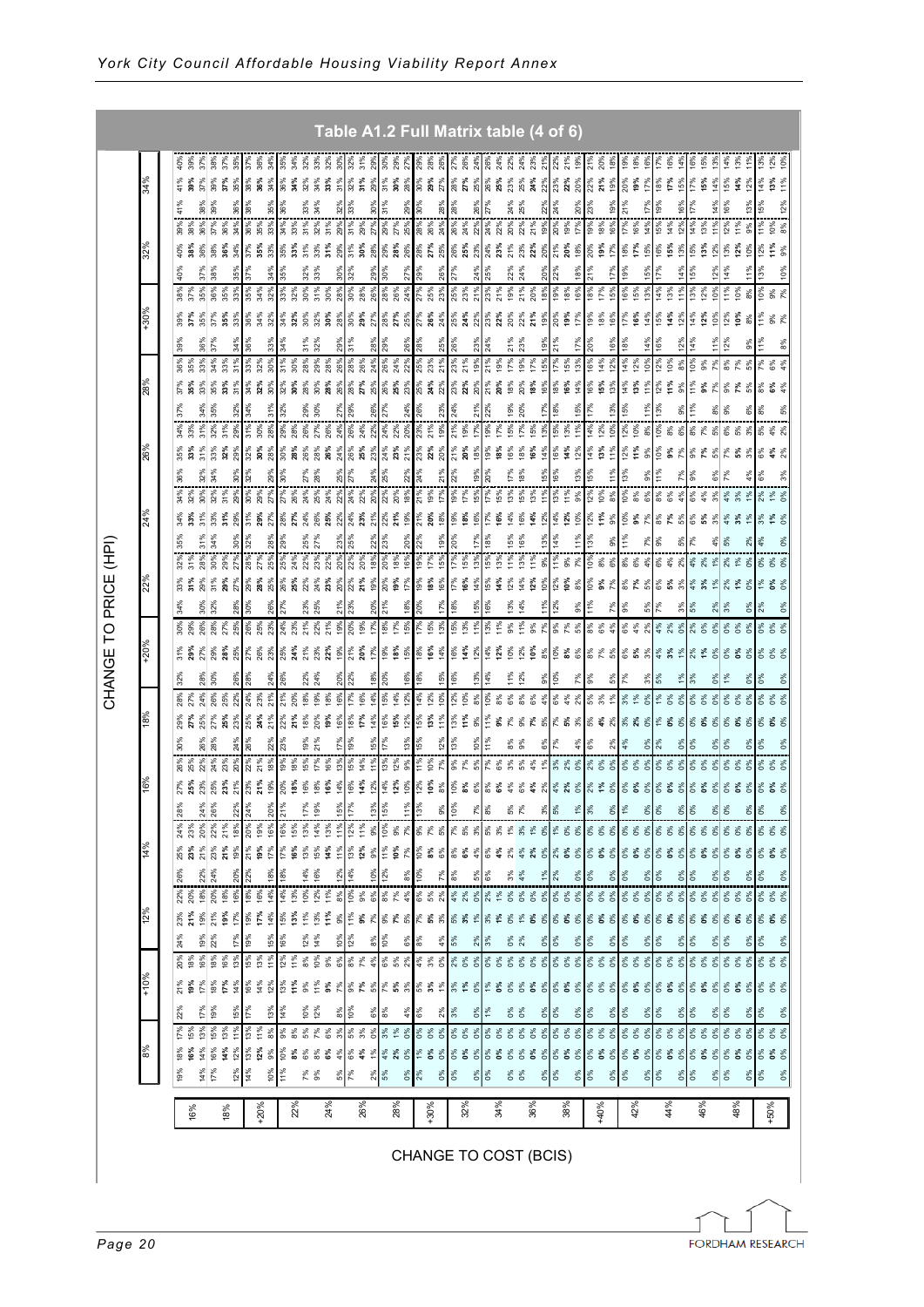|                       |        |                                                                        |                   |            |            |                          |            |            |                                                               |                          |                   |                                                                                                                                                                                                                                                                                                                                                                                                         |            |                                  |                   |                   |                          |                   |            |                          |            | Table A1.2 Full Matrix table (5 of 6)                                                                                                                                                                                                                                                                                                                                                                                                                                      |            |                    |            |                          |                   |                   |                                  |                   |                   |                     |                   |                   |            |                         |                                                    |
|-----------------------|--------|------------------------------------------------------------------------|-------------------|------------|------------|--------------------------|------------|------------|---------------------------------------------------------------|--------------------------|-------------------|---------------------------------------------------------------------------------------------------------------------------------------------------------------------------------------------------------------------------------------------------------------------------------------------------------------------------------------------------------------------------------------------------------|------------|----------------------------------|-------------------|-------------------|--------------------------|-------------------|------------|--------------------------|------------|----------------------------------------------------------------------------------------------------------------------------------------------------------------------------------------------------------------------------------------------------------------------------------------------------------------------------------------------------------------------------------------------------------------------------------------------------------------------------|------------|--------------------|------------|--------------------------|-------------------|-------------------|----------------------------------|-------------------|-------------------|---------------------|-------------------|-------------------|------------|-------------------------|----------------------------------------------------|
|                       |        | 80%<br>60%<br>60%                                                      | 60%<br>60%        | 60%        | 60%        | 60%<br>60%               | 60%        | 60%<br>60% | 60%<br>60%                                                    | $60\%$                   | 60%               | 60%<br>60%                                                                                                                                                                                                                                                                                                                                                                                              | 60%        | $60\%$<br>60%                    |                   | 60%<br>60%        | 60%<br>60%               | 60%               | 60%        | 60%                      | 60%<br>60% | 60%<br>60%                                                                                                                                                                                                                                                                                                                                                                                                                                                                 | šo%        | 59%<br>59%         | 59%        | 59%                      | 58%<br>58%        | 58%<br>58%        |                                  | 57%<br>58%        | 57%<br>56%        | 58%                 | 57%<br>55%        | 56%               | 55%        | 55%<br>$\frac{8}{2}$    | 54%                                                |
|                       | $+60%$ | 60%<br>60%<br>60%<br>60%                                               |                   | $60\%$     | 60%        | 60%<br>$60\%$            | 60%        | 60%        | 60%<br>60%<br>60%                                             | 60%                      | 60%               | $60\%$                                                                                                                                                                                                                                                                                                                                                                                                  | 60%<br>60% | <b>60%</b>                       |                   | 60%<br>60%        | 60%<br>60%               | 60%               | 60%<br>60% |                          | 60%<br>60% | 60%<br>60%                                                                                                                                                                                                                                                                                                                                                                                                                                                                 | 60%<br>59% | $59\%$             | 59%        | 59%                      | 58%<br>58%        | 58%<br>58%        |                                  | 57%<br>58%        | 57%<br>56%        | 58%                 | 57%<br>56%        | 56%<br>55%        |            | 54%                     | 55%<br>54%<br>53%                                  |
|                       |        | 60%<br>60%                                                             | 60%               | 60%        | 60%        | 60%                      | 60%        |            | 60%<br>60%                                                    | 60%                      | 60%               | 60%                                                                                                                                                                                                                                                                                                                                                                                                     | 60%        | 60%                              | 60%               |                   | 60%<br>60%               |                   | 60%        | 60%                      | 60%        | 60%                                                                                                                                                                                                                                                                                                                                                                                                                                                                        | 60%        | 59%                | 59%        | 59%                      | 58%               | 59%               | 57%                              | 59%               | 56%               | 59%                 | 56%               | 57%               |            | 56%<br>54%              | 53%                                                |
|                       |        | 60%<br>60%<br>60%                                                      | 60%<br>60%        |            | 60%        | 60%<br>60%               | 60%        | 60%        | 60%<br>60%                                                    | 60%                      | 60%               | 60%<br>60%                                                                                                                                                                                                                                                                                                                                                                                              | 60%        | 59%<br>59%                       |                   | 60%<br>59%        | 59%<br>60%               | 59%               | 59%        | 60%<br>59%               | 59%        | 60%<br>59%                                                                                                                                                                                                                                                                                                                                                                                                                                                                 | 59%        | 58%<br>58%         | 58%        | 57%<br>58%               | 57%               | 57%<br>57%        | 56%                              | 57%               | 55%<br>56%        | 57%                 | 54%<br>56%        | 55%               | 54%        | 54%                     | 53%                                                |
|                       | 58%    | 60%<br>60%<br>60%                                                      | 60%<br>60%        | 60%        | 60%        | 60%<br>60%               |            | 60%<br>60% | 60%                                                           | 60%<br>60%               | 60%               | 60%<br>60%                                                                                                                                                                                                                                                                                                                                                                                              | 60%        | $60\%$<br>59%                    |                   | 60%<br>60%        | 60%<br>59%               | 60%               | 59%        | 60%<br>60%               | 59%        | 60%<br>60%                                                                                                                                                                                                                                                                                                                                                                                                                                                                 | 59%        | 58%<br>58%         | 58%        | 58%<br>57%               | 57%               | 57%<br>57%        | 56%                              | 57%               | 56%<br>55%        | 57%                 | 55%               | 55%               | 54%        | 54%                     | 53%                                                |
|                       |        | 60%<br>60%                                                             | 60%               | 60%        | 60%        | 60%                      |            | 60%        | 60%                                                           | 60%                      | 60%               | 60%                                                                                                                                                                                                                                                                                                                                                                                                     | 60%        | 59%                              | 60%               |                   | 60%<br>59%               |                   | 59%        | 60%                      | 59%        | 60%                                                                                                                                                                                                                                                                                                                                                                                                                                                                        | 59%        | 59%                | 58%        | 58%                      | 57%               | 58%               | 56%                              | 58%               | 55%               | 58%                 | 55%               | 56%               |            | 55%                     |                                                    |
|                       | 56%    | 60%<br>60%<br>60%                                                      | 60%<br>60%        | 60%        | 60%        | 60%<br>60%<br>60%        | 60%        | 60%        | 60%<br>60%                                                    | 60%<br>60%<br>60%<br>60% | 60%               | 60%<br>60%<br>60%                                                                                                                                                                                                                                                                                                                                                                                       | 60%        | 59%<br>59%<br>60%<br>59%         | 60%               | 60%<br>59%<br>60% | 59%<br>60%<br>60%<br>59% | 59%               | 59%<br>59% | 60%<br>59%<br>60%<br>60% | 59%<br>59% | 60%<br>59%<br>60%<br>60%                                                                                                                                                                                                                                                                                                                                                                                                                                                   | 59%<br>59% | 58%<br>58%<br>58%  | 57%        | 58%<br>58%               | 57%<br>56%<br>56% | 56%<br>57%<br>56% | 55%<br>55%                       | 56%<br>56%        | 55%<br>54%<br>55% | 56%<br>56%          | 55%<br>53%<br>54% | 54%               | 53%<br>53% | 53%<br>53%              | 52%<br>52%                                         |
|                       |        | 60%<br>60%                                                             | 60%               | 60%        | 60%        | 60%                      |            | 60%        | 60%                                                           | 60%                      | 60%               | 60%                                                                                                                                                                                                                                                                                                                                                                                                     | 60%        | 59%                              | 60%               |                   | 60%<br>59%               |                   | 59%        | 60%                      | 59%        | 80%                                                                                                                                                                                                                                                                                                                                                                                                                                                                        | 59%        | 59%                | 58%        | 58%                      | 57%               | 58%               | 55%                              | 57%               | 54%               | 57%                 | 54%               | 55%               |            | 54%<br>52%              | $51\%$                                             |
|                       |        | 60%<br>60%                                                             | 60%<br>60%<br>60% | 60%        | 60%        | 60%<br>60%               |            | 60%<br>30% | 60%                                                           | 60%<br>60%               | 60%               | 60%<br>60%                                                                                                                                                                                                                                                                                                                                                                                              | 60%        | 59%<br>59%                       |                   | 60%<br>59%        | 59%<br>60%               | 59%               | 58%        | 60%<br>59%               | 58%        | 60%<br>59%                                                                                                                                                                                                                                                                                                                                                                                                                                                                 | 58%        | 58%<br>57%         | 57%        | 57%                      | 56%<br>56%        | 56%<br>56%        | 54%                              | 56%               | 55%<br>53%        | 55%                 | 52%<br>54%        | 53%               | 52%        | 52%                     |                                                    |
|                       | 54%    | 60%<br>60%<br>60%                                                      | 60%<br>60%        | 60%        | 60%        | 60%<br>60%               | 60%        | 60%        | 60%<br>60%                                                    | 60%<br>60%               | 60%               | 60%<br>60%                                                                                                                                                                                                                                                                                                                                                                                              | 60%        | 60%<br>59%                       | 60%               | 60%               | 60%<br>59%               | 60%               | 58%        | 60%<br>60%               | 58%        | 60%<br>60%                                                                                                                                                                                                                                                                                                                                                                                                                                                                 | 58%        | 58%<br>58%         | 57%        | 57%                      | 67%<br>56%        | 56%               | 56%<br>55%                       | 56%               | 55%<br>54%        | 55%                 | 54%<br>53%        | 53%               | 52%        | 52%                     | <b>51%</b><br>50%                                  |
|                       |        | 60%<br>60%                                                             | 60%               | 60%        | 60%        | 60%                      | 60%        | 60%        | 60%                                                           | 60%                      | 60%               | 60%                                                                                                                                                                                                                                                                                                                                                                                                     |            | 59%                              | 60%               |                   | 60%<br>59%               |                   | 59%        | 60%                      | 59%        | 60%                                                                                                                                                                                                                                                                                                                                                                                                                                                                        | 59%        | 59%                | 57%        | 58%                      | 56%               | 57%               | 55%                              | 57%               | 54%               | 56%                 | 53%               | 54%               |            | 53%                     | 50%                                                |
|                       |        | 60%                                                                    | 60%<br>60%        |            | 60%        | 60%                      |            | 60%        | 60%                                                           | 60%<br>60%               | 60%               | 60%<br>60%                                                                                                                                                                                                                                                                                                                                                                                              | 60%        | 59%<br>59%                       | 60%               | 59%               | 60%<br>59%               | 59%               | 58%        | 60%<br>59%               | 58%        | 60%<br>59%                                                                                                                                                                                                                                                                                                                                                                                                                                                                 | 58%        | 58%<br>57%         | 56%        | 57%<br>56%               | 55%               | 56%<br>55%        | 53%                              | 55%               | 54%<br>52%        | 54%                 | 51%<br>53%        | 52%               | 51%        | 51%                     |                                                    |
| CHANGE TO PRICE (HPI) | 52%    | $80%$<br>$60%$<br>$60%$<br>$60%$                                       |                   | 60%        | 60%        | 60%<br>60%               | 60%        | 60%        | 60%<br>60%<br>60%                                             | 60%                      | 60%               | 60%<br>60%                                                                                                                                                                                                                                                                                                                                                                                              | 60%        | 60%<br>59%                       |                   | 60%<br>60%        | 60%<br>59%               | 60%               | 58%        | 60%<br>60%               | 58%        | 60%<br>60%                                                                                                                                                                                                                                                                                                                                                                                                                                                                 | 58%        | 58%                | 56%        | 57%                      | 57%<br>55%        | 55%<br>56%        | 54%                              | 55%               | 54%<br>53%        | 54%                 | 53%<br>52%        | 52%               | 51%        | 50%                     | 51%<br>50%<br>49%                                  |
|                       |        | 60%                                                                    | 60%               | 60%        | 60%        | 60%                      | 60%        | 60%        | 60%                                                           | 60%                      | 60%               | 60%                                                                                                                                                                                                                                                                                                                                                                                                     | 60%        | 59%                              | 60%               |                   | 60%<br>59%               |                   | 59%        | 60%                      | 59%        | 60%                                                                                                                                                                                                                                                                                                                                                                                                                                                                        | 59%        | 59%                | 57%        | 58%                      | 56%               | 57%               | 54%                              | 56%               | 53%               | 55%                 | 52%               | 53%               |            | 52%                     |                                                    |
|                       |        | 60%<br>60%<br>60%                                                      | 60%<br>60%        | 60%        | 60%        | 60%<br>60%               | 60%        | 60%        | 60%<br>60%                                                    | 60%<br>60%               | 60%               | 60%<br>60%                                                                                                                                                                                                                                                                                                                                                                                              | 60%        | 59%<br>59%                       | 60%               | 59%               | 59%<br>60%               | 59%               | 58%        | 60%<br>59%               | 58%        | 60%<br>59%                                                                                                                                                                                                                                                                                                                                                                                                                                                                 | 58%        | 58%<br>57%         | 56%        | 57%                      | 55%<br>56%        | 55%<br>56%        | 53%                              | 55%               | 54%<br>52%        | 54%                 | 51%<br>53%        | 52%               | 51%        | 51%                     | 50%                                                |
|                       | $+50%$ | 60%<br>60%<br>60%                                                      | 60%<br>60%        | 60%        | 60%        | 60%<br>60%               | 60%        | 60%<br>60% | 60%<br>60%                                                    | 60%                      | 60%               | 60%<br>60%                                                                                                                                                                                                                                                                                                                                                                                              | 60%        | 60%<br>59%                       |                   | 60%<br>60%        | 60%<br>59%               | 60%               | 58%        | 60%<br>60%               | 58%        | 60%<br>60%                                                                                                                                                                                                                                                                                                                                                                                                                                                                 | 58%        | 58%<br>58%         | 56%        | 57%<br>57%               | 55%               | 56%<br>55%        | 54%                              | 55%               | 54%<br>53%        | 54%                 | 53%<br>52%        | 52%               | 51%        | 51%<br>50%              | 50%<br>$\frac{50}{20}$                             |
|                       |        | 60%                                                                    | 60%               | 60%        | 60%        | 60%                      |            | 60%        | 60%                                                           | 60%                      | 60%               | 60%                                                                                                                                                                                                                                                                                                                                                                                                     |            | 59%                              | 60%               |                   | 60%<br>59%               |                   | 59%        | 60%                      | 59%        | 60%                                                                                                                                                                                                                                                                                                                                                                                                                                                                        | 59%        | 59%                | 57%        | 58%                      | 56%               | 57%               | 54%                              | 56%               | 53%               |                     | 52%               | 53%               |            | 52%<br>50%              |                                                    |
|                       |        |                                                                        | 60%<br>60%        | 60%        | 60%        | 60%<br>60%               |            | 60%<br>60% | 60%                                                           | 60%<br>60%               | 60%               | 60%<br>60%                                                                                                                                                                                                                                                                                                                                                                                              |            | 59%<br>58%                       | 59%               | 58%               | 58%<br>59%               | 58%               | 57%        | 59%<br>58%               | 57%        | 59%<br>58%                                                                                                                                                                                                                                                                                                                                                                                                                                                                 | 57%        | 57%<br>56%         | 55%        | 55%<br>56%               | 54%               | 55%<br>54%        | 52%                              | 54%               | 53%<br>51%        | 53%                 | 50%<br>52%        | 51%               | 50%        | 50%                     | 49%                                                |
|                       | 48%    | $60\%$<br>$60\%$<br>$60\%$<br>$60\%$                                   |                   | 60%        | 60%        | 60%<br>60%               | 60%        | 60%        | 60%<br>60%<br>60%                                             | 60%                      | 60%               | 60%<br>60%                                                                                                                                                                                                                                                                                                                                                                                              | 59%        | 59%<br>58%                       | 59%               | 59%               | 59%<br>58%               | 59%               | 57%        | 59%<br>59%               | 57%        | 59%<br>59%                                                                                                                                                                                                                                                                                                                                                                                                                                                                 | 57%        | 57%<br>57%         | 55%        | 56%                      | 56%<br>54%        | 55%<br>54%        |                                  | 53%<br>54%        | 53%<br>52%        | 53%                 | 51%<br>52%        | 51%               | 50%        | 50%<br>49%              | 49%<br>47%                                         |
|                       |        | 60%                                                                    | 60%               | 60%        | 60%        | 60%                      | 60%        | 60%        | 60%                                                           | 60%                      | 60%               | 60%                                                                                                                                                                                                                                                                                                                                                                                                     | 59%        | 59%                              | 59%               |                   | 59%<br>58%               |                   | 58%        | 59%                      | 58%        | 59%                                                                                                                                                                                                                                                                                                                                                                                                                                                                        | 58%        | 58%                | 56%        | 57%                      | 55%               | 56%               | 53%                              | 55%               | 52%               | 54%                 | 51%               | 52%               |            | 51%<br>49%              |                                                    |
|                       |        |                                                                        | 60%               |            | 60%        | 60%<br>60%               | 60%        | 60%        | 60%<br>60%                                                    | 60%<br>60%               | 60%               | 60%<br>60%                                                                                                                                                                                                                                                                                                                                                                                              | 59%        | 59%<br>58%                       | 59%               | 58%               | 58%<br>58%               | 58%               | 56%        | 58%<br>57%               | 56%        | 58%<br>57%                                                                                                                                                                                                                                                                                                                                                                                                                                                                 | 56%        | 56%<br>55%         | 54%        | 55%                      | 53%<br>54%        | 54%<br>53%        | 51%                              | 53%               | 50%<br>52%        | 52%                 | 49%<br>51%        | 50%               | 49%        | 49%                     | 48%                                                |
|                       | 46%    | 60%<br>60%<br>60%<br>60%                                               |                   | 60%        | 60%        | 60%<br>60%               |            | 60%        | 60%<br>60%                                                    | 60%<br>60%               | 60%               | 60%<br>60%                                                                                                                                                                                                                                                                                                                                                                                              | 59%        | 59%<br>58%                       |                   | 59%<br>59%        | 59%<br>58%               | 58%               | 57%        | 58%<br>58%               | 56%        | 58%<br>58%                                                                                                                                                                                                                                                                                                                                                                                                                                                                 | 56%        | 56%<br>56%         | 54%        | 55%                      | 55%<br>53%        | 53%<br>54%        | 52%                              | 53%               | 52%<br>51%        | 52%                 | 51%<br>50%        | 50%               | 49%        | 49%<br>48%              | 48%<br>46%                                         |
|                       |        | 60%                                                                    | 60%               | 60%        | 60%        | 60%                      | 60%        | 60%        | 60%                                                           | 60%                      | 60%               | 60%                                                                                                                                                                                                                                                                                                                                                                                                     | 59%        | 59%                              | 59%               |                   | 59%<br>58%               |                   | 58%        | 58%                      | 57%        | 58%                                                                                                                                                                                                                                                                                                                                                                                                                                                                        | 57%        | 57%                | 55%        | 56%                      | 54%               | 55%               | 52%                              | 54%               | 51%               | 53%                 | 50%               | 51%               |            | 50%                     |                                                    |
|                       | 44%    | 60%<br>60%<br>60%                                                      | 60%<br>60%        |            | 60%        | 60%<br>60%               |            | 60%        | 60%<br>60%                                                    | 60%<br>60%               | 60%               | 60%<br>60%                                                                                                                                                                                                                                                                                                                                                                                              | 59%        | 59%<br>58%                       | 58%               | 58%               | 57%<br>58%<br>58%        | 57%               | 56%        | 57%<br>57%               | 55%        | 57%<br>56%                                                                                                                                                                                                                                                                                                                                                                                                                                                                 | 55%        | 9699<br>54%        | 53%        | 54%<br>53%               | 52%               | 52%<br>53%        | 50%                              | 52%               | 51%<br>49%        | 51%                 | 50%<br>48%        | 49%               | 48%        | 48%                     |                                                    |
|                       |        | 60%<br>60%<br>60%                                                      | 60%<br>60%        | 60%        | 60%        | 60%<br>60%               | 60%        | 60%<br>60% | 60%                                                           | 60%<br>60%               | 60%               | 60%<br>60%                                                                                                                                                                                                                                                                                                                                                                                              | 59%        | 59%<br>58%                       | 58%               | 58%               | 57%                      | 58%               | 56%        | 58%<br>57%               | 56%        | 58%<br>57%                                                                                                                                                                                                                                                                                                                                                                                                                                                                 | 55%        | 56%<br>55%         | 53%        | 55%                      | 52%<br>54%        | 53%<br>52%        | 51%                              | 52%               | 51%<br>50%        | 51%                 | 50%<br>49%        | 49%               | 48%        | 48%<br>47%              | 47%<br>45%                                         |
|                       |        | 60%<br>60%<br>60%<br>60%<br>60%                                        | 60%<br>60%<br>60% | 60%<br>60% | 60%<br>60% | 60%<br>60%<br>60%        | 60%<br>60% | 60%<br>60% | 60%<br>60%<br>60%                                             | 60%<br>60%<br>60%        | 60%<br>60%        | 60%<br>60%<br>60%                                                                                                                                                                                                                                                                                                                                                                                       | 59%<br>59% | 59%<br>59%<br>58%                | 58%               | 58%<br>58%        | 58%<br>58%<br>57%<br>57% | 57%               | 57%<br>55% | 58%<br>56%<br>56%        | 57%<br>54% | 58%<br>56%<br>55%                                                                                                                                                                                                                                                                                                                                                                                                                                                          | 56%<br>54% | 56%<br>9679<br>53% | 54%<br>52% | 55%<br>53%               | 53%<br>51%<br>52% | 54%<br>51%<br>52% | 49%                              | 51%<br>53%<br>51% | 50%<br>50%<br>48% | 52%<br>50%          | 49%<br>49%<br>47% | 50%<br>48%        | 47%        | 49%<br>47%<br>47%       | 46%                                                |
|                       | 42%    | 60%<br>60%<br>60%                                                      | 60%<br>60%        | 60%        | 60%        | 60%<br>60%               |            | 60%        | 60%                                                           | 60%<br>60%               | 60%               | 60%<br>60%                                                                                                                                                                                                                                                                                                                                                                                              | 59%        | 59%<br>58%                       | 58%               | 58%               | 58%<br>57%               | 57%               | 56%        | 57%<br>56%               | 55%        | 57%<br>56%                                                                                                                                                                                                                                                                                                                                                                                                                                                                 | 54%        | 55%<br>54%         | 52%        | 54%<br>53%               | 51%               | 51%<br>52%        | 50%                              | 51%<br>50%        | 49%               | 50%                 | 49%<br>48%        | 48%               | 47%        | 47%                     | 46%<br>44%                                         |
|                       |        | 60%                                                                    | 60%<br>60%        | $60\%$     | 60%        |                          | 60%<br>60% |            | 60%<br>60%                                                    | 60%                      | 60%               |                                                                                                                                                                                                                                                                                                                                                                                                         | 60%<br>59% | 59%                              | 58%               |                   | 58%<br>58%               |                   | 57%        | 57%                      | 56%<br>57% |                                                                                                                                                                                                                                                                                                                                                                                                                                                                            | 55%<br>55% |                    | 53%        | 54%                      | 52%               | 53%               |                                  | 50%<br>52%        | 49%               | 51%                 |                   | 48%<br>49%        |            | 48%<br>46%              | 45%                                                |
|                       |        | 8888088808                                                             |                   | 60%        | 60%        | $60%$<br>$60%$<br>$60%$  |            |            | $\frac{8}{60\%}$<br>60%<br>60%                                |                          |                   | $\begin{array}{l l} \circ & \circ & \circ & \circ \\ \circ & \circ & \circ & \circ \\ \circ & \circ & \circ & \circ \\ \circ & \circ & \circ & \circ \\ \circ & \circ & \circ & \circ \end{array} \quad \begin{array}{l} \circ & \circ & \circ & \circ \\ \circ & \circ & \circ & \circ \\ \circ & \circ & \circ & \circ \\ \circ & \circ & \circ & \circ \\ \circ & \circ & \circ & \circ \end{array}$ |            |                                  |                   |                   |                          | 57%<br>57%<br>57% |            |                          |            |                                                                                                                                                                                                                                                                                                                                                                                                                                                                            |            |                    |            |                          |                   |                   |                                  |                   | 47%               | 49%<br>48%          |                   | 46%<br>47%<br>46% |            | $44%$<br>$46%$<br>$45%$ | 43%                                                |
|                       | $+40%$ | 60%<br>60%<br>60%<br>60%                                               |                   | $60\%$     | 60%        | 60%                      | 60%        | $60\%$     | 60%<br>60%<br>60%                                             |                          | 60%<br>60%        | $60\%$                                                                                                                                                                                                                                                                                                                                                                                                  |            | <b>8% 38% 38%</b><br>69% 38% 38% |                   |                   | 57%<br>58%               | 57%               |            |                          |            | $\frac{8}{50} \begin{matrix} 8 \\ 8 \\ 8 \\ 6 \end{matrix} \begin{matrix} 8 \\ 8 \\ 8 \\ 8 \\ 8 \end{matrix} \begin{matrix} 8 \\ 8 \\ 8 \\ 8 \\ 8 \end{matrix} \begin{matrix} 8 \\ 8 \\ 8 \\ 8 \\ 8 \end{matrix} \begin{matrix} 8 \\ 8 \\ 8 \\ 8 \\ 8 \end{matrix} \begin{matrix} 8 \\ 8 \\ 8 \\ 8 \\ 8 \end{matrix} \begin{matrix} 8 \\ 8 \\ 8 \\ 8 \\ 8 \end{matrix} \begin{matrix} 8 \\ 8 \\ 8 \\ 8 \\ 8 \end{matrix} \begin{matrix} 8 \\ 8 \\ 8 \\ 8 \\ 8 \end{matrix$ |            |                    |            |                          |                   |                   |                                  | 49%<br>51%        | 49%               | $48%$<br>50%<br>48% |                   |                   |            |                         | $47%$<br>$48%$<br>$45%$<br>$45%$<br>$45%$<br>$45%$ |
|                       |        | 60%<br>60%                                                             | 60%               | 60%        | 60%        | 60%                      | 60%        |            | 60%<br>60%                                                    | 60%                      | 60%               | 60%                                                                                                                                                                                                                                                                                                                                                                                                     | 59%        | 59%                              | 58%               |                   | 58%<br>58%               |                   | 57%        | 57%                      | 56%        | 57%                                                                                                                                                                                                                                                                                                                                                                                                                                                                        | 55%<br>55% |                    | 53%        | 54%                      | 51%               | 52%               |                                  | 50%<br>51%        | 48%               | 50%                 | 47%               | 48%               |            | 47%<br>45%              | 44%                                                |
|                       |        | 60%<br>60%<br>60%                                                      | 59%<br>59%        | 59%        | 59%        | 59%<br>59%               | 59%        |            | $\frac{8}{3} \frac{8}{9} \frac{8}{9} \frac{8}{9} \frac{8}{9}$ | 59%                      | 59%<br>59%        | 59%                                                                                                                                                                                                                                                                                                                                                                                                     | 58%        | 58%<br>57%                       |                   | 57%<br>57%        | 56%                      | 56%<br>54%        |            |                          |            | $\begin{array}{l} 55\% \\ 55\% \\ 53\% \\ 54\% \\ 52\% \\ 52\% \\ 50\% \end{array}$                                                                                                                                                                                                                                                                                                                                                                                        |            |                    |            | 51%<br>50%<br>48%<br>50% |                   |                   | $47%$<br>$47%$<br>$48%$<br>$47%$ |                   | 45%               | 47%                 | 46%               | 44%<br>45%        | 44%        | 44%                     | 43%<br>41%                                         |
|                       | 38%    | $60%$<br>$60%$<br>$60%$<br>$60%$<br>$50%$                              |                   | 59%        | 60%        | 59%                      | 59%<br>60% | 59%        | 59%<br>60%<br>59%                                             | 59%                      | 60%               | 59%                                                                                                                                                                                                                                                                                                                                                                                                     | 59%<br>58% | 58%<br>57%                       |                   | 57%<br>57%        | 57%<br>56%               | 56%               |            |                          |            | <b>55% % % 56%</b><br>56% 54% 56%                                                                                                                                                                                                                                                                                                                                                                                                                                          | 53%<br>54% | 53%                |            | 51%<br>52%<br><b>51%</b> |                   | 49%<br>51%<br>49% |                                  | 48%               | 47%<br>46%        | 48%                 | 46%               | 45%<br>46%        | 44%        | 43%<br>44%              | 43%<br>41%                                         |
|                       |        | 60%                                                                    | 60%               | 59%        | 60%        | 59%                      | 60%        |            | 59%<br>60%                                                    | 59%                      | 60%               | 59%                                                                                                                                                                                                                                                                                                                                                                                                     | 59%        | 58%                              | 57%               |                   | 57%<br>57%               |                   | 56%        | 56%                      | 54%<br>56% |                                                                                                                                                                                                                                                                                                                                                                                                                                                                            | 53%        | 54%                | 51%        | 53%                      | 49%               | 51%               | 48%                              | 49%               | 46%               | 48%                 | 45%               | 46%               |            | 45%<br>43%              | 42%                                                |
|                       |        | 60%<br>60%                                                             | 60%<br>59%<br>59% | 59%        | 59%        | 59%                      | 59%        | 59%        | 58%<br>59%<br>59%                                             |                          | 58%<br>59%<br>59% |                                                                                                                                                                                                                                                                                                                                                                                                         | 58%<br>58% | 57%                              | 56%<br>56%<br>56% |                   |                          | 55%<br>55%<br>55% |            |                          |            | $\begin{array}{l} 53\% \\ 54\% \\ 54\% \\ 52\% \\ 53\% \end{array}$                                                                                                                                                                                                                                                                                                                                                                                                        |            | 51%<br>52%<br>51%  |            | $49%$<br>50%<br>49%      | 47%               | 49%<br>48%        |                                  | 46%<br>47%        | 44%<br>46%        | 46%<br>45%          |                   | $43%$<br>$44%$    | 43%        | 41%<br>43%              | 40%<br>42%                                         |
|                       | 36%    | $\begin{array}{l} 60\% \\ 60\% \\ 60\% \\ 60\% \\ 60\% \\ \end{array}$ |                   |            | 60%        | <b>59%</b><br>59%<br>60% |            | 59%        | 59%<br>60%<br>59%                                             |                          | 58%<br>60%        | $59\%$                                                                                                                                                                                                                                                                                                                                                                                                  | 58%        | 88%<br>56%<br>58%                |                   |                   |                          | 55%<br>56%<br>55% | $264%$     |                          |            |                                                                                                                                                                                                                                                                                                                                                                                                                                                                            |            |                    |            |                          |                   | 48%<br>50%        | 48%<br>47%<br>48%                |                   | 46%<br>45%        | 47%<br>45%          |                   | $44%$<br>45%      | 43%        |                         | $43%$<br>$43%$<br>$42%$                            |
|                       |        | 60%<br>60%                                                             | 60%               |            | 59%<br>60% |                          | 59%<br>60% |            | 59%<br>60%                                                    |                          | 58%<br>60%        |                                                                                                                                                                                                                                                                                                                                                                                                         | 58%<br>59% |                                  | 57%               |                   | 56%                      |                   | 55%<br>55% |                          | 53%<br>55% |                                                                                                                                                                                                                                                                                                                                                                                                                                                                            | 52%<br>53% |                    |            | 50%<br>52%               |                   | 48%<br>50%        |                                  | 47%<br>48%        | 45%               | 47%                 |                   | 44%<br>45%        |            | $\frac{42%}{44%}$       | 41%                                                |
|                       |        | $-20%$                                                                 | $-18%$            |            |            | $-16%$                   |            | $-14%$     |                                                               | $-12%$                   |                   | $-10%$                                                                                                                                                                                                                                                                                                                                                                                                  |            | -8%                              |                   | $-6%$             |                          | 4%                |            | $-2%$                    |            | $0\%$                                                                                                                                                                                                                                                                                                                                                                                                                                                                      |            | 2%                 |            |                          | 4%                | 6%                |                                  |                   | $8\%$             |                     | $+10%$            |                   | 12%        |                         | 14%                                                |
|                       |        |                                                                        |                   |            |            |                          |            |            |                                                               |                          |                   |                                                                                                                                                                                                                                                                                                                                                                                                         |            |                                  |                   |                   |                          |                   |            |                          |            | CHANGE TO COST (BCIS)                                                                                                                                                                                                                                                                                                                                                                                                                                                      |            |                    |            |                          |                   |                   |                                  |                   |                   |                     |                   |                   |            |                         |                                                    |
|                       |        |                                                                        |                   |            |            |                          |            |            |                                                               |                          |                   |                                                                                                                                                                                                                                                                                                                                                                                                         |            |                                  |                   |                   |                          |                   |            |                          |            |                                                                                                                                                                                                                                                                                                                                                                                                                                                                            |            |                    |            |                          |                   |                   |                                  |                   |                   |                     |                   |                   |            |                         |                                                    |

**FORDHAM RESEARCH**